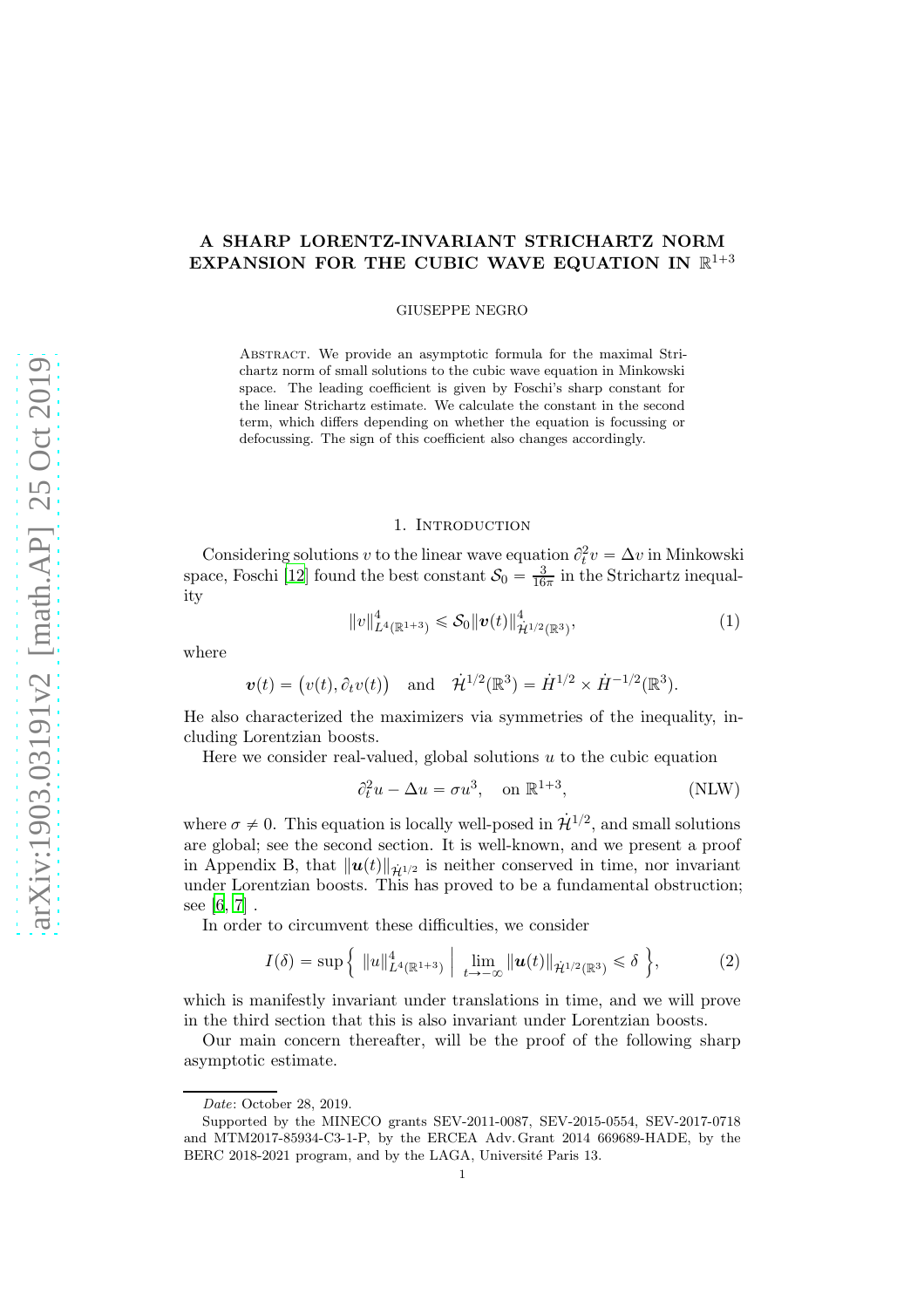<span id="page-1-3"></span>**Theorem 1.1.** Let  $S_0 = \frac{3}{16}$  $\frac{3}{16\pi}$  and let  $\delta > 0$  be sufficiently small. Then the supremum in  $(2)$  is attained and

$$
I(\delta) = S_0 \delta^4 + \sigma S_1 \delta^6 + O(\delta^8),
$$

as  $\delta \rightarrow 0$ , where

$$
\mathcal{S}_1 = \begin{cases} \frac{29}{2^{10}\pi^3}, & \sigma > 0 \quad (focusing), \\ \frac{5}{2^{10}\pi^3}, & \sigma < 0 \quad (de focusing). \end{cases}
$$

A similar asymptotic expansion was proven for the nonlinear Schrödinger equation, with  $n = 1$  or 2, by Duyckaerts, Merle and Roudenko [\[10](#page-29-3)]; this is so far the only paper concerning maximizers for Strichartz norms in the nonlinear case. Our asymptotic analysis in the fourth section will be an adaptation of their argument. A key ingredient is the following version of the Strichartz inequality [\(1\)](#page-0-1), in which the left-hand side is sharpened by adding a term proportional to the distance from the set  $\bf{M}$  of maximizers. This was proved recently in [\[18](#page-29-4)]. Consideration of inequalities of this type originated in a question of Brezis and Lieb [\[2](#page-28-0), question (c)], who asked whether the Sobolev inequality could be sharpened in the same way.

<span id="page-1-0"></span>**Lemma 1.1.** Denote by  $v = Sf$  the solution to  $\partial_t^2$  $t^2v = \Delta v$  with  $\mathbf{v}(0) = \mathbf{f}$ . Then there is a constant  $c > 0$  such that

<span id="page-1-2"></span><span id="page-1-1"></span>
$$
||Sf||_{L^{4}(\mathbb{R}^{1+3})}^{2} + c d(f, M)^{2} \leq S_{0}^{1/2} ||f||_{\dot{\mathcal{H}}^{1/2}(\mathbb{R}^{3})}^{2},
$$
\n(3)

where

$$
\mathbf{M} := \left\{ \mathbf{g} \in \dot{\mathcal{H}}^{1/2}(\mathbb{R}^3) \middle| \|S\mathbf{g}\|_{L^4(\mathbb{R}^{1+3})}^4 = \mathcal{S}_0 \|\mathbf{g}\|_{\dot{\mathcal{H}}^{1/2}(\mathbb{R}^3)}^4 \right\},\tag{4}
$$

 $\textit{and} \,\, \mathrm{d}(\boldsymbol{f}, \mathbf{M}):=\inf\big\{\|\boldsymbol{f}-\boldsymbol{g}\|_{\dot{\mathcal{H}}^{1/2}(\mathbb{R}^3)}\,|\, \boldsymbol{g}\in \mathbf{M}\big\}.$ 

In the fifth section, we use the Penrose transform to calculate the constant  $S_1$ . This step requires the explicit knowledge of the linear maximizers. In the sixth section, we will prove the existence of maximizers using a standard argument based on a nonlinear profile decomposition, which will be proved in Appendix A. In the final section we give a partial result concerning the uniqueness of these maximizers. This requires the study of some geometrical properties of M, which is carried out in Appendix C.

There is intense research currently on the dynamics of the cubic wave equation [\(NLW\)](#page-0-2) in  $\dot{\mathcal{H}}^{1/2}$ ; see [\[3](#page-28-1), [4,](#page-28-2) [7](#page-29-2), [21,](#page-29-5) [22](#page-29-6)] and the recent [\[5](#page-28-3), [6](#page-29-1), [8\]](#page-29-7). However, to the knowledge of the author, the only paper, other than the present one, that deals with Lorentzian transformations is the work of Ramos [\[20](#page-29-8)]; see also [\[17](#page-29-9)] for the Klein-Gordon equation.

The problem of finding sharp bounds for the Strichartz norm of solutions to nonlinear equations is open for large data. Duyckaerts and Merle [\[9\]](#page-29-10) obtained a sharp bound for solutions to the focusing quintic wave equation that are close to the threshold solution. For the defocusing quintic wave equation in  $\mathbb{R}^{1+3}$ , Tao [\[23\]](#page-29-11) gives a bound of the  $L^4(\mathbb{R}; L^{12}(\mathbb{R}^3))$  norm in terms of a tower of exponentials of the  $\dot{H}^1 \times L^2$  norms of initial data. This result holds for all data, not just small, but is unlikely to be sharp, and it is interesting to note that a much smaller bound had previously been given in the radial case by Ginibre, Soffer and Velo [\[13](#page-29-12)].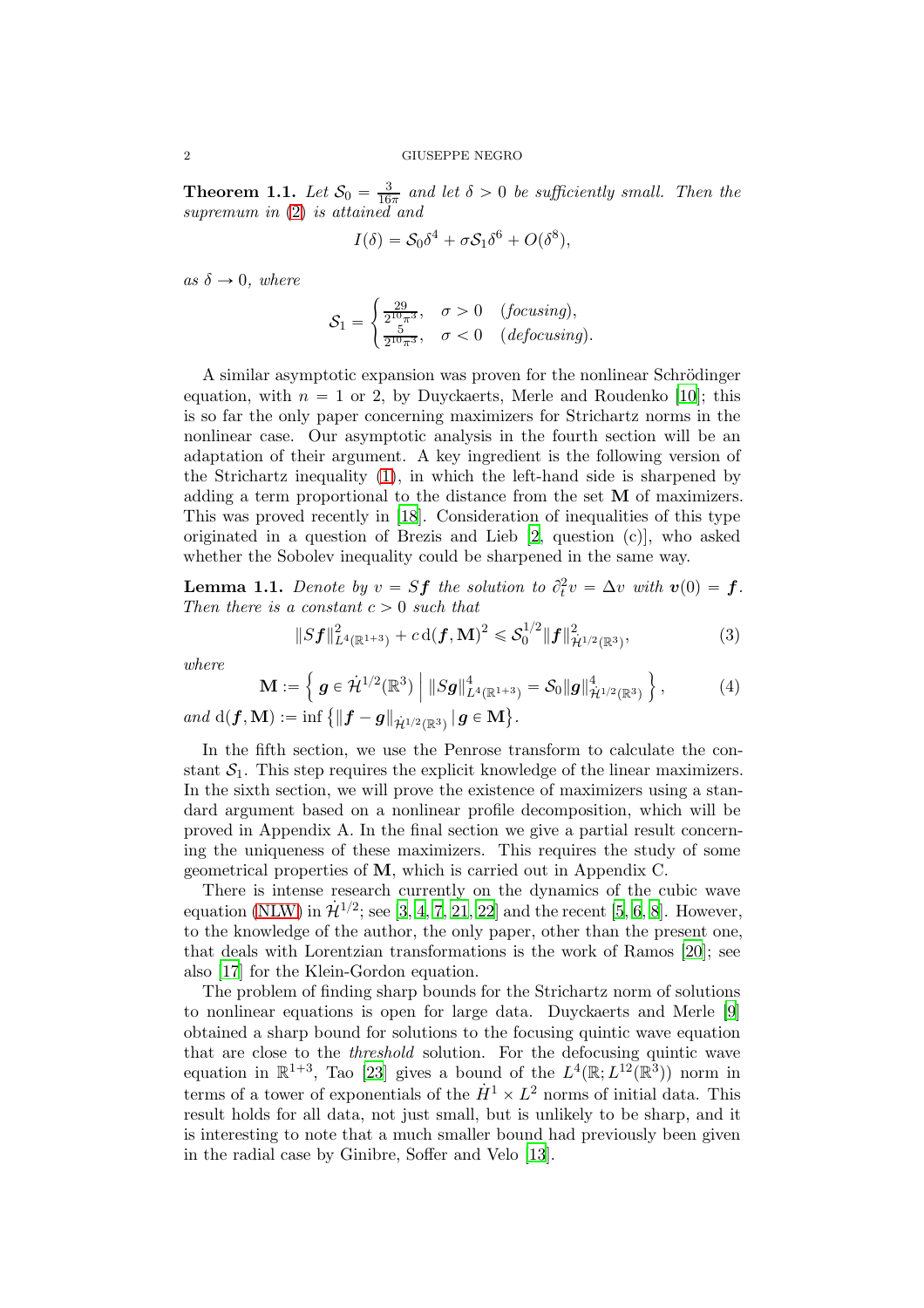Acknowledgements. This work formed part of my PhD thesis; I would like to express my gratitude to my directors, Thomas Duyckaerts and Keith Rogers. I would also like to thank Javier Ramos for helpful conversations, and the anonymous referee for helpful suggestions to improve the manuscript.

## 2. Preliminaries

For a general function w on  $\mathbb{R}^{1+3}$ , we will write  $\mathbf{w}(t) := (w(t, \cdot), \partial_t w(t, \cdot)).$ We use the box notation for the d'Alembert operator;

<span id="page-2-0"></span>
$$
\Box w := \partial_t^2 w - \Delta w.
$$

For solutions to the linear equation  $\Box v = 0$  we will tend to use the letter v and if the initial data is given  $v(0) = f$ , we denote  $Sf = v$ .

We now turn to the definition of a *solution* to [\(NLW\)](#page-0-2). Here we will consider only global solutions which scatter to linear solutions as  $t \to -\infty$ . The following operator is adapted to this.

**Definition 2.1.** For  $F \in L^{4/3}(\mathbb{R}^{1+3})$ , we define

$$
\Box^{-1}F(t,\cdot) = \int_{-\infty}^{t} \frac{\sin((t-s)\sqrt{-\Delta})}{\sqrt{-\Delta}} (F(s,\cdot)) ds.
$$
 (5)

This is well-defined because of the inhomogeneous Strichartz estimate, which follows by a standard duality argument from the Strichartz estimate of the introduction; see, for example, [\[16,](#page-29-13) Corollary 1.3].

<span id="page-2-2"></span>**Proposition 2.2.** Let  $F \in L^{4/3}(\mathbb{R}^{1+3})$  and  $w = \square^{-1}F$ . Then  $\| w \|_{L^4(\mathbb{R}^{1+3})} + \sup_{t \in \mathbb{R}} \| \boldsymbol{w}(t) \|_{\dot{\mathcal{H}}^{1/2}} \leqslant C \| F \|_{L^{4/3}(\mathbb{R}^{1+3})}$ . (6)

Moreover, the map

<span id="page-2-3"></span>
$$
t\in\mathbb{R}\mapsto \boldsymbol{w}(t)\in\dot{\mathcal{H}}^{1/2}(\mathbb{R}^3)
$$

is continuous.

<span id="page-2-4"></span>Remark 2.3. Replacing F with  $F1_{\{t \leq T\}}$ , we immediately see that the following estimate also holds;

$$
||w||_{L^4((-\infty,T)\times\mathbb{R}^3)} + \sup_{t\leq T} ||w(t)||_{\dot{\mathcal{H}}^{1/2}} \leq C||F||_{L^{4/3}((-\infty,T)\times\mathbb{R}^3)}, \quad \forall T\in\mathbb{R}.
$$

With this we obtain existence and uniqueness of small solutions by a standard application of the fixed-point theorem.

<span id="page-2-1"></span>**Proposition 2.4.** There exists  $\delta > 0$  such that, if  $||f||_{\dot{H}^{1/2}(\mathbb{R}^3)} \leq \delta$ , then there exists a unique solution u to [\(NLW\)](#page-0-2) that satisfies the condition

$$
\lim_{t\to-\infty}\|\boldsymbol{u}(t)-S\boldsymbol{f}(t)\|_{\dot{\mathcal{H}}^{1/2}}=0,
$$

which we define as the fixed point of the mapping

$$
w \mapsto Sf + \sigma \Box^{-1}(w^3),
$$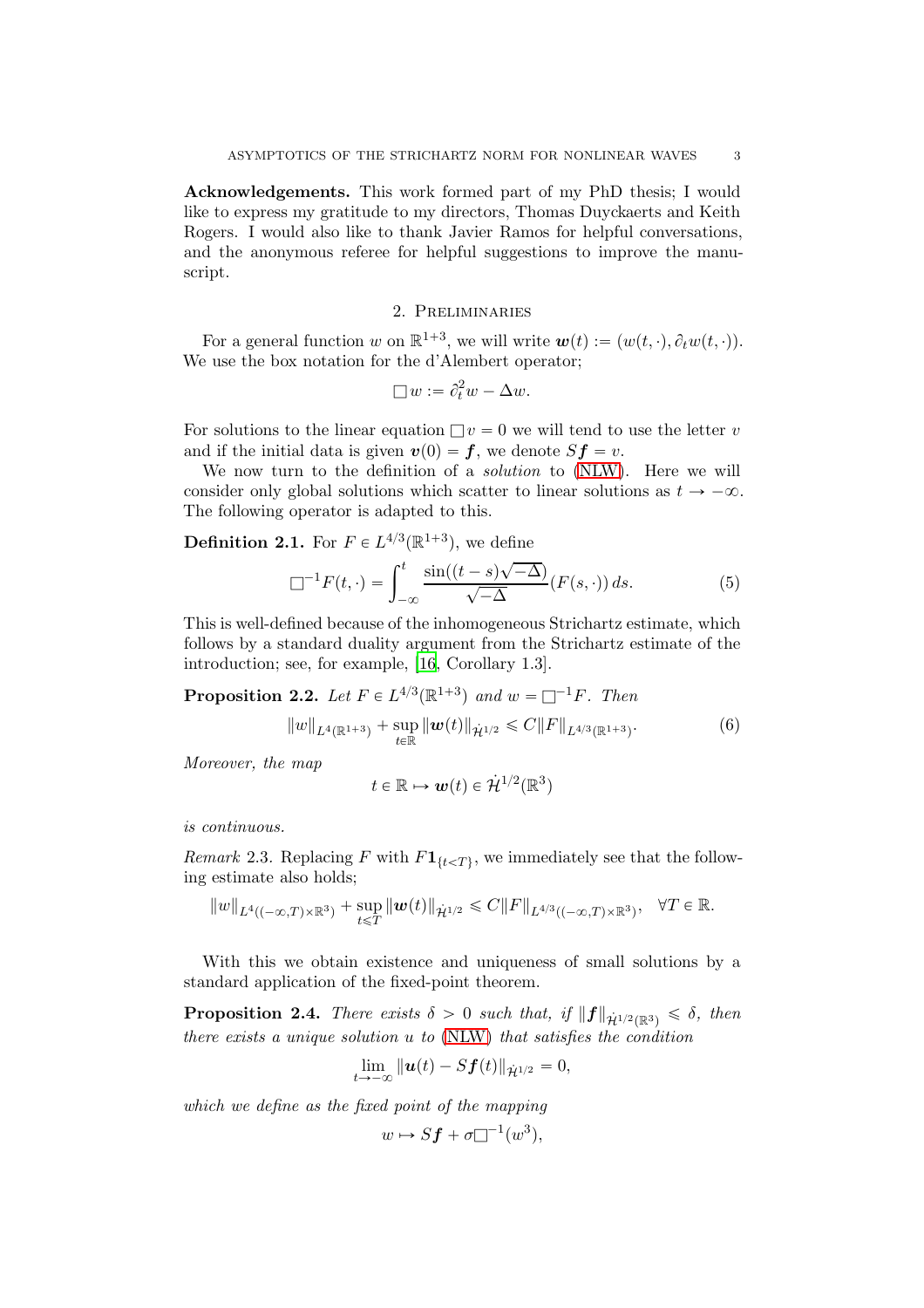in the space  $L^4(\mathbb{R}^{1+3}) \cap C(\mathbb{R}; \dot{\mathcal{H}}^{1/2}(\mathbb{R}^3))$ . Moreover, the nonlinear operator

<span id="page-3-1"></span> $\Phi: f \mapsto u$ 

is locally bounded on  $\dot{\mathcal{H}}^{1/2}(\mathbb{R}^3)$ , in the sense that

$$
\|\Phi(\bm{f})\|_{L^4(\mathbb{R}^{1+3})} + \sup_{t \in \mathbb{R}} \|\Phi(\bm{f})(t)\|_{\dot{\mathcal{H}}^{1/2}} \leq C_{\delta} \|\bm{f}\|_{\dot{\mathcal{H}}^{1/2}}.
$$
 (7)

In particular, we see that  $I(\delta)$  is finite for small enough values of  $\delta > 0$ .

<span id="page-3-0"></span>Remark 2.5. The nonlinear operator  $\Phi$  is also differentiable for  $||\boldsymbol{f}||_{\dot{H}^{1/2}} < \delta$ . We denote its directional derivative by

$$
\Phi'(\boldsymbol{f})\boldsymbol{g}:=\left.\frac{d}{d\varepsilon}\Phi(\boldsymbol{f}+\varepsilon\boldsymbol{g})\right|_{\varepsilon=0},\quad\forall\boldsymbol{g}\in\dot{\mathcal{H}}^{1/2}.
$$

#### 3. Lorentzian invariance

<span id="page-3-2"></span>For all  $\alpha \in (-1, 1)$  we define a linear transformation of  $\mathbb{R}^{1+3}$  as

$$
L^{\alpha}(\tau, \xi_1, \xi_2, \xi_3) = \begin{bmatrix} \gamma & -\gamma \alpha & 0 & 0 \\ -\gamma \alpha & \gamma & 0 & 0 \\ 0 & 0 & 1 & 0 \\ 0 & 0 & 0 & 1 \end{bmatrix} \begin{bmatrix} \tau \\ \xi_1 \\ \xi_2 \\ \xi_3 \end{bmatrix},
$$

where  $\gamma := (1 - \alpha^2)^{-1/2}$ . Clearly, det  $L^{\alpha} = 1$  and  $(L^{\alpha})^{-1} = L^{-\alpha}$ ; moreover, for all  $(t, x), (\tau, \xi) \in \mathbb{R}^{1+3}$ ,

$$
L^{\alpha}(\tau,\xi)\cdot (t,x)=(\tau,\xi)\cdot L^{\alpha}(t,x).
$$

Denoting  $(\tilde{\tau}, \tilde{\xi}) = L^{\alpha}(\tau, \xi)$  we also have the fundamental property

$$
\tau^{2} - |\xi|^{2} = \tilde{\tau}^{2} - |\tilde{\xi}|^{2},
$$

from which it descends that, if  $\tau = |\xi|$ , then  $\tilde{\tau} = |\tilde{\xi}|$ ; to see this, note that  $\tilde{\tau}^2 = |\tilde{\xi}|^2$ , and  $\tilde{\tau} = \gamma |\xi| - \gamma \alpha \xi_1 \geq 0$ . Analogously, if  $\tau = -|\xi|$  then  $\tilde{\tau} = -|\tilde{\xi}|$ .

We also have the Dirac delta identity

$$
2\delta(\tau^2-|\xi|^2)\mathbf{1}_{\{\pm\tau>0\}}=\frac{\delta(\tau\mp|\xi|)}{|\xi|};
$$

see, for example, [\[12](#page-29-0)]. By the previous considerations, the left-hand side is Lorentz-invariant, and so

$$
\frac{\delta(\tau \mp |\xi|)}{|\xi|} = \delta(\tau^2 - |\xi|^2) \mathbf{1}_{\{\pm \tau > 0\}} = \delta(\tilde{\tau}^2 - |\tilde{\xi}|^2) \mathbf{1}_{\{\pm \tilde{\tau} > 0\}} = \frac{\delta(\tilde{\tau} \mp |\tilde{\xi}|)}{|\tilde{\xi}|},
$$

which implies the integration formula

$$
\int_{\mathbb{R}^3} F(L^{\alpha}(\pm |\xi|, \xi)) G(\pm |\xi|, \xi) \frac{d\xi}{|\xi|} = \int_{\mathbb{R}^3} F(\pm |\tilde{\xi}|, \tilde{\xi}) G(L^{-\alpha}(\pm |\tilde{\xi}|, \tilde{\xi})) \frac{d\tilde{\xi}}{|\tilde{\xi}|}.
$$

We will now prove that  $\square^{-1}$  commutes with  $L^{\alpha}$ . It is for this reason that we defined  $\Box^{-1}$  as an integral over  $(-\infty, t)$  rather that  $(0, t)$ . Ramos considered the operator as an integral over  $(0, t)$ , but in that case the operators do not commute precisely; see [\[20](#page-29-8), Proposition 1].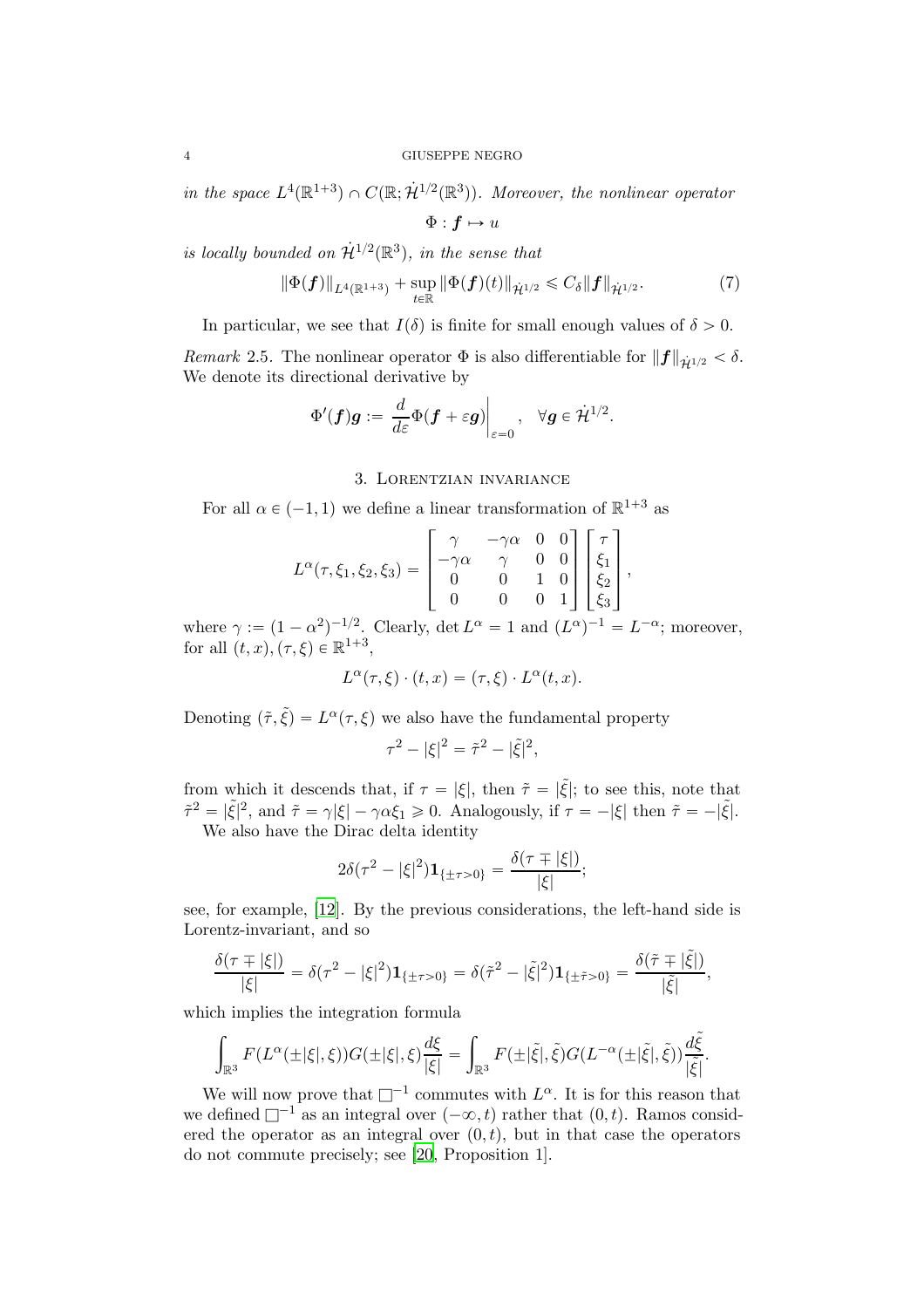<span id="page-4-0"></span>

FIGURE 1. The support of  $\mathbf{1}_{\{s<\alpha y_1\}} - \mathbf{1}_{\{s<0\}}$  (green) intersects the light cone (gray) only at the origin.

<span id="page-4-1"></span>**Lemma 3.1.** Let  $F \in L^{4/3}(\mathbb{R}^{1+3})$ . Then, for all  $\alpha \in (-1, 1)$ ,

 $\Box^{-1}(F \circ L^{\alpha}) = (\Box^{-1}F) \circ L^{\alpha}.$ 

*Proof.* By the definition [\(5\)](#page-2-0) and Fubini's theorem,  $\Box^{-1}(F \circ L^{\alpha})(t, x)$  can be written as

$$
\iiint \frac{\sin((t-s)|\xi|)}{|\xi|} e^{i(x-y)\cdot\xi} F(L^{\alpha}(s,y)) \mathbf{1}_{\{s < t\}} ds dy \frac{d\xi}{|\xi|},
$$

modulo irrelevant factors of  $(2\pi)^{-3}$ . On the other hand, we divide the operator

$$
\Box^{-1} = \Box_+^{-1} - \Box_-^{-1},
$$

where, for an arbitrary  $H \in L^{4/3}(\mathbb{R}^{1+3}),$ 

$$
\square^{-1}_\pm H(t,x):=\iiint \frac{e^{i(t,x)\cdot(\pm|\xi|,\xi)-i(s,y)\cdot(\pm|\xi|,\xi)}}{2i}H(s,y)\mathbf{1}_{\{s
$$

We compute a convenient expression for  $\left(\Box_{\pm}^{-1}F\right)(L^{\alpha}(t,x))$  using the properties of  $L^{\alpha}$  that we recalled in the beginning of the section;

$$
\iiint \frac{e^{iL^{\alpha}(t,x)\cdot(\pm|\xi|,\xi)-i(s,y)\cdot(\pm|\xi|,\xi)}}{2i}F(s,y)\mathbf{1}_{\{s<\gamma t-\gamma\alpha x_1\}}dsdy\frac{d\xi}{|\xi|}
$$
\n
$$
=\iiint \frac{e^{i(t,x)\cdot L^{\alpha}(\pm|\xi|,\xi)-i(s,y)\cdot(\pm|\xi|,\xi)}}{2i}F(s,y)\mathbf{1}_{\{s<\gamma t-\gamma\alpha x_1\}}dsdy\frac{d\xi}{|\xi|}
$$
\n
$$
=\iiint \frac{e^{i(t,x)\cdot(\pm|\xi|,\xi)-i(s,y)\cdot L^{-\alpha}(\pm|\xi|,\xi)}}{2i}F(s,y)\mathbf{1}_{\{s<\gamma t-\gamma\alpha x_1\}}dsdy\frac{d\xi}{|\xi|}
$$
\n
$$
=\iiint \frac{e^{i(t,x)\cdot(\pm|\xi|,\xi)-iL^{-\alpha}(s,y)\cdot(\pm|\xi|,\xi)}}{2i}F(s,y)\mathbf{1}_{\{s<\gamma t-\gamma\alpha x_1\}}dsdy\frac{d\xi}{|\xi|}
$$
\n
$$
=\iiint \frac{e^{i(t,x)\cdot(\pm|\xi|,\xi)-i(s,y)\cdot(\pm|\xi|,\xi)}}{2i}F(L^{\alpha}(s,y))\mathbf{1}_{\{\gamma s-\gamma\alpha y_1<\gamma t-\gamma\alpha x_1\}}dsdy\frac{d\xi}{|\xi|}.
$$

We conclude that  $(\Box^{-1}F)(L^{\alpha}(t,x))$  is equal to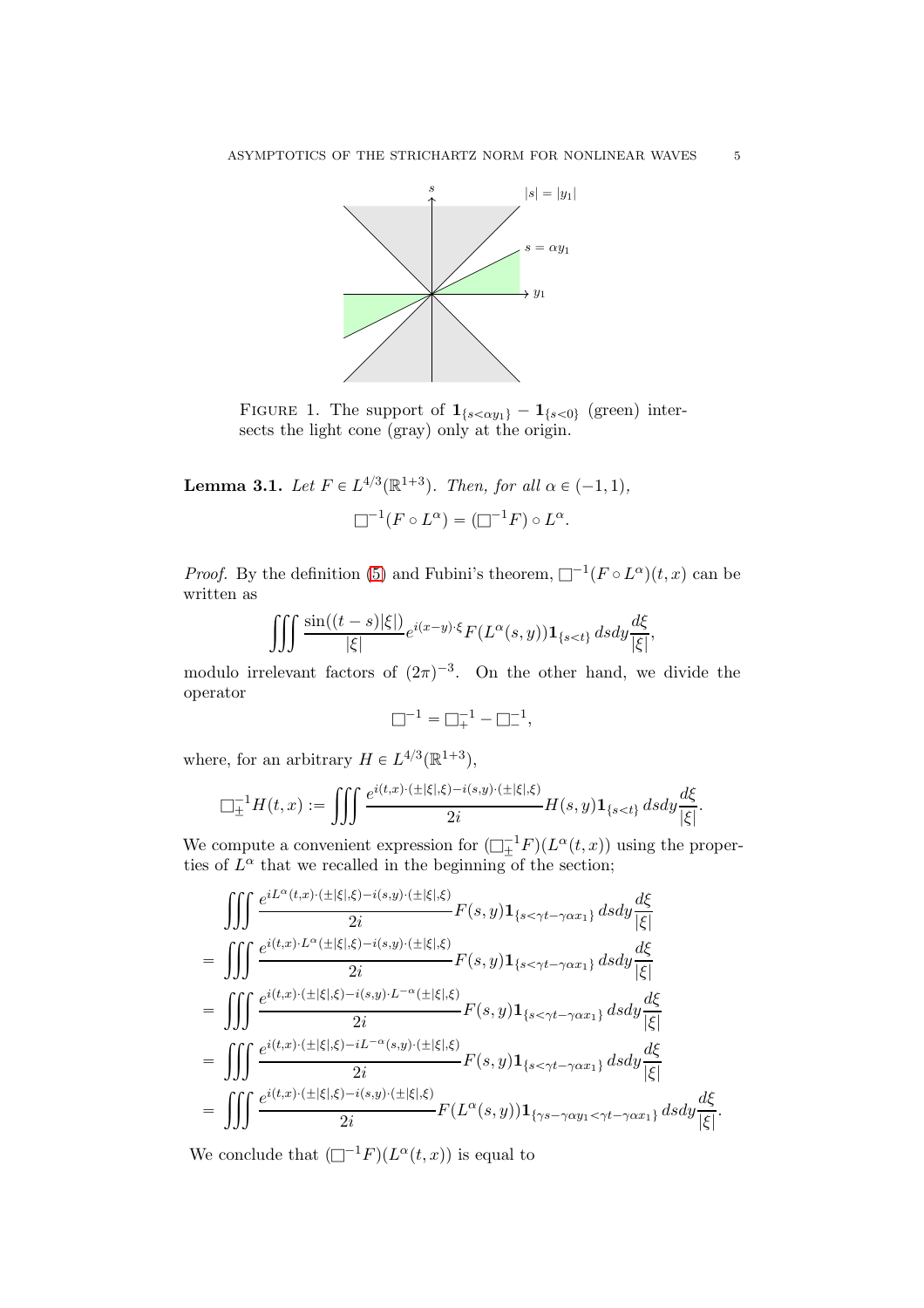$$
\iiint \frac{\sin((t-s)|\xi|)}{|\xi|} e^{i(x-y)\cdot\xi} F(L^{\alpha}(s,y)) \mathbf{1}_{\{s < t-\alpha(x_1-y_1)\}} ds dy \frac{d\xi}{|\xi|}.
$$

Using these two expressions, the difference  $\Box^{-1}(F \circ L^{\alpha}) - (\Box^{-1}F) \circ L^{\alpha}$ can be written as

$$
\iiint \frac{\sin(s|\xi|)}{|\xi|} e^{-iy\cdot\xi} G(s,y) \left( \mathbf{1}_{\{s < \alpha y_1\}} - \mathbf{1}_{\{s < 0\}} \right) ds dy d\xi, \tag{8}
$$

where  $G(s, y) := F(L^{\alpha}(s + t, y + x))$ . We now note that the distribution v, defined by the formal integral

<span id="page-5-0"></span>
$$
v(s,y) := \int_{\mathbb{R}^3} \frac{\sin(s|\xi|)}{|\xi|} e^{-iy \cdot \xi} d\xi,
$$

is a fundamental solution to the wave equation, that is,

$$
\begin{cases} \Box v = 0, & \text{on } \mathbb{R}^{1+3}, \\ v(0) = (0, \delta), \end{cases}
$$

where  $\delta$  is the Dirac distribution. Therefore, v is supported in the cone  $\{|y|^2 \leq s^2\}$ , which intersects the support of  $1_{\{s < \alpha y_1\}} - 1_{\{s < 0\}}$  only at the origin (recalling that  $|\alpha| < 1$ ); see Figure [1.](#page-4-0) Thus the integral [\(8\)](#page-5-0) vanishes, completing the proof.

<span id="page-5-3"></span>Corollary 3.2. Let  $\alpha \in (-1,1)$ , let  $F \in L^{4/3}(\mathbb{R}^{1+3})$ , and let  $w_{\alpha} = \square^{-1} F \circ L^{\alpha}$ . Then the map  $t \in \mathbb{R} \mapsto w_{\alpha}(t) \in \mathcal{H}^{1/2}(\mathbb{R}^3)$  is continuous.

The full symmetry group of solutions to [\(NLW\)](#page-0-2) that we consider in this paper consists of Lorentzian boosts, dilations and spacetime translations. The Lorentzian boost of velocity  $\beta \in \mathbb{R}^3$ , with  $|\beta| < 1$ , is defined by

$$
L^{\beta}(\tau,\xi) = R^{-1} \circ L^{\alpha} \circ R(\tau,\xi), \text{ where } \alpha = |\beta|,
$$

and  $R(\tau, \xi) = (\tau, R'\xi)$ , with R' being a rotation that maps  $(1, 0, 0)$  to  $\beta/|\beta|$ . By convention we assume that  $L^{(0,0,0)}$  is the identity. We denote

$$
\Lambda(t,x) = L^{\beta}\big(\lambda(t - t_0), \lambda(x - x_0)\big),\,
$$

where  $t_0 \in \mathbb{R}, x_0 \in \mathbb{R}^3, \lambda > 0$  and  $\beta \in \mathbb{R}^3$ , with  $|\beta| < 1$ ; note that Lemma [3.1](#page-4-1) readily implies that, for all  $F \in L^{4/3}(\mathbb{R}^{1+3}),$ 

<span id="page-5-2"></span>
$$
\Box^{-1}(F \circ \Lambda) = \lambda^{-2}(\Box^{-1}F) \circ \Lambda.
$$
 (9)

It is well-known that these transformations act unitarily on solutions to the linear wave equation with data in  $\dot{\mathcal{H}}^{1/2}$ , as in the following lemma. For a proof, see, for example, the third section of [\[18\]](#page-29-4).

**Lemma 3.3.** Let  $f \in \mathcal{H}^{1/2}(\mathbb{R}^3)$ . There exists a unique  $f_{\Lambda} \in \mathcal{H}^{1/2}(\mathbb{R}^3)$  such that

<span id="page-5-1"></span>
$$
\lambda S \mathbf{f}(\Lambda(t, x)) = S \mathbf{f}_{\Lambda}(t, x). \tag{10}
$$

Moreover,  $||f||_{\dot{H}^{1/2}} = ||f_{\Lambda}||_{\dot{H}^{1/2}}$ .

The transformation  $\Lambda$  also maps smooth solutions of [\(NLW\)](#page-0-2) to smooth solutions. Using Lemma [3.1,](#page-4-1) we can now describe the action of  $\Lambda$  on the class of solutions that we defined in Proposition [2.4.](#page-2-1)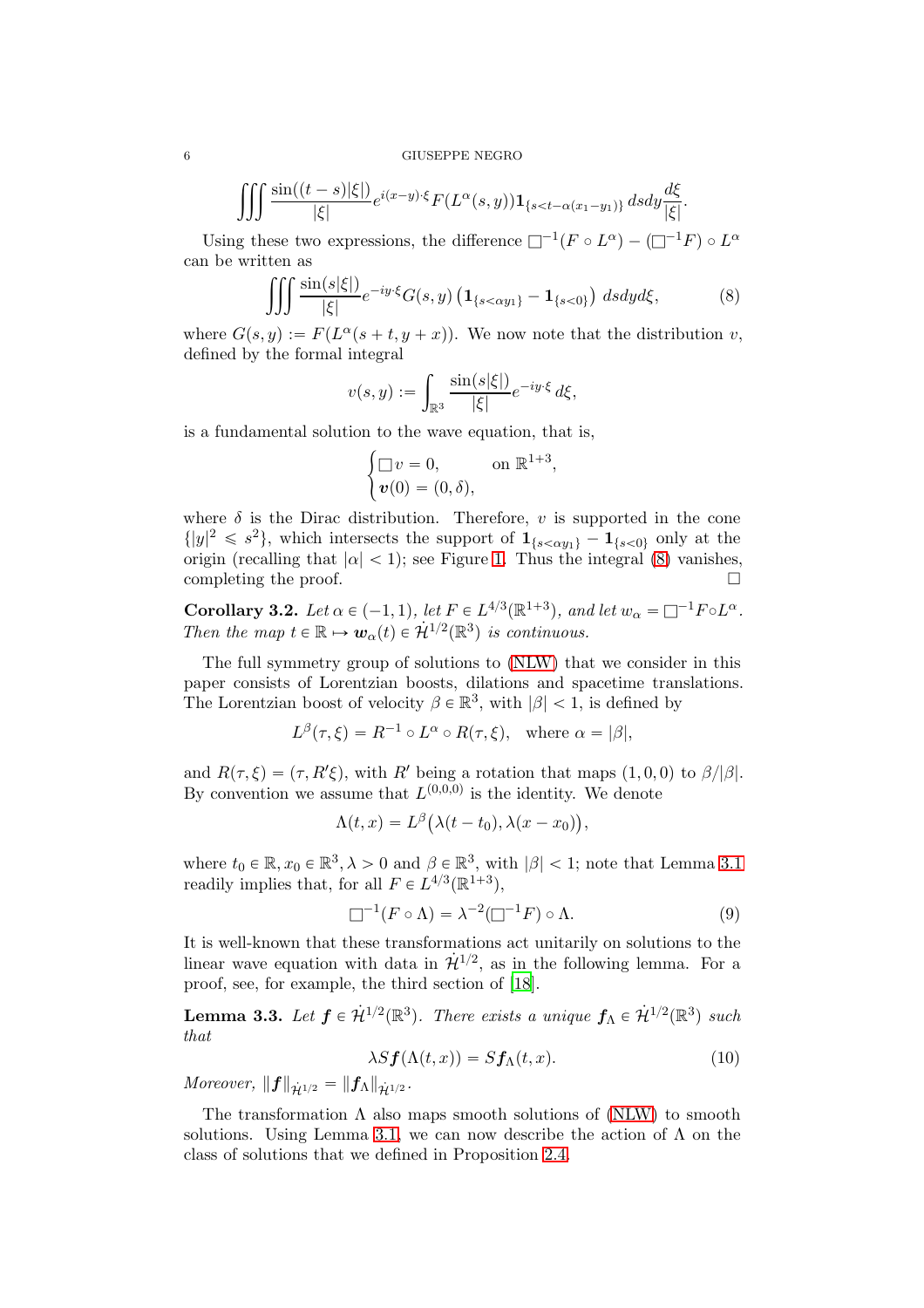<span id="page-6-4"></span>**Theorem 3.4.** Let  $u \in L^4(\mathbb{R}^{1+3})$ , with  $u \in C(\mathbb{R}; \dot{H}^{1/2})$ , satisfy the fixed point equation  $u = Sf + \sigma \overline{\bigsqcup}^{-1}(u^3)$ . Denote

$$
u_{\Lambda}(t,x) = \lambda u(\Lambda(t,x)).
$$

Then  $u_{\Lambda} \in L^4(\mathbb{R}^{1+3})$ , with  $||u_{\Lambda}||_{L^4} = ||u||_{L^4}$ ,  $u_{\Lambda} \in C(\mathbb{R}; \dot{\mathcal{H}}^{1/2})$  and

<span id="page-6-0"></span>
$$
u_{\Lambda} = Sf_{\Lambda} + \sigma \Box^{-1}(u_{\Lambda}^3), \tag{11}
$$

where  $f_{\Lambda}$  is defined in [\(10\)](#page-5-1); in particular,

$$
\lim_{t\to-\infty}\|\boldsymbol{u}_{\Lambda}(t)\|_{\dot{\mathcal{H}}^{1/2}}=\lim_{t\to-\infty}\|\boldsymbol{u}(t)\|_{\dot{\mathcal{H}}^{1/2}}.
$$

*Proof.* Using [\(9\)](#page-5-2), we obtain from  $u = Sf + \sigma \Box^{-1}(u^3)$  that

$$
\lambda u \circ \Lambda = \lambda (Sf) \circ \Lambda + \lambda \sigma \square^{-1} (u^3) \circ \Lambda
$$
  
=  $Sf_{\Lambda} + \sigma \square^{-1} (u^3_{\Lambda}),$ 

which proves [\(11\)](#page-6-0). The fact that  $u_{\Lambda} \in C(\mathbb{R}; \dot{\mathcal{H}}^{1/2})$  follows from Corollary [3.2.](#page-5-3)  $\Box$ 

#### 4. The asymptotic formula

Throughout this section, we consider  $||f||_{\dot{\mathcal{H}}^{1/2}} \leq \delta$  with  $\delta$  sufficiently small, so that the corresponding solution  $u = \Phi(f)$  is well-defined, by Proposition [2.4.](#page-2-1) Recalling that

<span id="page-6-1"></span>
$$
u = \Phi(\mathbf{f}) = S\mathbf{f} + \sigma \Box^{-1}(u^3),\tag{12}
$$

we will require the following estimates on Picard iterations.

**Lemma 4.1.** Let  $||f||_{\dot{\mathcal{H}}^{1/2}} \leq \delta$ . Then as  $\delta \to 0$ ,

$$
\Phi(\mathbf{f}) = S\mathbf{f} + O(\delta^3),\tag{13}
$$

$$
\Phi(\mathbf{f}) = S\mathbf{f} + \sigma \Box^{-1} ((S\mathbf{f})^3) + O(\delta^5), \tag{14}
$$

where the big-O symbols refer to the norms of  $L^4(\mathbb{R}^{1+3})$  and  $C(\mathbb{R}; \dot{H}^{1/2})$ .

*Proof.* By the final estimate of Proposition [2.4,](#page-2-1) we have  $u = \Phi(f) = O(\delta)$ and so  $\left\|u^{3}\right\|_{L^{4/3}} = O(\delta^{3})$ . Then, by the Strichartz estimate of Proposition [2.2,](#page-2-2) we obtain

<span id="page-6-3"></span><span id="page-6-2"></span>
$$
\Box^{-1}(u^3) = O(\delta^3),
$$

so the fixed point equation  $(12)$  yields  $(13)$ . Now, by the Hölder inequality,

$$
\left\|u^3 - (Sf)^3\right\|_{L^{4/3}} \leq C\|u - Sf\|_{L^4} \left(\|u\|_{L^4}^2 + \|Sf\|_{L^4}^2\right) \leq O(\delta^5),
$$

where we used [\(13\)](#page-6-2) to estimate  $u - Sf$ . We rewrite this as

$$
u^3 = (Sf)^3 + O(\delta^5),
$$

where the big-O symbol refers to the  $L^{4/3}$  norm, and inserting this into the fixed point equation yields  $(14)$ .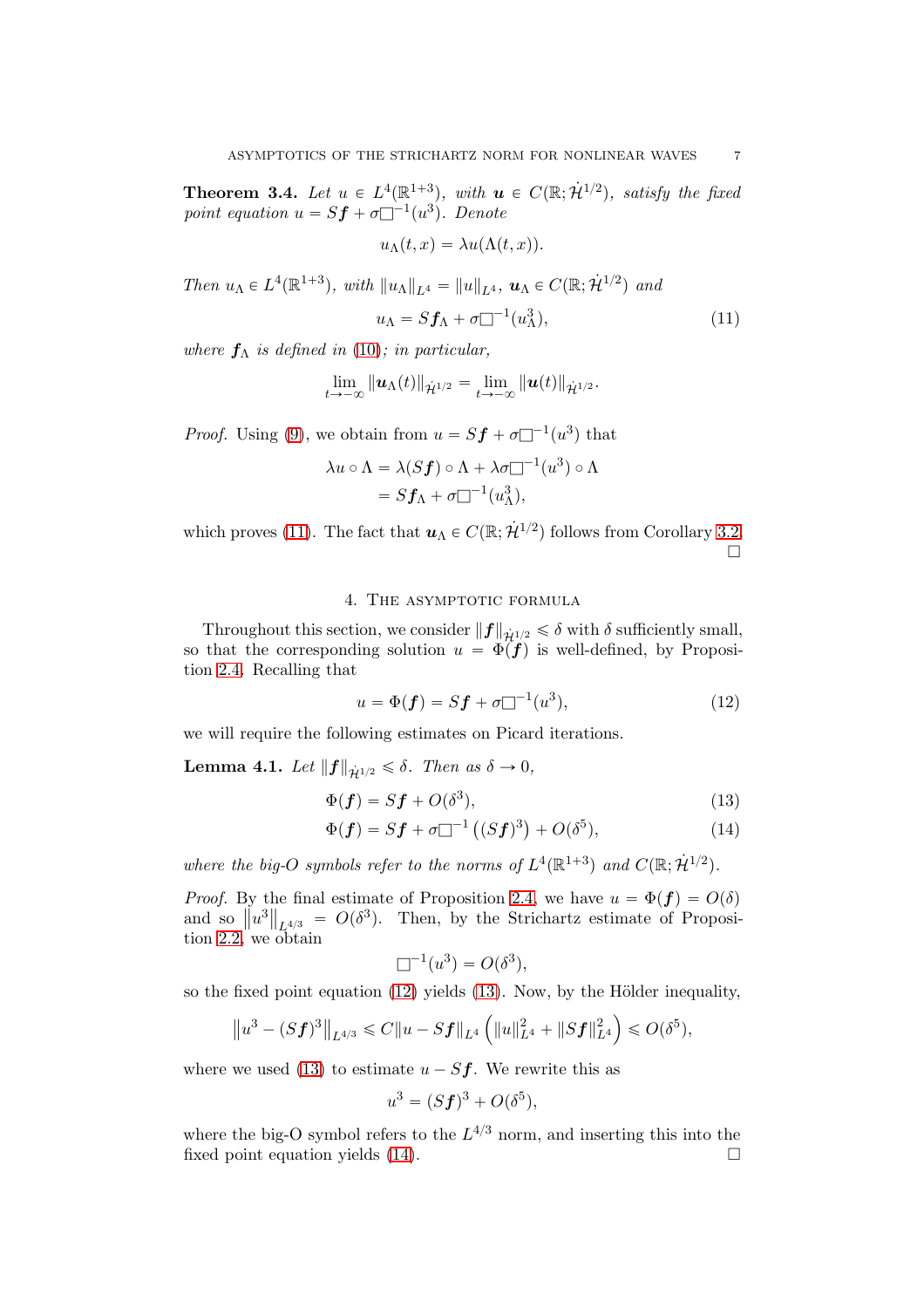#### 8 GIUSEPPE NEGRO

The function I, defined in the introduction, can be rewritten as

$$
I(\delta) = \sup \Big\{ \|\Phi(\bm{f})\|_{L^4(\mathbb{R}^{1+3})}^4 \Big\| \|\bm{f}\|_{\dot{\mathcal{H}}^{1/2}(\mathbb{R}^3)} \leq \delta \Big\}.
$$

We record some properties of the f that come close to maximize  $I(\delta)$ ; in the proof, we will need the sharpened Strichartz estimate of Lemma [1.1.](#page-1-0)

<span id="page-7-6"></span>**Lemma 4.2.** Let  $||f||_{\dot{H}^{1/2}} \le \delta$  and  $u = \Phi(f)$  be close to maximal in the sense that

<span id="page-7-4"></span><span id="page-7-1"></span><span id="page-7-0"></span>
$$
I(\delta) - \|u\|_{L^4(\mathbb{R}^{1+3})}^4 = O(\delta^6). \tag{15}
$$

Then  $||f||_{\dot{\mathcal{H}}^{1/2}} = \delta + O(\delta^3)$  and  $d(f, M) = O(\delta^2)$ . Moreover, there is a  $C > 0$ such that

$$
||Sf||_{L^{4}(\mathbb{R}^{1+3})}^{4} \leqslant S_{0}\delta^{4} - C\delta^{2} d(f, \mathbf{M})^{2}.
$$
 (16)

Proof. By squaring the sharpened Strichartz estimate [\(3\)](#page-1-1), we obtain

$$
||Sf||_{L^{4}}^{4} + 2c||Sf||_{L^{4}}^{2} d(f, M)^{2} \leq S_{0} \delta^{4}.
$$
 (17)

Now, we use the first Picard estimate [\(13\)](#page-6-2) for  $u = \Phi(f)$  in order to find upper and lower bounds for  $I(\delta)$ . On the one hand, by combining it with the closeness assumption [\(15\)](#page-7-0) and with [\(17\)](#page-7-1), we find that

$$
I(\delta) = ||u||_{L^4}^4 + O(\delta^6) = ||Sf||_{L^4}^4 + O(\delta^6)
$$
  
\$\leqslant S\_0 \delta^4 - 2c||Sf||\_{L^4}^2 d(f, M)^2 + O(\delta^6).

On the other hand, if  $g \in M$  is such that  $||g||_{\dot{H}^{1/2}(\mathbb{R}^3)} = 1$ , then, by definition,

$$
I(\delta) \geq \|\Phi(\delta \mathbf{g})\|_{L^4}^4 \geqslant \mathcal{S}_0 \delta^4 + O(\delta^6),
$$

where the second inequality uses [\(13\)](#page-6-2) and the fact that  $||S(\delta g)||_{L^4}^4 = S_0 \delta^4$ . Combining these upper and lower bounds for  $I(\delta)$  we find that

$$
2c||S\boldsymbol{f}||_{L^{4}}^{2}\mathrm{d}(\boldsymbol{f},\mathbf{M})^{2} \leqslant O(\delta^{6}),\tag{18}
$$

and

<span id="page-7-3"></span><span id="page-7-2"></span>
$$
||Sf||_{L^{4}}^{4} \geq S_{0}\delta^{4} + O(\delta^{6}).
$$
\n(19)

Using the Strichartz inequality  $S_0||f||_{\dot{\mathcal{H}}^{1/2}}^4 \geq ||Sf||_{L^4}^4$  and the assumption  $||f||_{\dot{\mathcal{H}}^{1/2}} \leq \delta$ , the bound [\(19\)](#page-7-2) gives that  $||f||_{\dot{\mathcal{H}}^{1/2}} = \delta + O(\delta^3)$ . Inserting (19) into [\(18\)](#page-7-3) we conclude that  $d(\mathbf{f}, \mathbf{M})^2 = O(\delta^4)$ . On the other hand, reinsert-ing [\(19\)](#page-7-2) into [\(17\)](#page-7-1) yields [\(16\)](#page-7-4), and the proof is complete.  $\Box$ 

For a slightly stronger version of the following lemma, see Proposition [C.3](#page-25-0) in Appendix [C.](#page-25-1)

# <span id="page-7-5"></span>**Lemma 4.3.** For every  $f \in \dot{\mathcal{H}}^{1/2}(\mathbb{R}^3)$  there exists a  $f_{\star} \in M$  such that  $||f - f_{\star}||_{\dot{H}^{1/2}(\mathbb{R}^3)} = d(f, M).$

Moreover,  $\langle f_{\star} | f - f_{\star} \rangle_{\dot{H}^{1/2}} = 0$  and we write  $f_{\perp} := f - f_{\star}$ ; see Figure [2.](#page-8-0)

We can now obtain the asymptotic formula by combining the previous lemmas with the second Picard iteration estimate.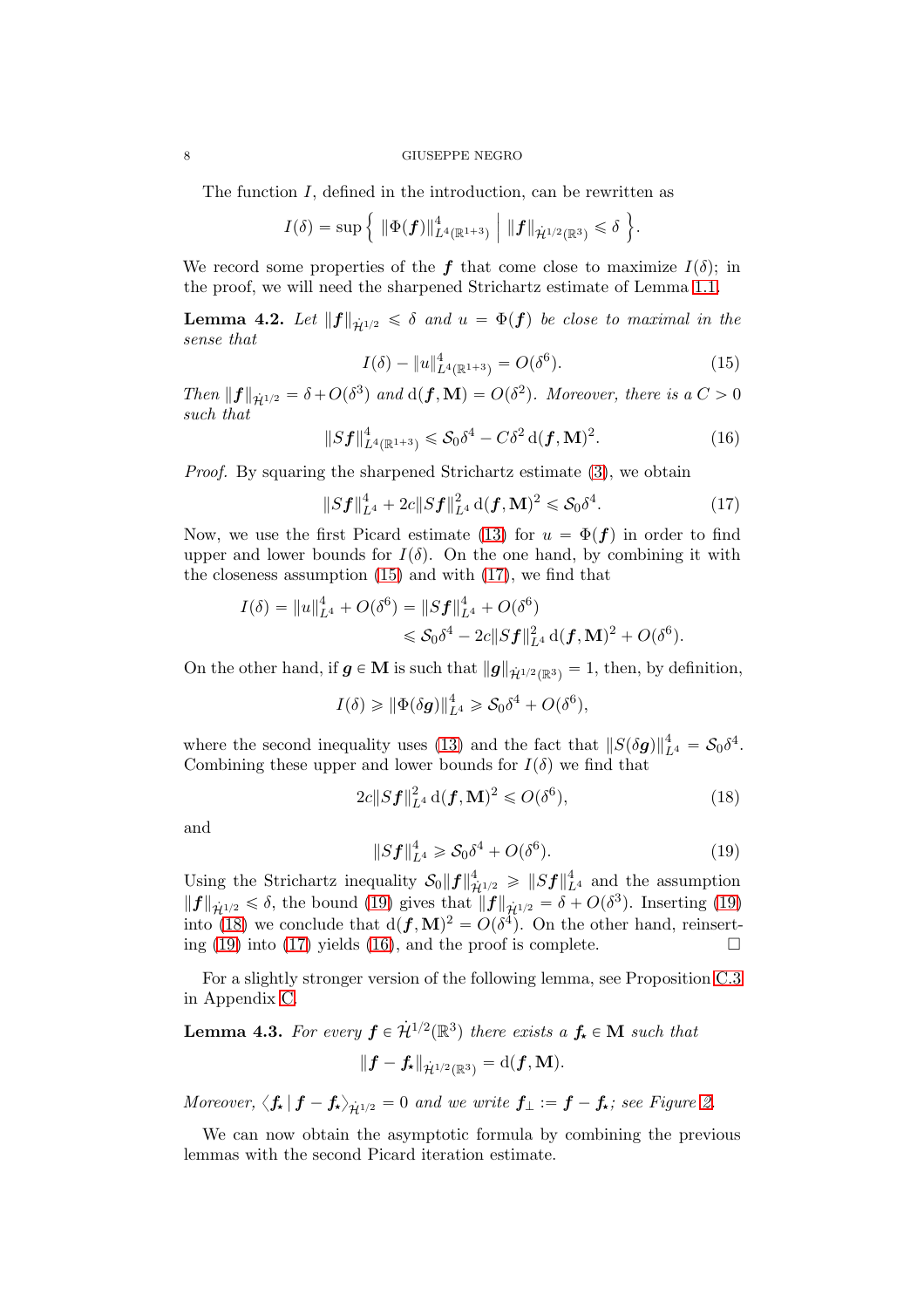<span id="page-8-0"></span>

FIGURE 2

<span id="page-8-4"></span>**Proposition 4.4.** Let  $||f||_{\dot{H}^{1/2}} \leq \delta$  and  $u = \Phi(f)$  be close to maximal in the sense that

$$
I(\delta) - \|u\|_{L^4(\mathbb{R}^{1+3})}^4 = O(\delta^8).
$$

Then  $d(\mathbf{f}, \mathbf{M}) = O(\delta^3)$  and, as  $\delta \to 0$ ,

$$
I(\delta) = S_0 \delta^4 + \sigma S_1 \delta^6 + O(\delta^8),
$$

where  $\sigma$  is the coefficient of the nonlinearity in [\(NLW\)](#page-0-2). The constant  $S_1$ satisfies

$$
\sigma S_1 = \sup \left\{ \sigma \iint\limits_{\mathbb{R}^{1+3}} (Sg)^3 \square^{-1}((Sg)^3) dt dx \middle| \frac{g \in \mathbf{M}}{\|g\|_{\dot{\mathcal{H}}^{1/2}} = 1} \right\}.
$$
 (20)

*Proof.* By Lemma [4.3,](#page-7-5) we can write  $f = f_{\star} + f_{\perp}$ . Using the orthogonality, we have

$$
\|\mathbf{f}_{\star}\|_{\dot{\mathcal{H}}^{1/2}}^2 + \|\mathbf{f}_{\perp}\|_{\dot{\mathcal{H}}^{1/2}}^2 = \|\mathbf{f}\|_{\dot{\mathcal{H}}^{1/2}}^2 \leq \delta^2,
$$

from which we conclude that  $\|\mathbf{f}_{\star}\|_{\dot{\mathcal{H}}^{1/2}} \leq \delta$ . This also shows that

<span id="page-8-3"></span><span id="page-8-2"></span>
$$
\|\mathbf{f}_{\star}\|_{\dot{\mathcal{H}}^{1/2}}^2 = \delta^2 + O(\delta^4),\tag{21}
$$

because  $||f||_{\dot{\mathcal{H}}^{1/2}}^2 = \delta^2 + O(\delta^4)$  and  $||f_{\perp}||_{\dot{\mathcal{H}}^{1/2}}^2 = O(\delta^4)$  by Lemma [4.2.](#page-7-6) Expanding, we find

<span id="page-8-1"></span>
$$
(Sf)^3 = (Sf_{\star})^3 + O(\delta^2 \|f_{\perp}\|_{\dot{\mathcal{H}}^{1/2}}),
$$

where the big-O symbol refers to the  $L^{4/3}(\mathbb{R}^{1+3})$  norm. Applying  $\square^{-1}$ , we infer from the Strichartz estimates [\(6\)](#page-2-3) that

$$
\Box^{-1}((Sf)^3) = \Box^{-1}((Sf_{\star})^3) + O(\delta^2||f_{\perp}||_{\dot{\mathcal{H}}^{1/2}}),
$$

where the big-O now refers to both the  $L^4(\mathbb{R}^{1+3})$  and the  $C(\mathbb{R}; \dot{\mathcal{H}}^{1/2})$  norm. So, we can write

$$
\iint\limits_{\mathbb{R}^{1+3}} (Sf)^3 \Box^{-1}((Sf)^3) = \iint\limits_{\mathbb{R}^{1+3}} (Sf_\star)^3 \Box^{-1}((Sf_\star)^3) + O(\delta^5 \|f_\perp\|_{\dot{\mathcal{H}}^{1/2}}). \tag{22}
$$

Now the key ingredient in this case is the second Picard estimate [\(14\)](#page-6-3), from which we deduce

$$
\|\Phi(\mathbf{h})\|_{L^4}^4 = \|Sh + \sigma \Box^{-1}((Sh)^3)\|_{L^4}^4 + O(\delta^8),
$$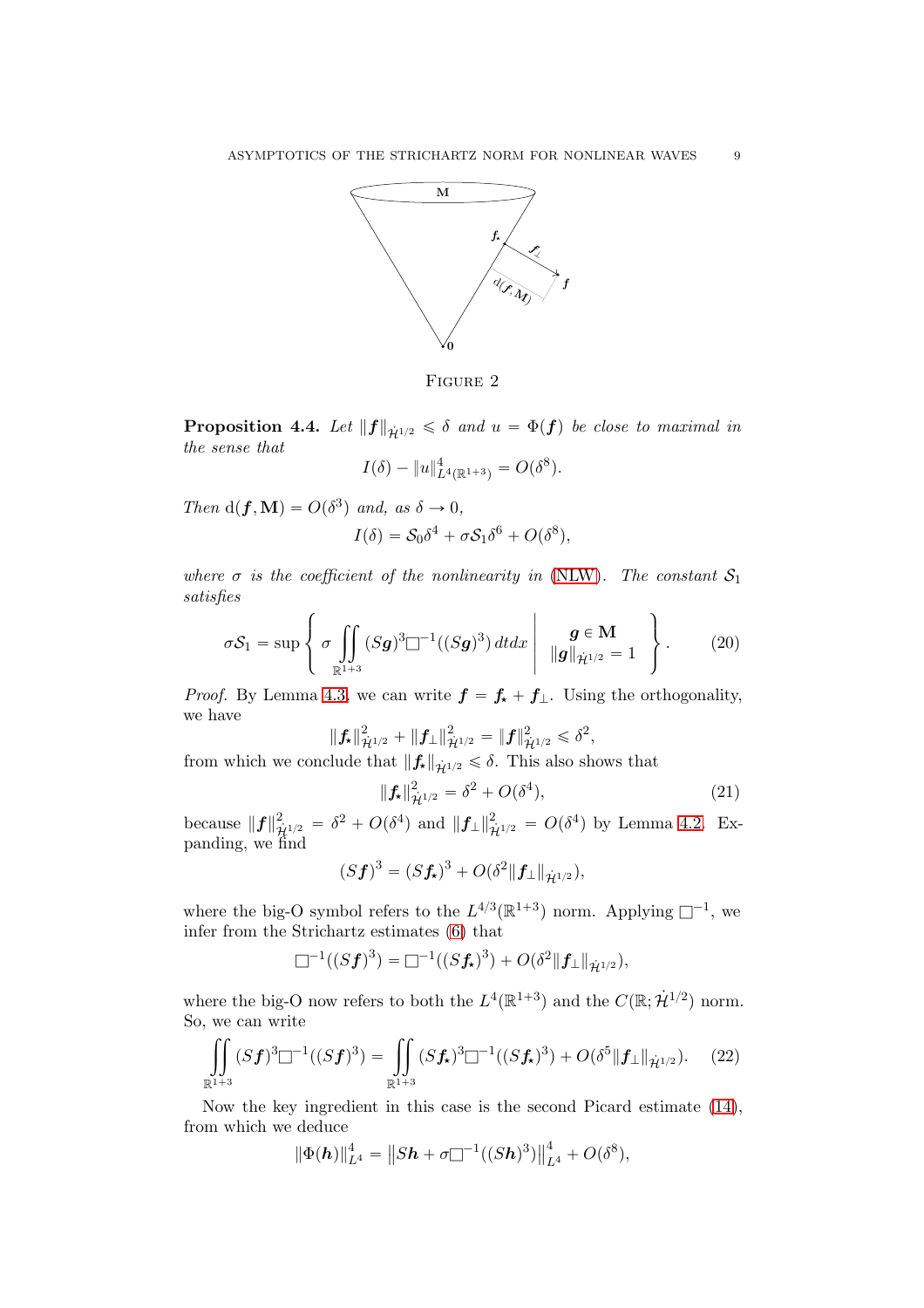whenever  $||h||_{\dot{\mathcal{H}}^{1/2}} \leq \delta$ . This implies that

<span id="page-9-0"></span>
$$
\|\Phi(\mathbf{h})\|_{L^4}^4 = \|Sh\|_{L^4}^4 + 4\sigma \iint\limits_{\mathbb{R}^{1+3}} (Sh)^3 \square^{-1}((Sh)^3) + O(\delta^8). \tag{23}
$$

As  $u = \Phi(f)$  with  $||f||_{\dot{\mathcal{H}}^{1/2}} \le \delta$ , on the one hand this yields an upper bound using our closeness hypothesis;

$$
I(\delta) \leq ||u||_{L^{4}}^{4} + O(\delta^{8}) = ||Sf||_{L^{4}}^{4} + 4\sigma \iint_{\mathbb{R}^{1+3}} (Sf)^{3} \square^{-1}((Sf)^{3}) + O(\delta^{8}).
$$

Estimating the first term on the right-hand side using [\(16\)](#page-7-4) of the previous lemma and the second term using [\(22\)](#page-8-1), we obtain

$$
I(\delta) \leqslant S_0 \delta^4 + 4\sigma \iint\limits_{\mathbb{R}^{1+3}} (Sf_{\star})^3 \square^{-1} ((Sf_{\star})^3) - C\delta^2 d(f, \mathbf{M})^2
$$
  
+  $O(\delta^5 d(f, \mathbf{M})) + O(\delta^8).$  (24)

For the lower bound, we let  $\tilde{f}_\star := f_\star / \|f_\star\|_{\dot{\mathcal{H}}^{1/2}}$ , so that  $I(\delta) \geq \|\Phi(\delta \tilde{f}_\star)\|_{L^4}^4$ , and expanding using [\(23\)](#page-9-0) we obtain

<span id="page-9-2"></span><span id="page-9-1"></span>
$$
I(\delta) \geqslant \mathcal{S}_0 \delta^4 + 4\sigma \delta^6 \iint\limits_{\mathbb{R}^{1+3}} (S\tilde{f}_\star)^3 \square^{-1} ((S\tilde{f}_\star)^3) + O(\delta^8),\tag{25}
$$

where we used that  $||S\tilde{f}_\star||_{L^4}^4 = \mathcal{S}_0$ . Now, using [\(21\)](#page-8-2), we see that

$$
\delta^6 \iint\limits_{\mathbb{R}^{1+3}} (S\tilde{f}_\star)^3 \Box^{-1}((S\tilde{f}_\star)^3) = \|f_\star\|_{\dot{\mathcal{H}}^{1/2}}^6 \iint\limits_{\mathbb{R}^{1+3}} (S\tilde{f}_\star)^3 \Box^{-1}((S\tilde{f}_\star)^3) + O(\delta^8)
$$

$$
= \iint\limits_{\mathbb{R}^{1+3}} (Sf_\star)^3 \Box^{-1}((Sf_\star)^3) + O(\delta^8),
$$

so combining the upper and lower bounds [\(24\)](#page-9-1) and [\(25\)](#page-9-2) yields

$$
\delta^2\,{\rm d}(\boldsymbol{f},\mathbf{M})^2\leqslant O(\delta^5\,{\rm d}(\boldsymbol{f},\mathbf{M})+\delta^8).
$$

Writing  $X := d(f, M) \delta^{-3}$ , this reads  $X^2 \leq O(1 + X)$ , which implies that  $X = O(1)$ . Thus we find that  $d(\boldsymbol{f}, \mathbf{M}) = O(\delta^3)$ .

To complete the proof we observe that, since  $O(\delta^5 d(\mathbf{f}, \mathbf{M})) = O(\delta^8)$ , it follows from [\(24\)](#page-9-1) and [\(25\)](#page-9-2) that

$$
I(\delta) = \mathcal{S}_0 \delta^4 + 4\sigma \iint\limits_{\mathbb{R}^{1+3}} (Sf_\star)^3 \square^{-1} ((Sf_\star)^3) + O(\delta^8). \tag{26}
$$

However, for all  $g \in M$  with  $||g||_{\dot{\mathcal{H}}^{1/2}} = \delta$ , we also have

$$
I(\delta) \geq \|\Phi(\delta \mathbf{g})\|_{L^4}^4 = \mathcal{S}_0 \delta^4 + 4\sigma \iint\limits_{\mathbb{R}^{1+3}} (S\mathbf{g})^3 \Box^{-1}((S\mathbf{g})^3) + O(\delta^8),
$$

and so, combining this with [\(26\)](#page-9-3), we conclude that the term

<span id="page-9-3"></span>
$$
\sigma \iint\limits_{\mathbb{R}^{1+3}} (Sf_{\star})^3 \square^{-1}((Sf_{\star})^3)
$$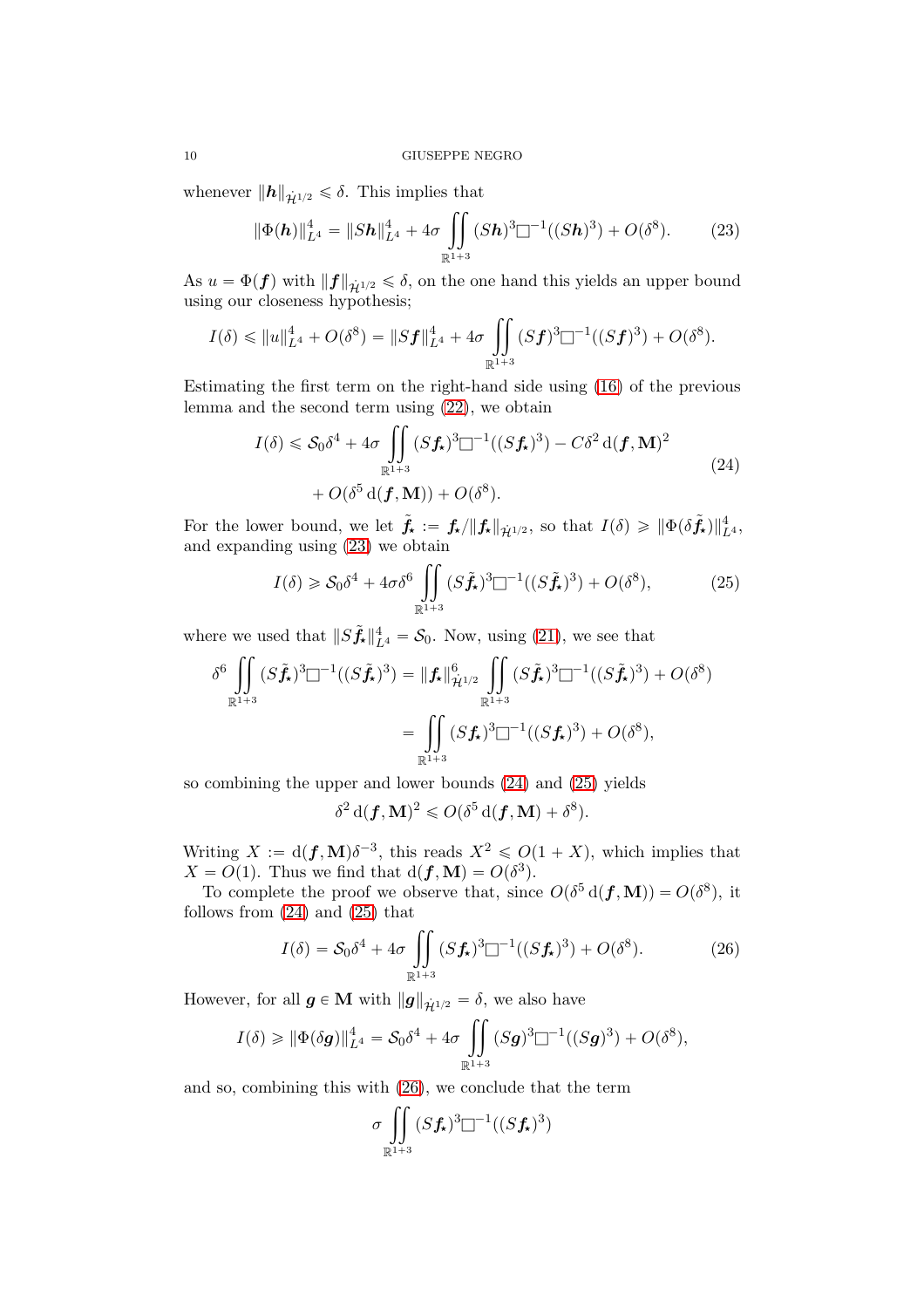must be equal to

$$
\sup \left\{ \sigma \iint_{\mathbb{R}^{1+3}} (Sg)^3 \Box^{-1}((Sg)^3) \middle| g \in \mathbf{M} \atop ||g||_{\mathcal{H}^{1/2}} = \delta \right\} + O(\delta^8),
$$

thus proving  $(20)$ .

It remains to evaluate this supremum, which we will do in the sequel.

5. COMPUTATION OF THE CONSTANT  $S_1$  via the Penrose transform We consider the following family of elements of  $\dot{\mathcal{H}}^{1/2}(\mathbb{R}^3)$ :

$$
\boldsymbol{f}_{\theta} := \left( \cos \theta \frac{2}{1 + |\cdot|^2}, \sin \theta \left( \frac{2}{1 + |\cdot|^2} \right)^2 \right),
$$

and we let

<span id="page-10-7"></span>
$$
v_{\theta} := Sf_{\theta}, \quad v_{\theta} := (v_{\theta}, \partial_t v_{\theta}). \tag{27}
$$

One can calculate that  $||f_\theta||_{\dot{\mathcal{H}}^{1/2}} = |\mathbb{S}^3|$  $^{1/2}$ ; see [\[18,](#page-29-4) equation (33)]. Remark 5.1. For all  $t \in \mathbb{R}$  it holds that  $v_{\theta}(t) = \text{Ph}_{\theta} v_{0}(t)$ , where

<span id="page-10-6"></span>*matrix* 5.1. For all 
$$
t \in \mathbb{R}
$$
 it holds that  $v_{\theta}(t) = 1$  if  $v_{0}(t)$ , where

$$
\text{Ph}_{\theta} \mathbf{f} := \begin{bmatrix} \cos(\theta) & -\sin(\theta) & (-\Delta)^{-\frac{1}{2}} \\ \sin(\theta) & (-\Delta)^{\frac{1}{2}} & \cos(\theta) \end{bmatrix} \begin{bmatrix} f_0 \\ f_1 \end{bmatrix} . \tag{28}
$$

The operator  $Ph_{\theta}$ :  $\mathcal{H}^{1/2} \rightarrow \mathcal{H}^{1/2}$  is unitary and it commutes with the linear propagator S, but it does not commute with the nonlinear propagator  $\Phi$ .

<span id="page-10-1"></span>**Proposition 5.2** (Foschi [\[12\]](#page-29-0)). Let  $M$  be the set of extremizing functions for the Strichartz inequality; see [\(4\)](#page-1-2). Then

$$
\mathbf{M} = \{ c \left( \boldsymbol{v}_{\theta} \circ \Lambda \right) |_{t=0} \mid c, \theta, \Lambda \},
$$

where  $c \ge 0$ ,  $\theta \in \mathbb{S}^1$  and  $\Lambda(t, x) = L^{\beta} (\lambda(t - t_0), \lambda(x - x_0)).$ Remark 5.3. If  $c(v_{\theta} \circ \Lambda)|_{t=0} = c'(v_{\theta'} \circ \Lambda')|_{t=0}$  and  $c \neq 0$ , then  $c = c', \theta = \theta'$ and  $\Lambda = \Lambda'$ ; see Appendix [C.](#page-25-1)

Recalling the definition  $(20)$  of  $S_1$ , we define

$$
\mathcal{S}(w) := \iint\limits_{\mathbb{R}^{1+3}} w^3 \Box^{-1}(w^3), \quad \text{where } w \in L^4(\mathbb{R}^{1+3}), \tag{29}
$$

<span id="page-10-5"></span>so that  $\sigma S_1 = \sup{\{\sigma S(v) \mid v = Sg, g \in M, ||g||_{\dot{H}^{1/2}} = 1\}}.$ **Proposition 5.4.** For all  $w \in L^4(\mathbb{R}^{1+3})$ ,

<span id="page-10-4"></span><span id="page-10-2"></span><span id="page-10-0"></span>
$$
S(w \circ \Lambda) = \lambda^2 S(w). \tag{30}
$$

In particular,

$$
\sigma S_1 = \max \left\{ \left. \frac{\sigma S(v_\theta)}{|\mathbb{S}^3|^3} \right| \theta \in \mathbb{S}^1 \right\}.
$$
 (31)

*Proof.* The property [\(30\)](#page-10-0) follows from the commutation property [\(9\)](#page-5-2) of  $\Box^{-1}$ . To conclude it suffices to note that, by Proposition [5.2,](#page-10-1) if  $v = Sg$  with  $g \in M$ and  $\|g\|_{\dot{\mathcal{H}}^{1/2}} = 1$ , then  $v = |\mathbb{S}^3|$  $^{-1/2}v_{\theta} \circ \Lambda$  for a  $\theta \in \mathbb{S}^1$  and a transformation  $\Lambda$  with  $\lambda = 1$ .

<span id="page-10-3"></span>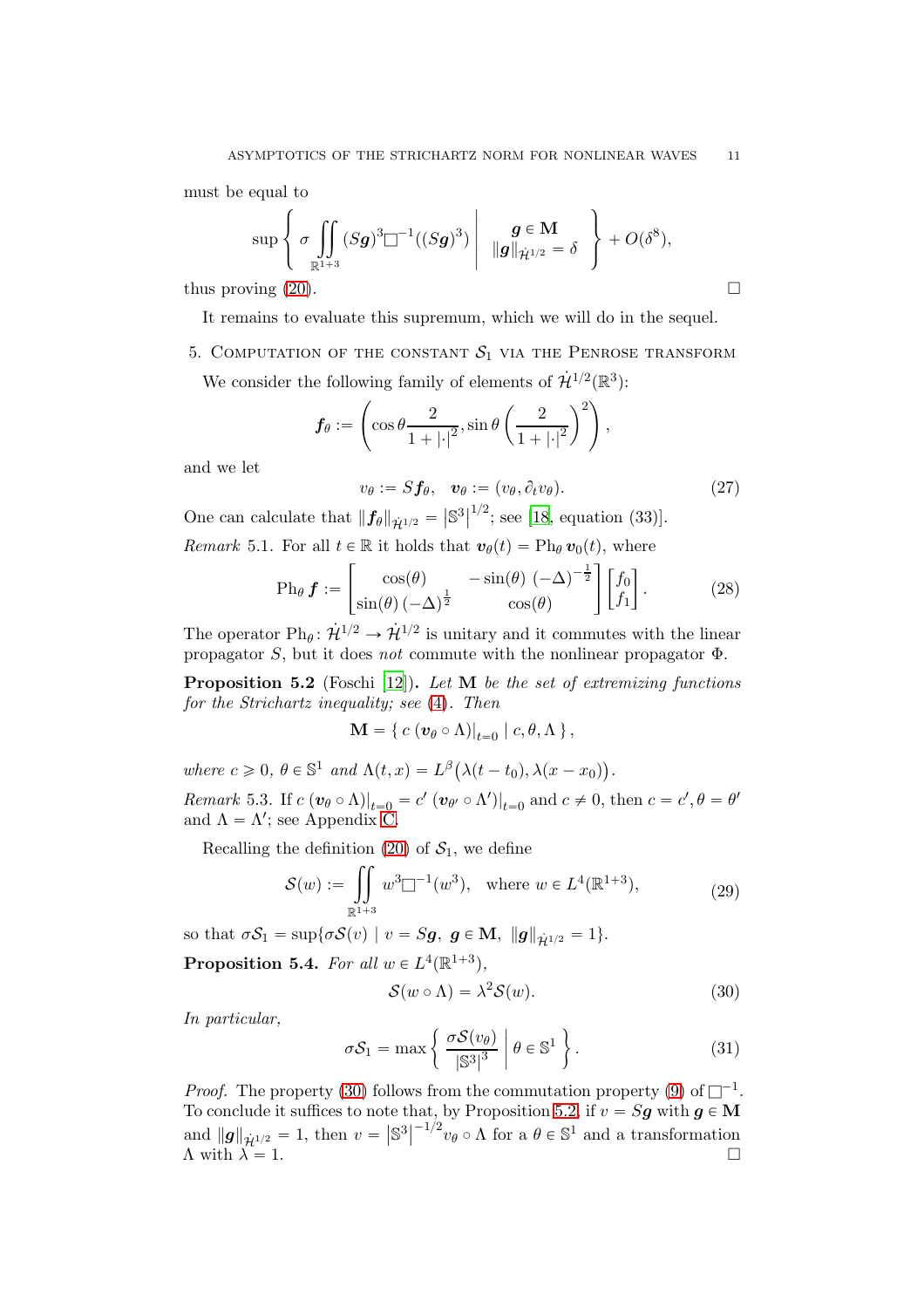To compute the maximum in [\(31\)](#page-10-2) we will use the Penrose transform; see [\[15,](#page-29-14) Appendix A.4]. For this we introduce two coordinate systems on the Minkowski spacetime  $\mathbb{R}^{1+3}$  and another two on the curved spacetime  $\mathbb{R} \times \mathbb{S}^3$ , where

$$
\mathbb{S}^3 = \left\{ (X_0, X_1, X_2, X_3) \in \mathbb{R}^4 : X_0^2 + X_1^2 + X_2^2 + X_3^2 = 1 \right\}.
$$

On  $\mathbb{R}^{1+3}$ , letting  $t \in \mathbb{R}$  be the time coordinate, we define the *polar coordinates* by setting

$$
r = |x|, \quad \omega = \frac{x}{|x|} \in \mathbb{S}^2.
$$

On the other hand, we define the *light-like coordinates* on  $\mathbb{R}^{1+3}$  as

$$
x^-=t-r,\quad x^+=t+r,\quad x^-\leqslant x^*.
$$

On  $\mathbb{R} \times \mathbb{S}^3$ , letting T be the time coordinate, we define the *spherical polar* coordinates via the equations

$$
X_0=\cos(R),\quad (X_1,X_2,X_3)=\sin(R)\,\omega,\quad \omega\in\mathbb{S}^2,\ R\in[0,\pi].
$$

Finally, we define the *light-like coordinates* on  $\mathbb{R} \times \mathbb{S}^3$  as

<span id="page-11-3"></span>
$$
X^{-} = \frac{1}{2}(T - R), \quad X^{+} = \frac{1}{2}(T + R). \tag{32}
$$

We can now define an injective map

$$
\mathcal{P}: \mathbb{R}^{1+3} \to \mathbb{R} \times \mathbb{S}^3, \quad (T, \cos R, \sin(R)\omega) = \mathcal{P}(t, x),
$$

via the equations

<span id="page-11-4"></span><span id="page-11-0"></span>
$$
X^- = \arctan x^-, \quad X^+ = \arctan x^+, \tag{33}
$$

remarking that  $X^-$  and  $X^+$  take values in

$$
\mathcal{T} := \left\{ (X^-, X^+) \in \left[ -\frac{\pi}{2}, \frac{\pi}{2} \right]^2 \mid X^- \leqslant X^+ \right\}.
$$
 (34)

So, the map  $P$  is not surjective and its image  $P(\mathbb{R}^{1+3})$  is

$$
\mathcal{P}(\mathbb{R}^{1+3}) = \left\{ \left( T, \cos R, \sin(R) \,\omega \right) \in \mathbb{R} \times \mathbb{S}^3 \middle| \begin{array}{c} -\pi < T < \pi \\ 0 < R < \pi - |T| \\ \omega \in \mathbb{S}^2 \end{array} \right\};
$$

see the forthcoming Figure [3.](#page-13-0) The map  $P$  is conformal in the sense that

$$
dT^{2} - dR^{2} - \sin^{2} R d\omega^{2} = \Omega^{2} (dt^{2} - dr^{2} - r^{2} d\omega^{2}), \qquad (35)
$$

where  $d\omega^2$  denotes the metric tensor of  $\mathbb{S}^2$  and the conformal factor  $\Omega$  is the scalar field given by

$$
\Omega = 2(1 + (x^*)^2)^{-1/2}(1 + (x^*)^2)^{-1/2} = 2\cos X^* \cos X^*,
$$

where the change of variable [\(33\)](#page-11-0) is implicit. From now on we omit this change of variable without further specification.

If v is a scalar field on  $\mathbb{R}^{1+3}$ , we define a scalar field V on  $\mathcal{P}(\mathbb{R}^{1+3})$  by the equation

<span id="page-11-2"></span><span id="page-11-1"></span>
$$
v = \Omega V,\tag{36}
$$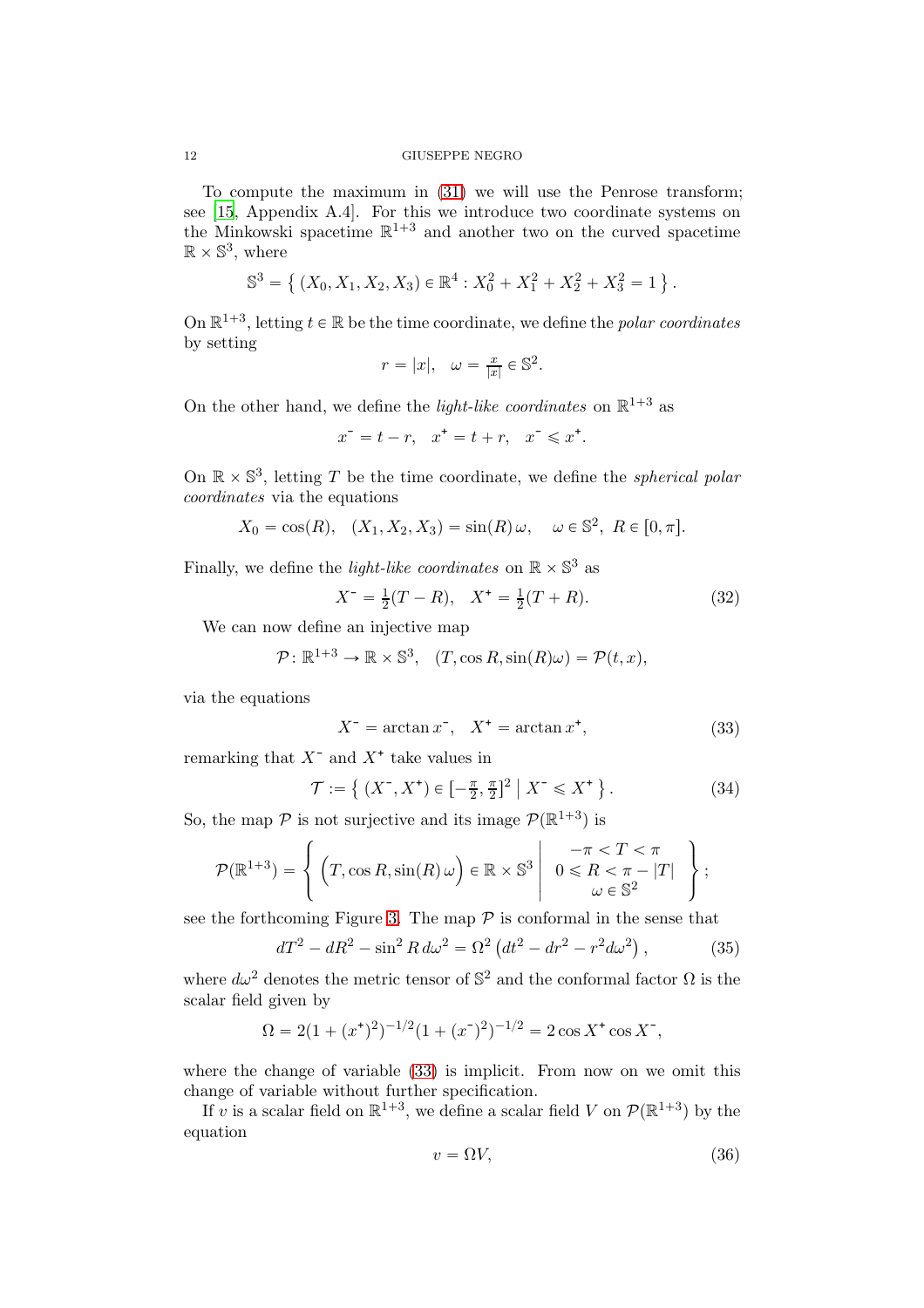which implies that, at  $t = 0$  (corresponding to  $T = 0$ ),

$$
v|_{t=0} = \left. (\Omega V)\right|_{T=0}, \quad \partial_t v|_{t=0} = \left. (\Omega^2 \partial_T V)\right|_{T=0}.
$$

The scalar field  $V$  is called the *Penrose transform* of  $v$ . We remark that  $v$ is radially symmetric if and only if V depends only on  $X^-, X^+,$  and in this case, using [\(36\)](#page-11-1) and [\(33\)](#page-11-0), we obtain

<span id="page-12-1"></span>
$$
r\Box v = (\partial_t^2 - \partial_r^2)(rv)
$$
  
=  $\Omega^2 \partial_{X^*} \partial_{X^-}(r\Omega V)$   
=  $\Omega^2 \partial_{X^*} \partial_{X^-}(\sin(R)V)$ , (37)

where we used the formula  $r\Omega = \sin R$ , which can be immediately obtained from [\(35\)](#page-11-2) by comparing the factors of  $d\omega^2$ .

The Penrose transform is relevant in our context, because applying it to  $v_{\theta}$ , as defined in [\(27\)](#page-10-3), we obtain a simple expression;

$$
V_{\theta}|_{T=0} = \cos \theta, \quad \partial_T V_{\theta}|_{T=0} = \sin \theta, \text{ and } V_{\theta} = \cos (T - \theta).
$$

<span id="page-12-4"></span>Proposition 5.5. It holds that

<span id="page-12-3"></span>
$$
S(v_{\theta}) = \frac{\pi^3}{128} (24 \cos^2 \theta + 5).
$$
 (38)

*Proof.* Let  $w_{\theta} := \Box^{-1}(v_{\theta}^3)$  $\theta$ . Applying the Penrose transform [\(36\)](#page-11-1) to the integral [\(29\)](#page-10-4) that defines  $S$ , we obtain

$$
S(v_{\theta}) = \iint_{\mathcal{P}(\mathbb{R}^{1+3})} V_{\theta}^{3} W_{\theta} dT dS = 4\pi \int_{-\pi}^{\pi} \int_{0}^{\pi - |T|} \cos^{3}(T - \theta) W_{\theta} \sin^{2} R dT dR,
$$

where  $dS = \sin^2 R \, dR \, dS_{\mathbb{S}^2}$  denotes the volume element on  $\mathbb{S}^3$ . Here we used that  $\Omega^4 dtdx = dTdS$ , which follows from [\(35\)](#page-11-2). Now the change of variable [\(32\)](#page-11-3) yields

$$
S(v_{\theta}) = 8\pi \iint_{\mathcal{T}} \cos^3(X^+ + X^- - \theta) \sin(X^+ - X^-) \tilde{W}_{\theta} dX^- dX^+, \tag{39}
$$

where

<span id="page-12-2"></span><span id="page-12-0"></span>
$$
\tilde{W}_{\theta} := \sin(R)W_{\theta},
$$

and  $\mathcal T$  is the half-square defined in [\(34\)](#page-11-4). We will prove that

$$
\tilde{W}_{\theta}(X^*, X^-) = -\tilde{W}_{\theta}(X^-, X^*),
$$

so that the integrand of [\(39\)](#page-12-0) is symmetric under permutation of the variables, allowing us to consider the integral over the full square  $\left[-\frac{\pi}{2},\frac{\pi}{2}\right]^2$ .

We compute  $\tilde{W}_{\theta}$  explicitly. From the definition of  $\Box^{-1}$  it follows that

$$
\begin{cases} r \square w_{\theta} = r v_{\theta}^3, & \text{on } \mathbb{R}^{1+3}, \\ \lim_{t \to -\infty} ||w_{\theta}||_{\dot{\mathcal{H}}^{1/2}} = 0, \end{cases}
$$
 (40)

and using [\(36\)](#page-11-1), [\(37\)](#page-12-1), and the aforementioned formula  $r\Omega = \sin R$ , we obtain

$$
r \Box w_{\theta} = \Omega^2 \partial_{X^*} \partial_{X^-} (\sin(R)W_{\theta}), \text{ and } rv_{\theta}^3 = \Omega^2 \sin(R) V_{\theta}^3,
$$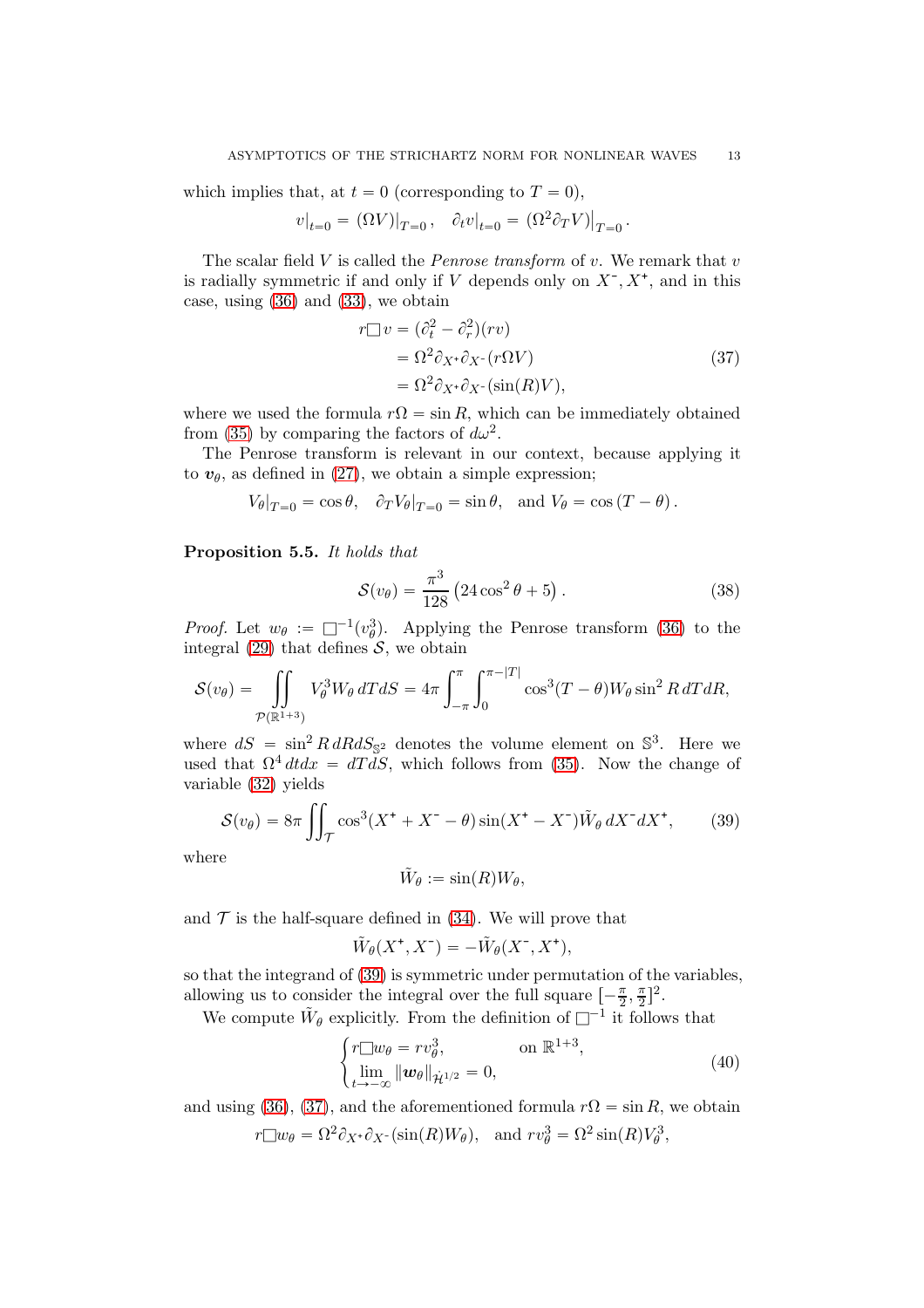<span id="page-13-0"></span>

FIGURE 3. As  $t_0 \rightarrow -\infty$ , the image under the Penrose map  $\mathcal P$ of the hypersurface  $t = t_0$  converges uniformly to the hypersurface  $X^- = -\pi/2$ .

so the factors of  $\Omega^2$  simplify and we obtain from [\(40\)](#page-12-2) the differential equation

$$
\partial_{X^*}\partial_{X^-}\tilde{W}_{\theta} = \sin(X^* - X^-)\cos^3(X^* + X^- - \theta).
$$

The general solution  $\tilde{W}_{\theta}$  of this can be written

$$
\int_{-\frac{\pi}{2}}^{X^-} \int_{-\frac{\pi}{2}}^{X^+} \sin(Z - Y) \cos^3(Y + Z - \theta) \, dY \, dZ + F(X^+) + G(X^-),\tag{41}
$$

where  $F$  and  $G$  are arbitrary smooth functions.

We claim that

<span id="page-13-2"></span><span id="page-13-1"></span>
$$
F(X^+) + G(X^-) \equiv 0.
$$
 (42)

To prove this, we notice that for each fixed  $t_0 \in \mathbb{R}$ , the hypersurface of  $\mathbb{R}^{1+3}$ of equation  $t = t_0$  is mapped by P to the hypersurface of equations

 $X^- = \arctan(t_0 - r), \quad X^+ = \arctan(t_0 + r),$ 

(see Figure [3\)](#page-13-0), which, as  $t_0 \rightarrow -\infty$ , converges uniformly to the hypersurface  $X^- = -\pi/2$ . The condition  $\|\mathbf{w}_{\theta}(t)\|_{\dot{\mathcal{H}}^{1/2}} \to 0$  thus implies that

$$
\tilde{W}_{\theta}|_{X^{-}=-\frac{\pi}{2}}=0.
$$

We obtain another condition by observing that, since  $w_{\theta}$  is smooth and radially symmetric, the function  $W_{\theta}$  must be regular at  $R = 0$ , which implies that  $\tilde{W}_{\theta}|_{R=0} = 0$ . Now the integral of [\(41\)](#page-13-1) satisfies both conditions. The first one is obvious, while the second follows from symmetry, since

$$
X^-|_{R=0} = X^+|_{R=0},
$$

so the domain of integration is symmetric under permutation of the variables  $Y, Z$ , while the integrand function changes sign. This proves  $(42)$ .

Returning to [\(39\)](#page-12-0), the fact that  $\tilde{W}_{\theta}(X^*, X^-) = -\tilde{W}_{\theta}(X^*, X^*)$  is immediate from the explicit form of  $\tilde{W}_{\theta}$ . Thus the integral in [\(39\)](#page-12-0) can be replaced by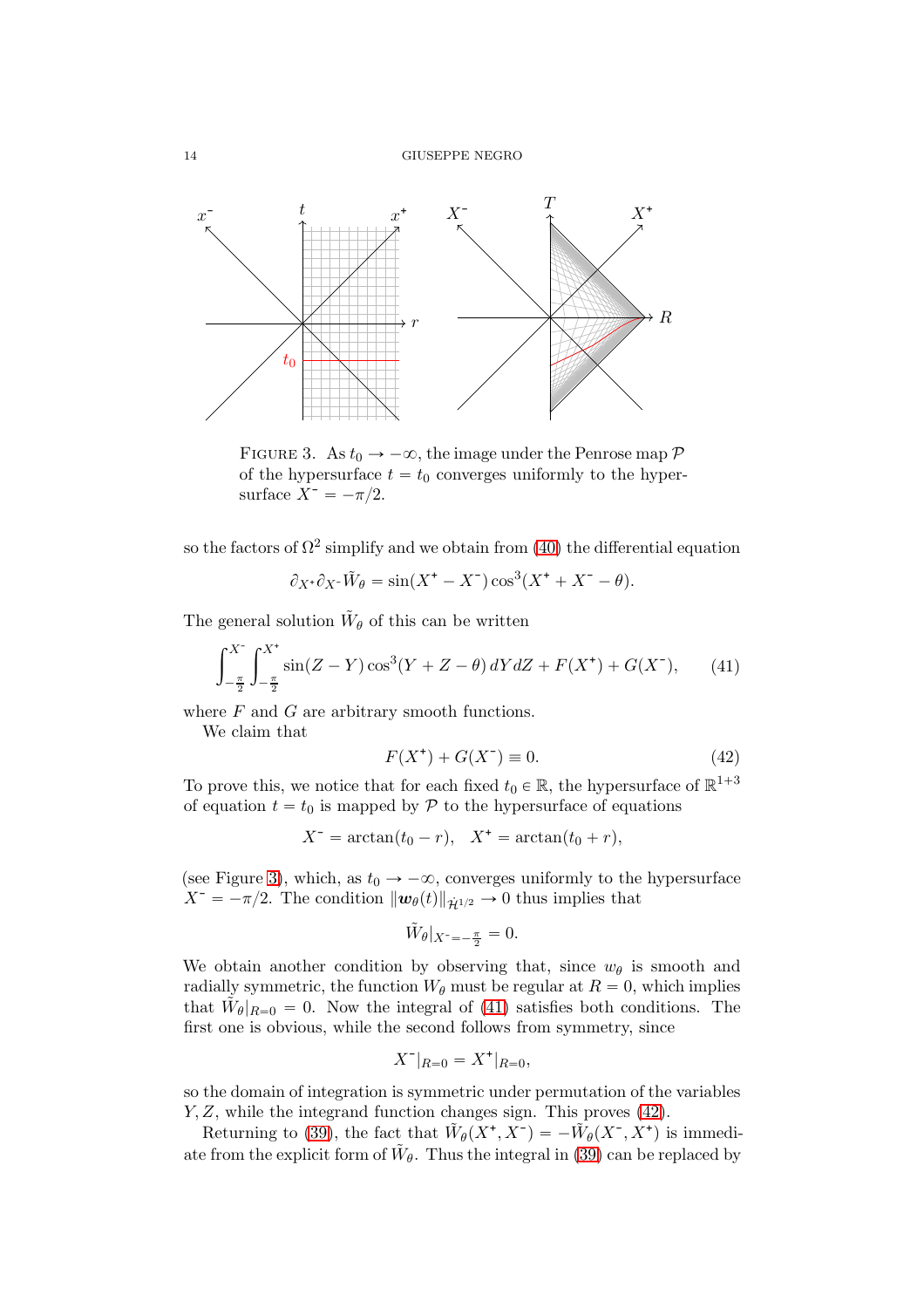the integral over  $\left[-\frac{\pi}{2}, \frac{\pi}{2}\right]^2$ , with a multiplicative factor of  $\frac{1}{2}$ . More precisely, letting

$$
F(Y, Z, \theta) := \sin(Z - Y)\cos^3(Y + Z - \theta),
$$

we have the formula

$$
\mathcal{S}(v_{\theta}) = 4\pi \int_{-\frac{\pi}{2}}^{\frac{\pi}{2}} \int_{-\frac{\pi}{2}}^{\frac{\pi}{2}} \int_{-\frac{\pi}{2}}^{X^-} \int_{-\frac{\pi}{2}}^{X^+} F(X^-, X^+, \theta) F(Y, Z, \theta) dX^- dX^+ dY dZ,
$$

which allows for explicit computation, yielding [\(38\)](#page-12-3).

 $\Box$ 

Combining Propositions [5.4](#page-10-5) and [5.5](#page-12-4) we obtain the value of the constant.

<span id="page-14-3"></span>**Corollary 5.6.** The function  $\sigma S(v_{\theta})$  attains its maximum for  $\theta$  of the form kπ when  $\sigma > 0$ , and for  $\theta$  of the form  $\frac{\pi}{2} + k\pi$  when  $\sigma < 0$ ; here  $k \in \mathbb{Z}$ . The constant  $S_1$  in Theorem [1.1](#page-1-3) can be written

$$
S_1 = \begin{cases} \frac{S(v_0)}{|\mathbb{S}^3|^3} = \frac{29}{128} \left(\frac{\pi}{|\mathbb{S}^3|}\right)^3, & \sigma > 0, \\ \frac{S(v_{\pi/2})}{|\mathbb{S}^3|^3} = \frac{5}{128} \left(\frac{\pi}{|\mathbb{S}^3|}\right)^3, & \sigma < 0. \end{cases}
$$

Remark 5.7. In the proof of Proposition [5.4](#page-10-5) we solved a boundary value problem for the wave equation on  $\mathbb{R} \times \mathbb{S}^3$  with data on a light cone. This is known in the literature as Goursat problem; see [\[14,](#page-29-15) [1\]](#page-28-4).

## 6. Existence of maximizers

We follow the lines of [\[10](#page-29-3), Section 2] to show that the supremum [\(2\)](#page-0-0) is attained for small enough values of  $\delta$ . We recall from Proposition [2.4](#page-2-1) that  $\Phi(f) = u$  denotes the solution to the fixed point equation associated to [\(NLW\)](#page-0-2)

$$
u = Sf + \sigma \Box^{-1}(u^3),
$$

provided that such a solution exists and is unique. We require in this section the concentration-compactness tools of Appendix [A.](#page-20-0)

<span id="page-14-2"></span>**Lemma 6.1.** Suppose that  $\delta > 0$  satisfies

- (1) Scattering:  $I(\delta) < \infty$ ;
- (2) Superadditivity: for all  $\alpha \in (0, \delta)$ ,

<span id="page-14-1"></span><span id="page-14-0"></span>
$$
I(\sqrt{\delta^2 - \alpha^2}) + I(\alpha) < I(\delta); \tag{43}
$$

(3) Upper semicontinuity: for any sequence  $\alpha_n \leq \delta$ ,

$$
\limsup_{n \to \infty} I(\alpha_n) \leqslant I(\limsup_{n \to \infty} \alpha_n). \tag{44}
$$

Then there exists a solution u to [\(NLW\)](#page-0-2) such that

$$
\lim_{t\to -\infty} \|\bm{u}(t)\|_{\dot{\mathcal{H}}^{1/2}} = \delta \quad \text{ and } \quad \|u\|_{L^4(\mathbb{R}^{1+3})}^4 = I(\delta).
$$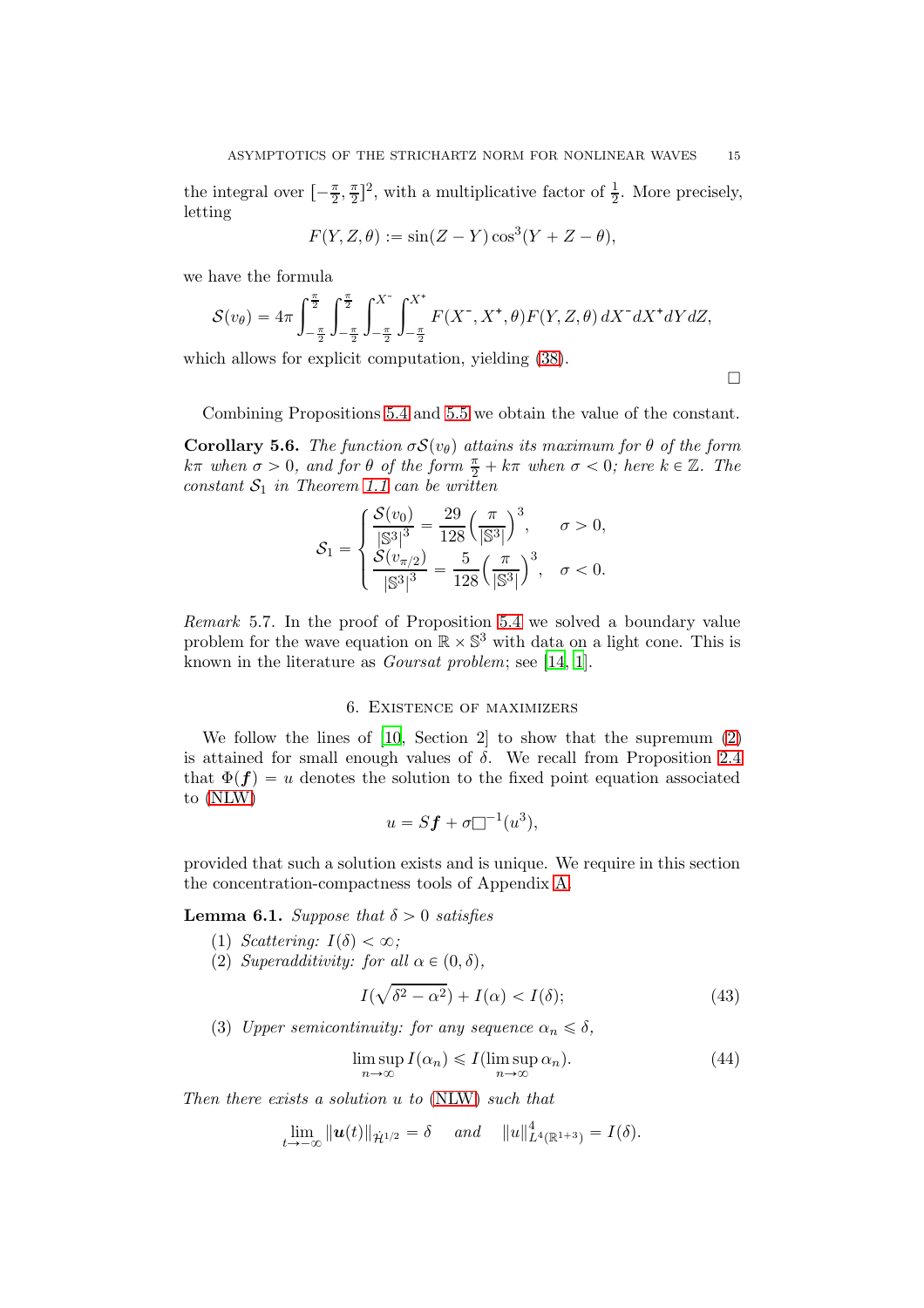*Proof.* Let  $u_n$  be a maximizing sequence of  $I$ , that is

$$
u_n = \Phi(f_n), \quad ||f_n||_{\dot{\mathcal{H}}^{1/2}} \le \delta, \quad I(\delta) = \lim_{n \to \infty} ||u_n||_{L^4}^4.
$$

We consider a profile decomposition [\(67\)](#page-21-0) of the sequence  $f_n$ , and we claim that all profiles  $\{F^j : j \in \mathbb{N}_{\geq 1}\}\)$  vanish but one.

To prove this, we denote by  $g_n$  the sequence obtained by subtracting the profile  $\mathbf{F}^j$  from  $\mathbf{f}_n$ , that is

$$
\boldsymbol{g}_n = \boldsymbol{f}_n - \lambda_n^{(j)} S \boldsymbol{F}^j \circ \Lambda_n^j \Big|_{t=0},
$$

and we construct the corresponding solution  $W_n = \Phi(g_n)$ . By the nonlinear profile decomposition, Corollary [A.5,](#page-22-0) we have that

$$
u_n(t,x) = \lambda_n^{(j)} U^j(\Lambda_n^j(t,x)) + W_n(t,x) + h_n(t,x),
$$

where  $||h_n||_{L^4(\mathbb{R}^{1+3})} + \sup_{t\in\mathbb{R}} ||h_n(t)||_{\dot{H}^{1/2}} \to 0$  as  $n \to \infty$ . By the Pythagorean expansion [\(69\)](#page-21-1) of the  $\dot{\mathcal{H}}^{1/2}$  norm,

$$
\delta^2 \geq \|f_n\|_{\dot{\mathcal{H}}^{1/2}}^2 = \|F^j\|_{\dot{\mathcal{H}}^{1/2}}^2 + \|g_n\|_{\dot{\mathcal{H}}^{1/2}}^2 + o(1),\tag{45}
$$

and by Remark [A.6,](#page-23-0)

<span id="page-15-1"></span><span id="page-15-0"></span>
$$
||u_n||_{L^4}^4 = ||U^j||_{L^4}^4 + ||W_n||_{L^4}^4 + o(1).
$$
 (46)

Since  $u_n$  is a maximizing sequence, we infer from [\(45\)](#page-15-0) and [\(46\)](#page-15-1)

$$
I(\delta) = ||U^j||_{L^4}^4 + \limsup_{n \to \infty} ||W_n||_{L^4}^4
$$
  
\$\leq I(||\mathbf{F}^j||\_{\dot{\mathcal{H}}^{1/2}}) + I(\sqrt{\delta^2 - ||\mathbf{F}^j||\_{\dot{\mathcal{H}}^{1/2}}^2}),\$

where we also used the upper semicontinuity property  $(44)$ . Now, the superadditivity property [\(43\)](#page-14-1) implies that

either 
$$
||F^j||_{\dot{\mathcal{H}}^{1/2}} = 0
$$
, or  $||F^j||_{\dot{\mathcal{H}}^{1/2}} = \delta$ .

It cannot be that  $\mathbf{F}^j = \mathbf{0}$  for all  $j \geq 1$ , for otherwise the nonlinear profile decomposition [\(71\)](#page-22-1) would give the contradiction  $I(\delta) = 0$ . On the other hand, if  $\|\mathbf{F}^{j}\|_{\dot{\mathcal{H}}^{1/2}} = \delta$  then, by [\(45\)](#page-15-0),  $\|\mathbf{g}_{n}\|_{\dot{\mathcal{H}}^{1/2}} \to 0$  as  $n \to \infty$ , which means that  $\mathbf{F}^k = \mathbf{0}$  for all  $k \neq j$ .

We have thus proven that there exists one and only one nonvanishing profile  $\mathbf F$  for the sequence  $\mathbf f_n$ . Letting U denote the corresponding nonlinear profile, Corollary [A.5](#page-22-0) implies that  $I(\delta) = ||U||_{L^4}^4$ , and the proof is complete.  $\Box$ 

We now turn to the proof that, if  $\delta > 0$  is sufficiently small, then the three properties of Lemma [6.1](#page-14-2) are satisfied. We already dealt with the first one in Proposition [2.4.](#page-2-1) The following lemma implies the third property and will also be used in the proof of the second property.

<span id="page-15-3"></span>**Lemma 6.2.** There exists  $A, C_1, C_2 > 0$  such that

<span id="page-15-2"></span>
$$
C_1|\varepsilon|\delta^3 \le |I(\delta + \varepsilon) - I(\delta)| \le C_2|\varepsilon|\delta^3, \quad \forall \,\varepsilon \in (-\delta/2, \delta/2),\tag{47}
$$

whenever  $\delta \in (0, A]$ . In particular, I is continuous on  $(0, A/2]$ .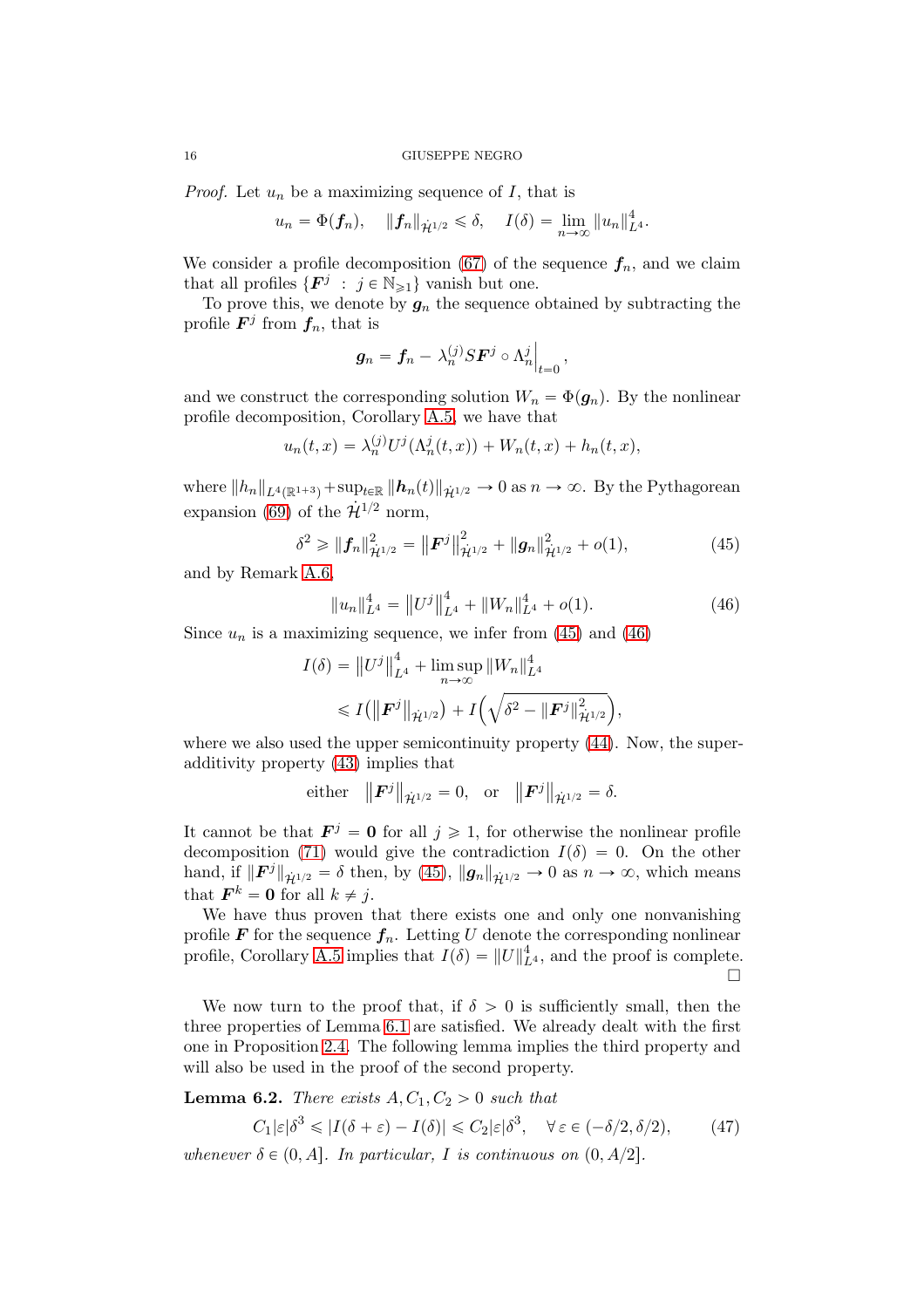Proof. In fact we will prove that

$$
4\mathcal{S}_0 \varepsilon \delta^3 + O(\varepsilon \delta^5) \le I(\delta + \varepsilon) - I(\delta) \le 4\mathcal{S}_0 \varepsilon (\delta + \varepsilon)^3 + O(\varepsilon \delta^5),\tag{48}
$$

from which [\(47\)](#page-15-2) follows by taking  $A > 0$  sufficiently small. For this we let  $||f||_{\dot{H}^{1/2}} = \delta$  and  $u = \Phi(f)$  be close to maximal in the sense that

<span id="page-16-2"></span><span id="page-16-1"></span>
$$
I(\delta) - ||u||_{L^4}^4 = O(\varepsilon \delta^5),\tag{49}
$$

and we define

$$
u_{\varepsilon}:=\Phi\left((1+\tfrac{\varepsilon}{\delta})f\right),\quad \tilde{u}_{\varepsilon}:=(1+\tfrac{\varepsilon}{\delta})u.
$$

With these definitions, since  $\Box u + \sigma u^3 = 0$ , we have that

$$
\sigma e := \Box \, \tilde{u}_{\varepsilon} - \sigma \tilde{u}_{\varepsilon}^3 = -2\sigma \frac{\varepsilon}{\delta} u^3 + O(\frac{\varepsilon^2}{\delta^2} u^3),
$$

where the big-O symbol refers to the  $L^{4/3}(\mathbb{R}^{1+3})$  norm, and since  $||u||_{L^4}$  is  $O(\delta)$ , we can conclude that

$$
||e||_{L^{4/3}} = O(\varepsilon \delta^2).
$$

Moreover, it is clear that  $\|\boldsymbol{u}_{\varepsilon}(t)-\tilde{\boldsymbol{u}}_{\varepsilon}(t)\|_{\dot{H}^{1/2}} \to 0$  as  $t \to -\infty$ , and so we can apply the forthcoming perturbation Lemma [A.4](#page-22-2) to obtain

<span id="page-16-0"></span>
$$
||u_{\varepsilon}-\tilde{u}_{\varepsilon}||_{L^4}\leqslant C\varepsilon\delta^2,
$$

and we infer that

$$
||u_{\varepsilon}||_{L^{4}}^{4} = ||\tilde{u}_{\varepsilon}||_{L^{4}}^{4} + O(\varepsilon \delta^{5}),
$$
\n(50)

where the constant implicit in the big-O notation depends on A only.

We now insert [\(50\)](#page-16-0) into the inequality  $I(\delta + \varepsilon) \ge ||u_{\varepsilon}||_{L^4}^4$ , which follows from the definition of I. We obtain

$$
I(\delta + \varepsilon) \geq (1 + \frac{\varepsilon}{\delta})^4 ||u||_{L^4}^4 + O(\varepsilon \delta^5)
$$
  

$$
\geq I(\delta) + 4\frac{\varepsilon}{\delta}I(\delta) + O(\varepsilon \delta^5),
$$

where we used the elementary inequality  $(1 + \frac{\varepsilon}{\delta})$  $(\frac{\varepsilon}{\delta})^4 \geq 1 + 4\frac{\varepsilon}{\delta}$  $\frac{\varepsilon}{\delta}$  and the closeness condition [\(49\)](#page-16-1). Now by the asymptotic Proposition [4.4,](#page-8-4) we know that  $I(\delta) = S_0 \delta^4 + O(\delta^6)$  which can be inserted to complete the proof of the first inequality in [\(48\)](#page-16-2).

To prove the second inequality and complete the proof of Lemma [6.2,](#page-15-3) we let  $||f||_{\dot{H}^{1/2}} = \delta + \varepsilon$  and  $u = \Phi(f)$  be close to maximal in the sense that

$$
I(\delta + \varepsilon) - ||u||_{L^4}^4 = O(\varepsilon(\delta + \varepsilon)^5).
$$

Then we define  $u_{\varepsilon} := \Phi((1 - \frac{\varepsilon}{\delta + \varepsilon})f)$  and  $\tilde{u}_{\varepsilon} := (1 - \frac{\varepsilon}{\delta + \varepsilon})u$ , and argue as before.  $\Box$ 

**Proposition 6.3.** For sufficiently small  $\delta > 0$ ,

$$
I(\alpha) + I(\sqrt{\delta^2 - \alpha^2}) < I(\delta) \quad \forall \ \alpha \in (0, \delta).
$$

*Proof.* This follows from the fact that I is a super-additive function of  $\delta$  to main order, because  $I(\delta) = S_0 \delta^4 + O(\delta^6)$ , together with the estimates of Lemma [6.2,](#page-15-3) which rule out excessive fluctuations; see [\[10](#page-29-3), Proposition 2.7].  $\Box$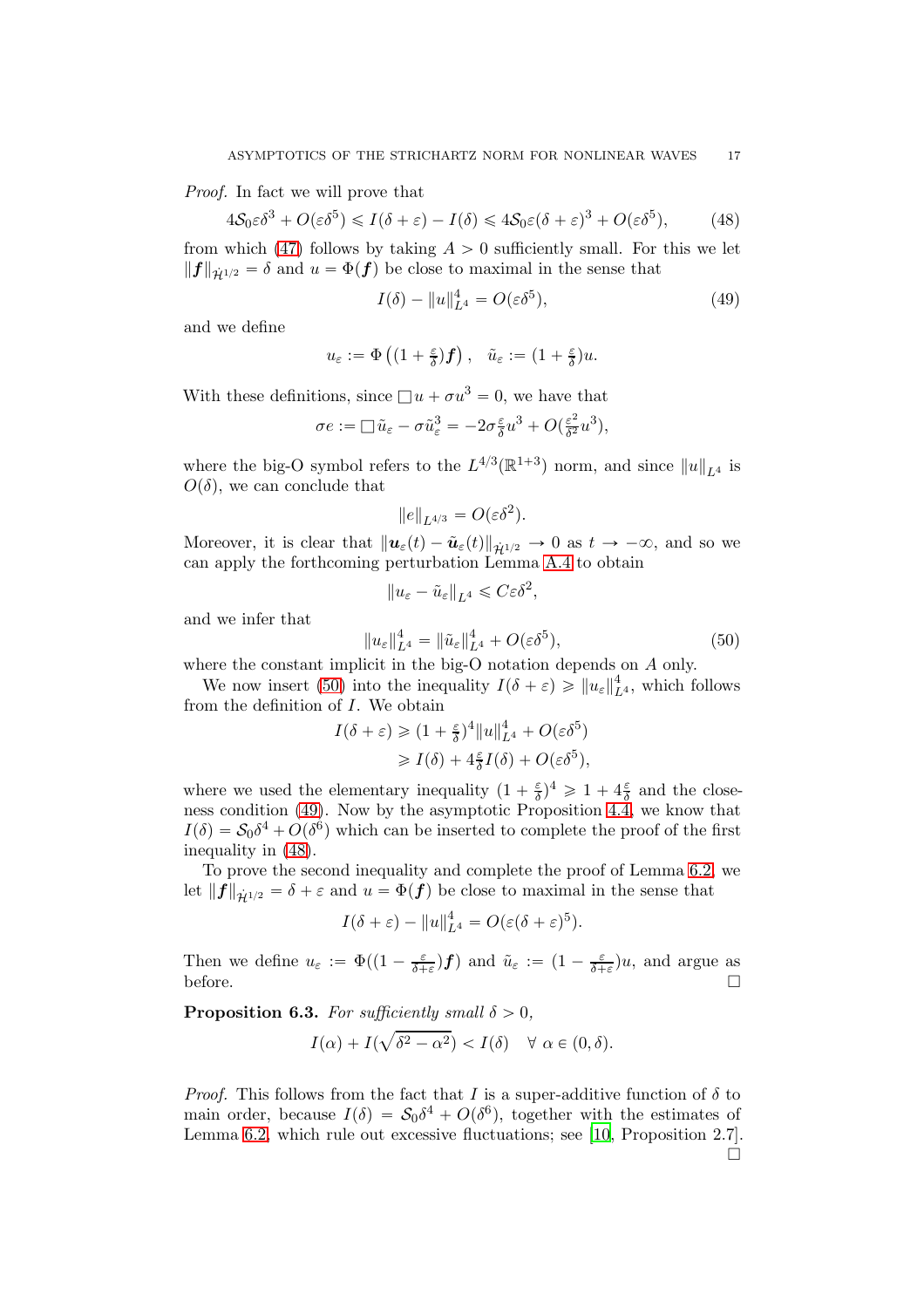#### 18 GIUSEPPE NEGRO

#### <span id="page-17-0"></span>7. Conditional uniqueness of maximizers

If  $u = \Phi(f)$  is a maximizer to  $I(\delta)$ , and

$$
\Lambda(t,x) = L^{\beta}\big(\lambda(t-t_0), \lambda(x-x_0)\big), \quad \lambda > 0, |\beta| < 1, t_0 \in \mathbb{R}, x_0 \in \mathbb{R}^3, \quad (51)
$$

then  $\lambda(u \circ \Lambda)$  is again a maximizer to  $I(\delta)$ ; this is an immediate consequence of Theorem [3.4.](#page-6-4) In this section we give a partial result about the problem of uniqueness of maximizers, up to this transformation. The main tool is the forthcoming Lemma [7.4,](#page-18-0) which is a local version of the sharpened Strichartz estimate of Lemma [1.1.](#page-1-0)

We begin by showing that each maximizer of  $I(\delta)$  has a unique metric projection on the manifold  **of linear maximizers. We refer to Appendix [C](#page-25-1)** for the definition of the tangent space  $T_f$ **M**.

<span id="page-17-4"></span>**Lemma 7.1.** Let  $u = \Phi(f)$  be such that  $||u||_{L^{4}(\mathbb{R}^{1+3})}^{4} = I(\delta)$ . If  $\delta > 0$  is sufficiently small, then there exists a unique  $f_{\star} \in M \setminus \{0\}$  such that

$$
\|\boldsymbol{f}-\boldsymbol{f_\star}\|_{\dot{\mathcal{H}}^{1/2}}=\mathrm{d}(\boldsymbol{f},\mathbf{M}).
$$

Moreover,  $f - f_{\star} \perp T_{\rm f} \mathbf{M}$ , where  $\perp$  denotes orthogonality with respect to the  $\dot{\mathcal{H}}^{1/2}$  scalar product.

Proof. This is proved in Appendix [C,](#page-25-1) the main issue being uniqueness. Lemma [6.1](#page-14-2) ensures that  $||f||_{\dot{H}^{1/2}} = \delta$ , while by Proposition [4.4,](#page-8-4) we have  $d(f, M) = O(\delta^3)$ . Thus, if  $\delta$  is sufficiently small, then the forthcoming Proposition [C.3](#page-25-0) can be applied.

The elements  $f_{\star}$  of  $M\setminus\{0\}$  have the unique representation

<span id="page-17-3"></span>
$$
\mathbf{f}_{\star} = \delta \lambda \mathbf{v}_{\theta} \circ \Lambda|_{t=0},\tag{52}
$$

where  $v_{\theta} = (v_{\theta}, \partial_t v_{\theta})$  are particular solutions to the linear wave equation, as defined in [\(27\)](#page-10-3) in the fifth section; see Appendix [C.](#page-25-1) We let  $\theta(f_{\star})$  denote the unique  $\theta \in \mathbb{S}^1$ . We recall that this parameter  $\theta$  does not correspond to any symmetry of [\(NLW\)](#page-0-2); see Remark [5.1.](#page-10-6)

We can now state the result.

<span id="page-17-2"></span>**Theorem 7.2.** Suppose that  $u_f = \Phi(f)$  and  $u_g = \Phi(g)$  satisfy

$$
\|\bm{f}\|_{\dot{\mathcal{H}}^{1/2}}=\|\bm{g}\|_{\dot{\mathcal{H}}^{1/2}}=\delta, \quad and \quad I(\delta)=\|u_{\bm{f}}\|_{L^4}^4=\|u_{\bm{g}}\|_{L^4}^4,
$$

with  $\delta$  sufficiently small. Suppose moreover that the unique projections  $f_{\star}$ and  $g_{\star}$  satisfy

<span id="page-17-1"></span>
$$
\theta(\mathbf{f}_{\star}) = \theta(\mathbf{g}_{\star}). \tag{53}
$$

Then there is a transformation  $\Lambda$  of the form [\(51\)](#page-17-0) such that  $u_{g} = \lambda (u_{f} \circ \Lambda)$ .

Remark 7.3. The assumption [\(53\)](#page-17-1) makes this uniqueness result conditional. We conjecture that such an assumption is not necessary; that there is a single  $\theta(f_{\star})$  for each maximizer f to  $I(\delta)$ . Indeed, by Proposition [4.4,](#page-8-4) such  $\theta(\mathbf{f}_{\bullet})$  must be close to a maximum of the function  $\sigma \mathcal{S}(v_{\theta})$ . By Corollary [5.6,](#page-14-3) such maxima differ by an integer multiple of  $\pi$ , and so correspond to just one linear maximizer  $f_{\theta}$ , up to a sign.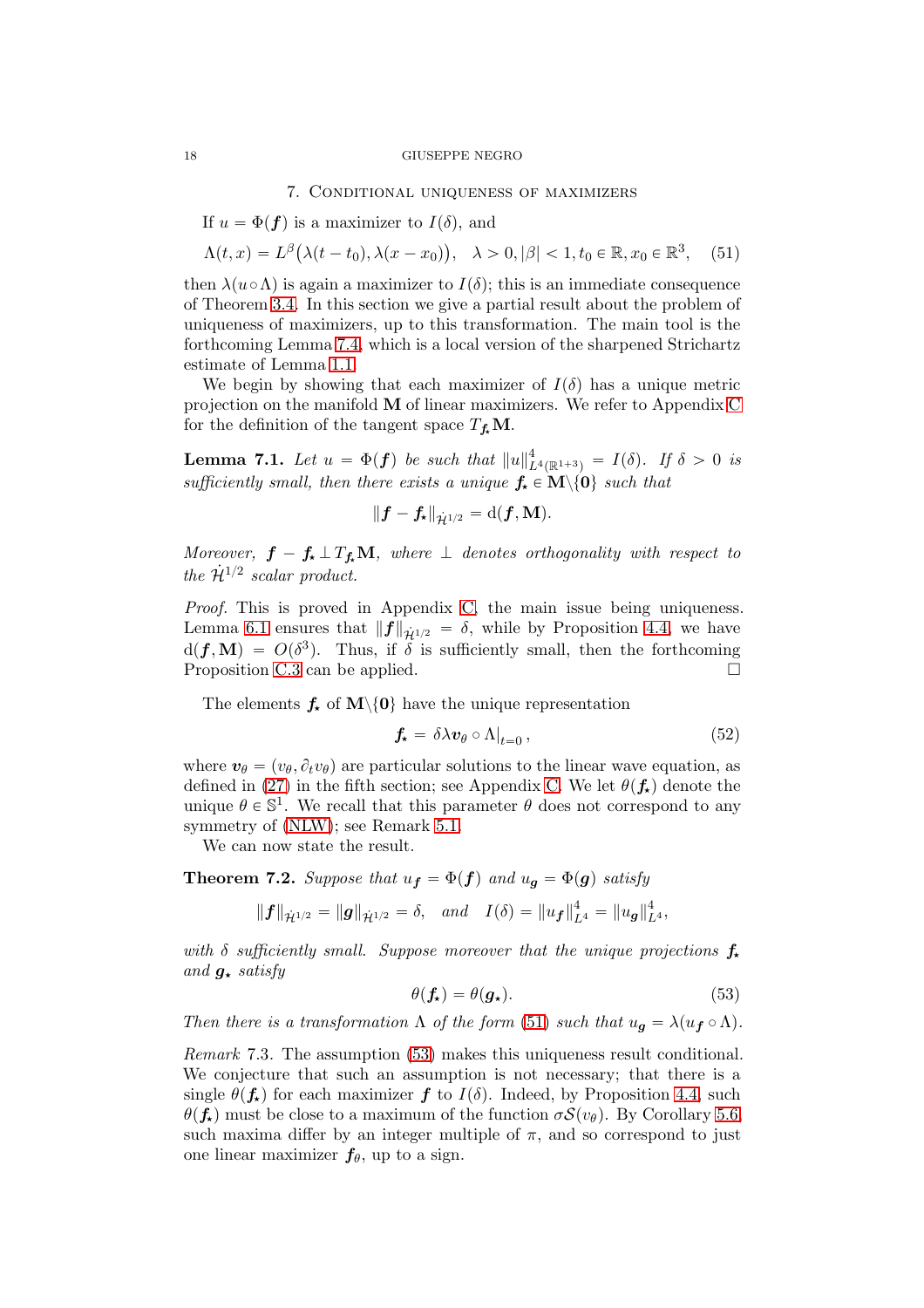<span id="page-18-0"></span>**Lemma 7.4** (Lemma 5.1 of [\[18](#page-29-4)]). Let  $\psi$  be the functional defined by

<span id="page-18-6"></span><span id="page-18-1"></span>
$$
\psi({\bm f}) := \mathcal{S}_0 \|{\bm f}\|^4_{\dot{\mathcal{H}}^{1/2}} - \|S{\bm f}\|^4_{L^4(\mathbb{R}^{1+3})}.
$$

Then there exists  $C > 0$  such that, for all  $m \in M \setminus \{0\},$ 

$$
\frac{d^2}{d\varepsilon^2}\psi(\mathbf{m}+\varepsilon\mathbf{m}_{\perp})\Big|_{\varepsilon=0}\geq C\|\mathbf{m}\|_{\dot{\mathcal{H}}^{1/2}}^2\|\mathbf{m}_{\perp}\|_{\dot{\mathcal{H}}^{1/2}}^2, \quad \forall \ \mathbf{m}_{\perp}\perp T_{\mathbf{m}}\mathbf{M}.\tag{54}
$$

The derivative in [\(54\)](#page-18-1) can be computed to be

$$
\frac{1}{2} \frac{d^2}{d\varepsilon^2} \psi(m + \varepsilon m_\perp) \bigg|_{\varepsilon=0} = 2\mathcal{S}_0 \|m\|_{\dot{\mathcal{H}}^{1/2}}^2 \|m_\perp\|_{\dot{\mathcal{H}}^{1/2}}^2 - 6 \iint_{\mathbb{R}^{1+3}} (Sm)^2 (Sm_\perp)^2; (55)
$$

see the proof of Lemma 5.1 of [\[18](#page-29-4)] for more details.

Proof of Theorem [7.2.](#page-17-2) By the unique representation [\(52\)](#page-17-3), our assumption [\(53\)](#page-17-1), and Lemma [7.1,](#page-17-4) up to changing  $u_f$  with  $\lambda (u_f \circ \Lambda)$  and  $u_g$  with  $\lambda'(u_g \circ \Lambda')$ , where  $\Lambda$  and  $\Lambda'$  are transformations of the form [\(51\)](#page-17-0), we can decompose

$$
f = c\delta m + f_{\perp}, \quad g = c'\delta m + g_{\perp}, \text{ with } f_{\perp} \perp T_m \mathbf{M} \text{ and } g_{\perp} \perp T_m \mathbf{M},
$$

where  $m = |\mathbb{S}^3|$  $\int_{0}^{-1/2} f_{\theta(\mathbf{f},\mathbf{k})}$ , so that  $\|\mathbf{m}\|_{\dot{\mathcal{H}}^{1/2}} = 1$ . We denote  $h := f - g$ , and  $h_{\perp} := f_{\perp} - g_{\perp}$ .

The proof will be complete once we show that  $h = 0$ .

We now record the necessary estimates. First, we recall from Proposition [4.4](#page-8-4) that

<span id="page-18-5"></span>
$$
\|\mathbf{h}_{\perp}\|_{\dot{\mathcal{H}}^{1/2}} \leq d(\mathbf{f}, \mathbf{M}) + d(\mathbf{g}, \mathbf{M}) = O(\delta^3). \tag{56}
$$

Now using the orthogonality, we can expand the identity  $||f||_{\dot{\mathcal{H}}^{1/2}}^2 = ||g||_{\dot{\mathcal{H}}^{1/2}}^2$ , to obtain

$$
\delta^2 \big| c^2 - c'^2 \big| = \left| \|\boldsymbol{g}_{\perp}\|_{\dot{\mathcal{H}}^{1/2}}^2 - \|\boldsymbol{f}_{\perp}\|_{\dot{\mathcal{H}}^{1/2}}^2 \right| \leqslant C \delta^3 \|\boldsymbol{h}_{\perp}\|_{\dot{\mathcal{H}}^{1/2}},
$$

so that

<span id="page-18-3"></span><span id="page-18-2"></span>
$$
(c - c')^{2} = \left(\frac{c^{2} - c'^{2}}{c + c'}\right)^{2} \leq C\delta^{2} \|\mathbf{h}_{\perp}\|_{\dot{\mathcal{H}}^{1/2}}^{2}.
$$
 (57)

In particular,

$$
\|\boldsymbol{h}\|_{\dot{\mathcal{H}}^{1/2}}^2 = (c-c')^2 \delta^2 + \|\boldsymbol{h}_{\perp}\|_{\dot{\mathcal{H}}^{1/2}}^2 = \|\boldsymbol{h}_{\perp}\|_{\dot{\mathcal{H}}^{1/2}}^2 + O(\delta^4 \|\boldsymbol{h}_{\perp}\|_{\dot{\mathcal{H}}^{1/2}}^2). \qquad (58)
$$

We now define  $w := u_f - u_g$ ; that is,  $w = \Phi(f) - \Phi(g)$ . By the definition [\(12\)](#page-6-1) of  $\Phi$ , we have that

$$
w = S\mathbf{h}_{\perp} + S((c - c')\delta \mathbf{m}) + \sigma \square^{-1} (u_f^3 - u_g^3),
$$

and the Strichartz estimates [\(6\)](#page-2-3) give

$$
\left\|\Box^{-1}\left(u_{\bm{f}}^3-u_{\bm{g}}^3\right)\right\|_{L^4}\leqslant C\delta^2\|\bm{h}\|_{\dot{\mathcal{H}}^{1/2}}.
$$

Thus by [\(57\)](#page-18-2) and [\(58\)](#page-18-3) we have

<span id="page-18-4"></span>
$$
w = S\mathbf{h}_{\perp} + O(\delta^2 \|\mathbf{h}_{\perp}\|_{\dot{\mathcal{H}}^{1/2}}); \tag{59}
$$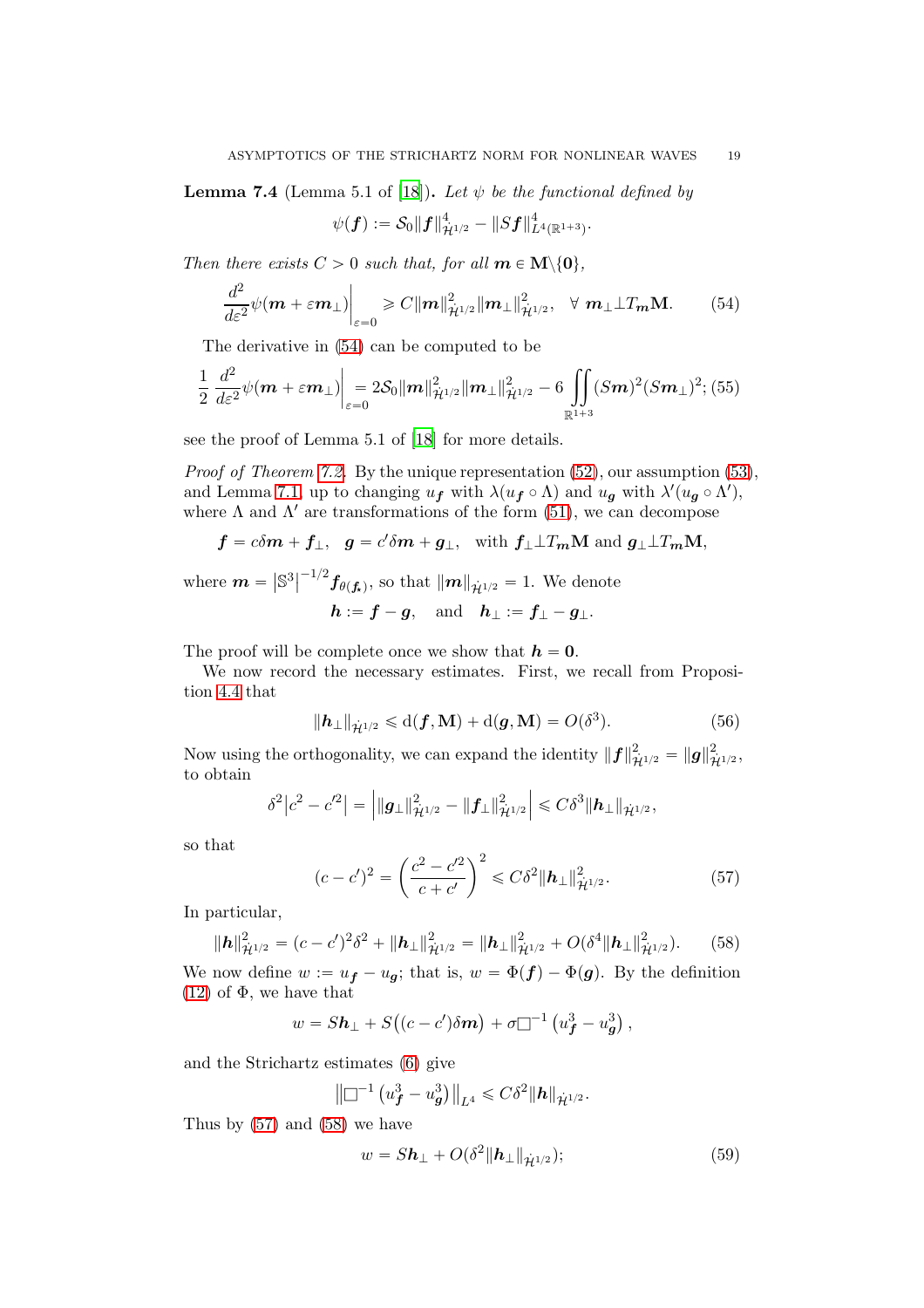the big-O symbol referring to the  $L^4(\mathbb{R}^{1+3})$  norm. Analogously, we see that

<span id="page-19-1"></span><span id="page-19-0"></span>
$$
u_{g} = S(c'\delta m) + O(\delta^{3}).
$$
\n(60)

With these estimates in hand, we may now proceed with the proof. The key step is given by the formula

$$
||u_f||_{L^4}^4 - ||u_g||_{L^4}^4 = -\frac{1}{2} \frac{d^2}{d\varepsilon^2} \psi(c'\delta m + \varepsilon h_\perp) \bigg|_{\varepsilon=0} + O(\delta^3 ||h_\perp||_{\dot{\mathcal{H}}^{1/2}}^2), \quad (61)
$$

which we will prove later. Note that the left-hand side vanishes by assumption. So, once [\(61\)](#page-19-0) is proven, Lemma [7.4](#page-18-0) will imply that

$$
\delta^2 \| \bm{h}_{\perp} \|_{\dot{\mathcal{H}}^{1/2}}^2 \leqslant C \delta^3 \| \bm{h}_{\perp} \|_{\dot{\mathcal{H}}^{1/2}}^2,
$$

for an absolute constant  $C > 0$ , which is only possible if  $||h_{\perp}||_{\dot{\mathcal{H}}^{1/2}} = 0$ , provided that  $\delta < C^{-1}$ . By [\(58\)](#page-18-3), this would imply that  $h = 0$ , concluding the proof.

In order to prove [\(61\)](#page-19-0), we recall that  $u_f = u_q + w$  and we expand

$$
\iint_{\mathbb{R}^{1+3}} (u_{g} + w)^{4} - \iint_{\mathbb{R}^{1+3}} u_{g}^{4} = 4 \iint_{\mathbb{R}^{1+3}} u_{g}^{3}w + 6 \iint_{\mathbb{R}^{1+3}} u_{g}^{2}w^{2} + O(\delta ||\mathbf{h}_{\perp}||_{\dot{\mathcal{H}}^{1/2}}^{3})
$$
  
= 4 \iint\_{\mathbb{R}^{1+3}} u\_{g}^{3}w + 6 \iint\_{\mathbb{R}^{1+3}} (S(c'\delta \mathbf{m}))^{2} (S \mathbf{h}\_{\perp})^{2} + O(\delta^{3} ||\mathbf{h}\_{\perp}||\_{\dot{\mathcal{H}}^{1/2}}^{2} + \delta ||\mathbf{h}\_{\perp}||\_{\dot{\mathcal{H}}^{1/2}}^{3}),

where we used  $(59)$  and  $(60)$ . By  $(56)$ , we know that

<span id="page-19-5"></span>
$$
O(\delta^3||\mathbf{h}_{\perp}||_{\dot{\mathcal{H}}^{1/2}}^2+\delta||\mathbf{h}_{\perp}||_{\dot{\mathcal{H}}^{1/2}}^3)=O(\delta^3||\mathbf{h}_{\perp}||_{\dot{\mathcal{H}}^{1/2}}^2).
$$

Thus, using [\(55\)](#page-18-6), to conclude the proof of [\(61\)](#page-19-0) it remains to show that

$$
4\iint\limits_{\mathbb{R}^{1+3}} u_g^3 w = -2\mathcal{S}_0 c'^2 \delta^2 \|h_\perp\|_{\dot{\mathcal{H}}^{1/2}}^2 + O(\delta^3 \|h_\perp\|_{\dot{\mathcal{H}}^{1/2}}^2),\tag{62}
$$

for which we will use the Lagrange multiplier theorem.

For  $\mathbf{k} \in \dot{\mathcal{H}}^{1/2}(\mathbb{R}^3)$ , let

<span id="page-19-3"></span>
$$
W(\mathbf{k}) := \Phi(\mathbf{g} + \mathbf{k}) - \Phi(\mathbf{g}), \quad G(\mathbf{k}) := ||\mathbf{g} + \mathbf{k}||_{\dot{\mathcal{H}}^{1/2}}^2,
$$
(63)

so that  $w = W(h)$ ,  $0 = W(0)$  and  $\delta^2 = G(0)$ . Since  $u_g = \Phi(g)$  is a maximizer for  $I(\delta)$ , we have that

$$
\iint\limits_{\mathbb{R}^{1+3}} u_g^4 = \max \left\{ \iint\limits_{\mathbb{R}^{1+3}} (u_g + W(\mathbf{k}))^4 \middle| G(\mathbf{k}) = \delta^2 \right\};\tag{64}
$$

that is,  $k = 0$  is a solution to the constrained optimization problem on the right-hand side of [\(64\)](#page-19-2). In particular, there exists a Lagrange multiplier  $\mu \in \mathbb{R}$  such that

<span id="page-19-4"></span><span id="page-19-2"></span>
$$
\mu G'(\mathbf{0})\mathbf{k} = 4 \iint\limits_{\mathbb{R}^{1+3}} u_g^3 W'(\mathbf{0})\mathbf{k}, \quad \forall \mathbf{k} \in \dot{\mathcal{H}}^{1/2}(\mathbb{R}^3), \tag{65}
$$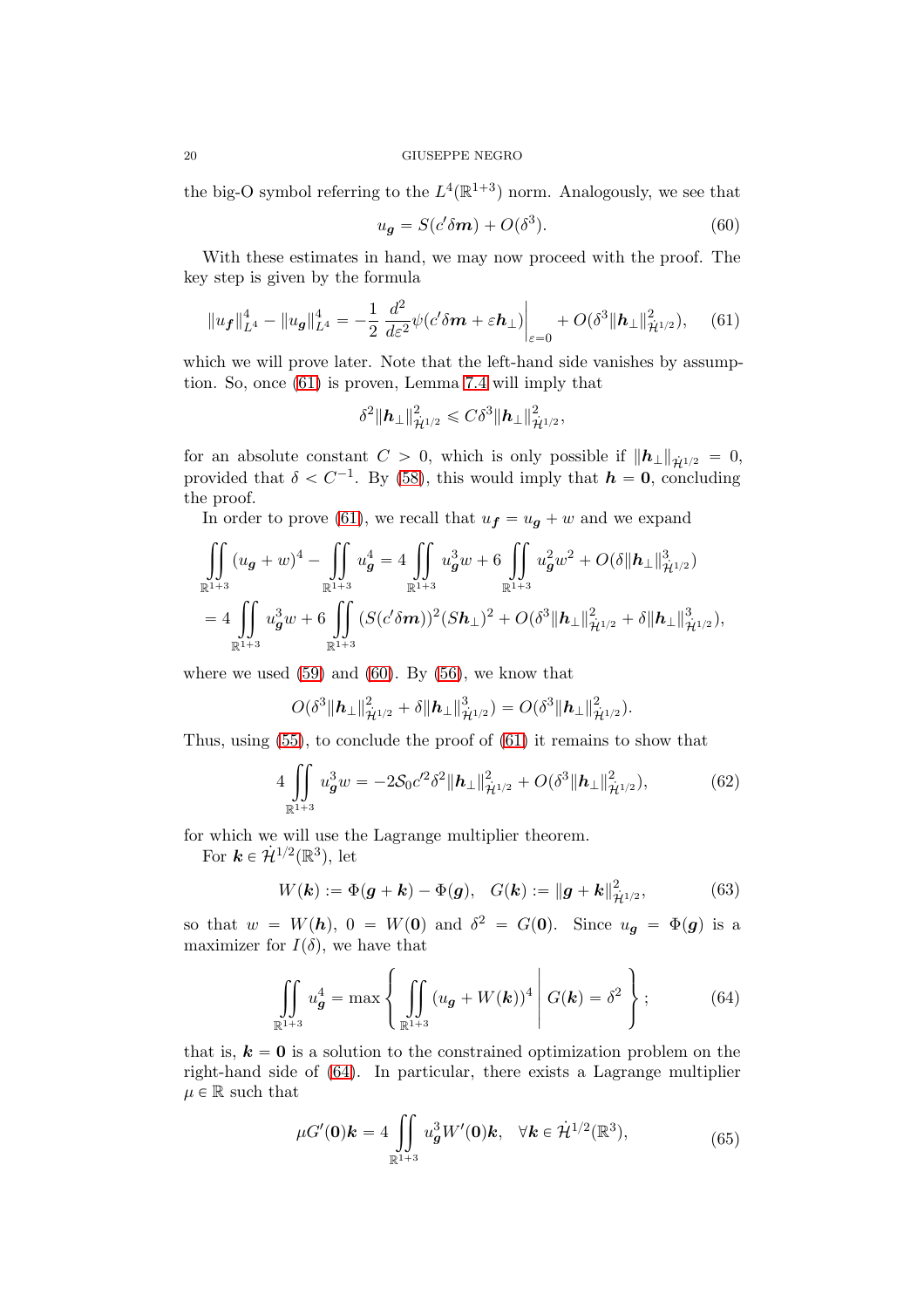where the notation  $F'(\mathbf{0})\mathbf{k}$  denotes the directional derivative  $\frac{d}{d\varepsilon}F(\varepsilon \mathbf{k})|_{\varepsilon=0}$ . We need to compute  $\mu$ . First we note that, by the definition of  $G$ ,

$$
\mu G'(\boldsymbol{0})\boldsymbol{k}=2\mu\bra{\boldsymbol{g}}\boldsymbol{k}\rangle_{\dot{\mathcal{H}}^{1/2}}\,.
$$

Now, by the definition  $(63)$  of W,

$$
W(\mathbf{k}) = S\mathbf{k} + \sigma \Box^{-1} \left( \Phi(\mathbf{g} + \mathbf{k})^3 - \Phi(\mathbf{g})^3 \right),
$$

and the right-hand side is differentiable; see Remark [2.5.](#page-3-0) The directional derivative equals

$$
W'(0) \mathbf{k} = S \mathbf{k} + 3 \Box^{-1} (\Phi(g)^2 \Phi'(g) \mathbf{k}) = S \mathbf{k} + O(\delta^2 \| \mathbf{k} \|_{\dot{\mathcal{H}}^{1/2}}).
$$

We insert this, the expansion [\(60\)](#page-19-1) of  $u_{g}$  and the formula  $g = c' \delta m + g_{\perp}$ , into [\(65\)](#page-19-4) to obtain

$$
2\mu \left\langle c'\delta\boldsymbol{m} \left|\boldsymbol{k}\right\rangle_{\dot{\mathcal{H}}^{1/2}}+2\mu \left\langle \boldsymbol{g}_{\perp}\right|\boldsymbol{k}\right\rangle_{\dot{\mathcal{H}}^{1/2}}=4\iint\limits_{\mathbb{R}^{1+3}}(S(c'\delta\boldsymbol{m}))^3S\boldsymbol{k}+O(\delta^5\|\boldsymbol{k}\|_{\dot{\mathcal{H}}^{1/2}}).
$$

We evaluate this equation at  $\mathbf{k} = \mathbf{m}$ , using that  $\langle \mathbf{g}_{\perp} | \mathbf{m} \rangle_{\dot{\mathbf{H}}^{1/2}} = 0$  and that  $||Sm||_{L^4}^4 = \mathcal{S}_0$ . The result is

$$
\mu = 2\mathcal{S}_0 c'^2 \delta^2 + O(\delta^5).
$$

We are now ready to conclude the proof of [\(62\)](#page-19-5). We notice that

$$
\|\bm{g}\|_{\dot{\mathcal{H}}^{1/2}}^2 = \|\bm{g} + \bm{h}\|_{\dot{\mathcal{H}}^{1/2}}^2 = \delta^2,
$$

so  $2\langle g | h \rangle_{\dot{\mathcal{H}}^{1/2}} = - \| h \|_{\dot{\mathcal{H}}^{1/2}}^2$ . Using this,

$$
4 \iint_{\mathbb{R}^{1+3}} u_g^3 w = 4 \iint_{\mathbb{R}^{1+3}} u_g^3 W'(0) \mathbf{h} + O(\delta^3 \| \mathbf{h} \|_{\dot{\mathcal{H}}^{1/2}}^2),
$$
  
=  $2\mu \langle \mathbf{g} | \mathbf{h} \rangle_{\dot{\mathcal{H}}^{1/2}} + O(\delta^3 \| \mathbf{h} \|_{\dot{\mathcal{H}}^{1/2}}^2)$   
=  $-2\mathcal{S}_0 c'^2 \delta^2 \| \mathbf{h} \|_{\dot{\mathcal{H}}^{1/2}}^2 + O(\delta^3 \| \mathbf{h} \|_{\dot{\mathcal{H}}^{1/2}}^2),$ 

where we used that  $w = W(h) = W'(0)h + O(||h||^2_{\mathcal{H}^{1/2}})$ . Since  $||h||_{\mathcal{H}^{1/2}}$ equals  $\|\mathbf{h}_{\perp}\|_{\dot{\mathbf{H}}^{1/2}}$  to main order (see [\(58\)](#page-18-3)), the proof of [\(62\)](#page-19-5) is complete.  $\square$ 

## Appendix A. Nonlinear profile decomposition

<span id="page-20-0"></span>In this section, we adapt the linear profile decomposition of Ramos (see [\[19\]](#page-29-16)) to sequences of solutions of [\(NLW\)](#page-0-2). This is classical, and similar to what is done in [\[20](#page-29-8)], with the difference that we assign the initial data at  $t = -\infty$ , in the sense of Proposition [2.4.](#page-2-1)

We consider sequences of transformations of the form

$$
\Lambda_n(t,x)=L^{\beta_n}\big(\lambda_n(t-t_n),\lambda_n(x-x_n)\big),\,
$$

where  $\lambda_n \in (0, \infty), t_n \in \mathbb{R}, x_n \in \mathbb{R}^3$  and  $\beta_n \in \mathbb{R}^3$  with  $|\beta_n| < 1$ . Here we use the notation  $a \sim b$ , to mean that an absolute constant  $C > 0$  exists such that  $C^{-1}a \leq b \leq C_a$ . The following definition is taken from [\[19\]](#page-29-16).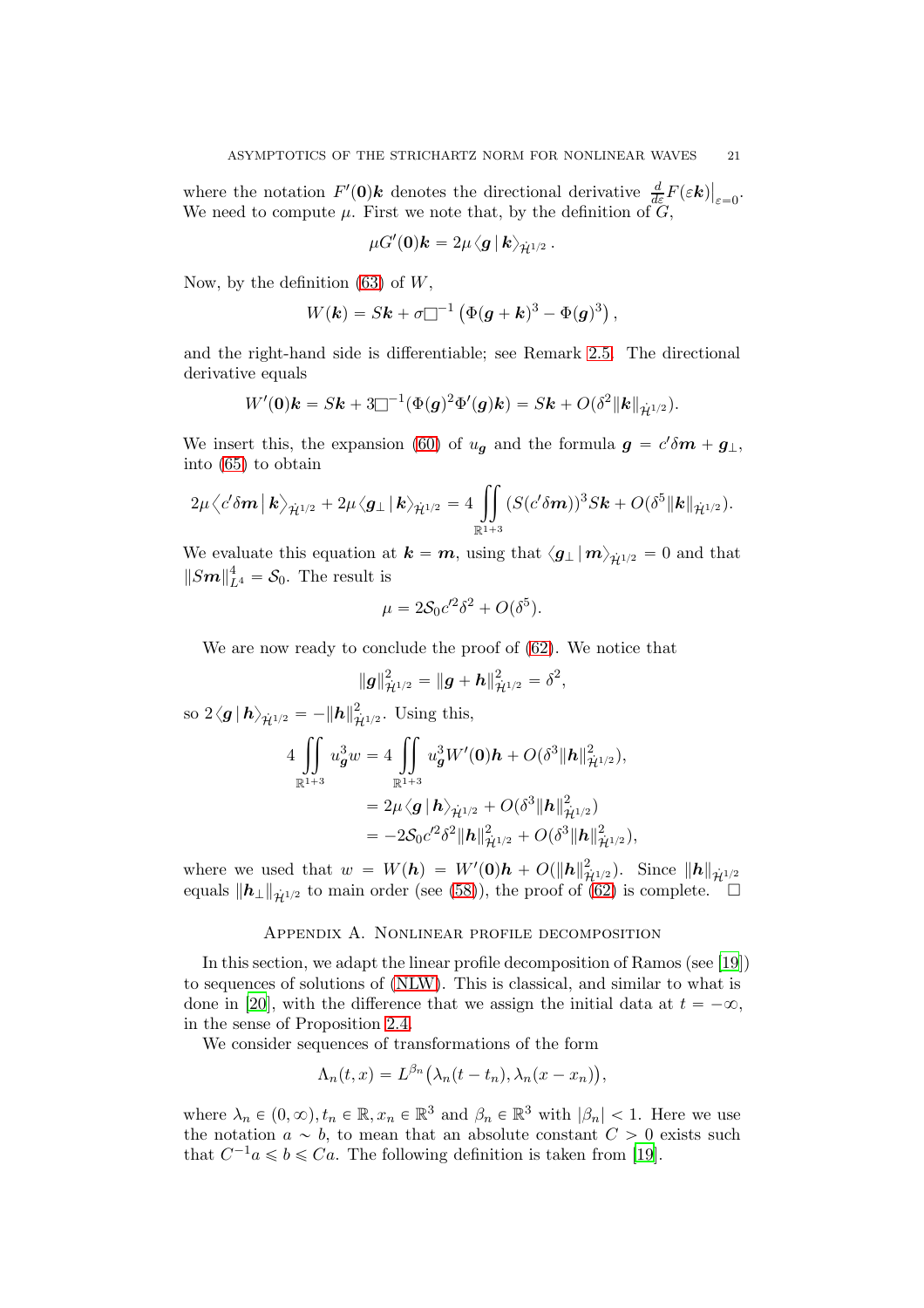<span id="page-21-2"></span>**Definition A.1.** Consider sequences  $(\Lambda_n^1)$  $_n^1)_{n \in \mathbb{N}}, (\Lambda_n^2)$  $_n^2)_{n \in \mathbb{N}}$  as above and let

$$
\frac{(\ell_n^j)^2 - 1}{(\ell_n^j)^2 + 1} = |\beta_n^j|, \quad \ell_n^j \in [1, \infty).
$$

The sequences  $\Lambda_n^1$  and  $\Lambda_n^2$  are *orthogonal* if at least one of the following properties is satisfied:

(1) Lorentz property:

$$
\lim_{n\to\infty}\ \frac{\ell_n^1}{\ell_n^2}+\frac{\ell_n^2}{\ell_n^1}=\infty.
$$

(2) Rescaling property:

$$
\lim_{n \to \infty} \frac{\lambda_n^{(1)}}{\lambda_n^{(2)}} + \frac{\lambda_n^{(2)}}{\lambda_n^{(1)}} = \infty.
$$

(3) Angular property: it holds that  $\lambda_n^{(1)} \sim \lambda_n^{(2)}$ ,  $\ell_n^1 \sim \ell_n^2$  and

$$
\lim_{n \to \infty} \ell_n^1 \left| \frac{\beta_n^1}{|\beta_n^1|} - \frac{\beta_n^2}{|\beta_n^2|} \right| = \infty.
$$

(4) Spacetime translation property: it holds that  $\lambda_n^{(1)} = \lambda_n^{(2)}$ ,  $\beta_n^1 = \beta_n^2$ n and

$$
\lim_{n \to \infty} \left| L^{\beta_n^1}(\lambda_n^{(1)}(t_n^1 - t_n^2), \lambda_n^{(1)}(x_n^1 - x_n^2)) \right| = \infty.
$$

Definition [A.1](#page-21-2) is motivated by the following property.

<span id="page-21-5"></span>**Proposition A.2.** If  $w_1, w_2 \in L^4(\mathbb{R}^{1+3})$  and  $\Lambda_n^1$  $\frac{1}{n}, \Lambda_n^2$  are orthogonal sequences of transformations, then for all  $\alpha, \beta \in [0, \infty)$  such that  $\alpha + \beta = 4$ ,

$$
\lim_{n\to\infty}\iint\limits_{\mathbb{R}^{1+3}}\left|\lambda^{(1)}_n w_1(\Lambda^1_n(t,x))\right|^\alpha\left|\lambda^{(1)}_n w_2(\Lambda^2_n(t,x))\right|^\beta dtdx=0.
$$

We can now recast, using our notation, the aforementioned linear profile decomposition of Ramos.

<span id="page-21-3"></span>**Theorem A.3.** Let  $f_n$  be a bounded sequence in  $\mathcal{H}^{1/2}(\mathbb{R}^3)$ . Then there exists an at most countable set

<span id="page-21-4"></span>
$$
\{ (F^{j}, (\Lambda^{j}_{n})_{n \in \mathbb{N}}) : j = 1, 2, 3, ... \},
$$
\n(66)

where  $\mathbf{F}^j \in \mathcal{H}^{1/2}(\mathbb{R}^3)$  and the sequences  $(\Lambda_n^j)$  are pairwise orthogonal in the sense of Definition [A.1,](#page-21-2) such that, up to passing to a subsequence,

<span id="page-21-0"></span>
$$
Sf_n = \sum_{j=1}^{J} \lambda_n^{(j)} (S\mathbf{F}^j) \circ \Lambda_n^j + S\mathbf{r}_n^J, \tag{67}
$$

where the remainder term  $r_n^J$  satisfies the vanishing property

<span id="page-21-6"></span><span id="page-21-1"></span>
$$
\lim_{J \to \infty} \limsup_{n \to \infty} ||Sr_n^J||_{L^4(\mathbb{R}^{1+3})} = 0.
$$
\n(68)

Moreover, for each  $J \geq 1$ , we have the Pythagorean expansion, as  $n \to \infty$ ,

$$
\|\boldsymbol{f}_n\|_{\dot{\mathcal{H}}^{1/2}}^2 = \sum_{j=1}^J \left\|\boldsymbol{f}^j\right\|_{\dot{\mathcal{H}}^{1/2}}^2 + \left\|\boldsymbol{r}_n^J\right\|_{\dot{\mathcal{H}}^{1/2}}^2 + o(1). \tag{69}
$$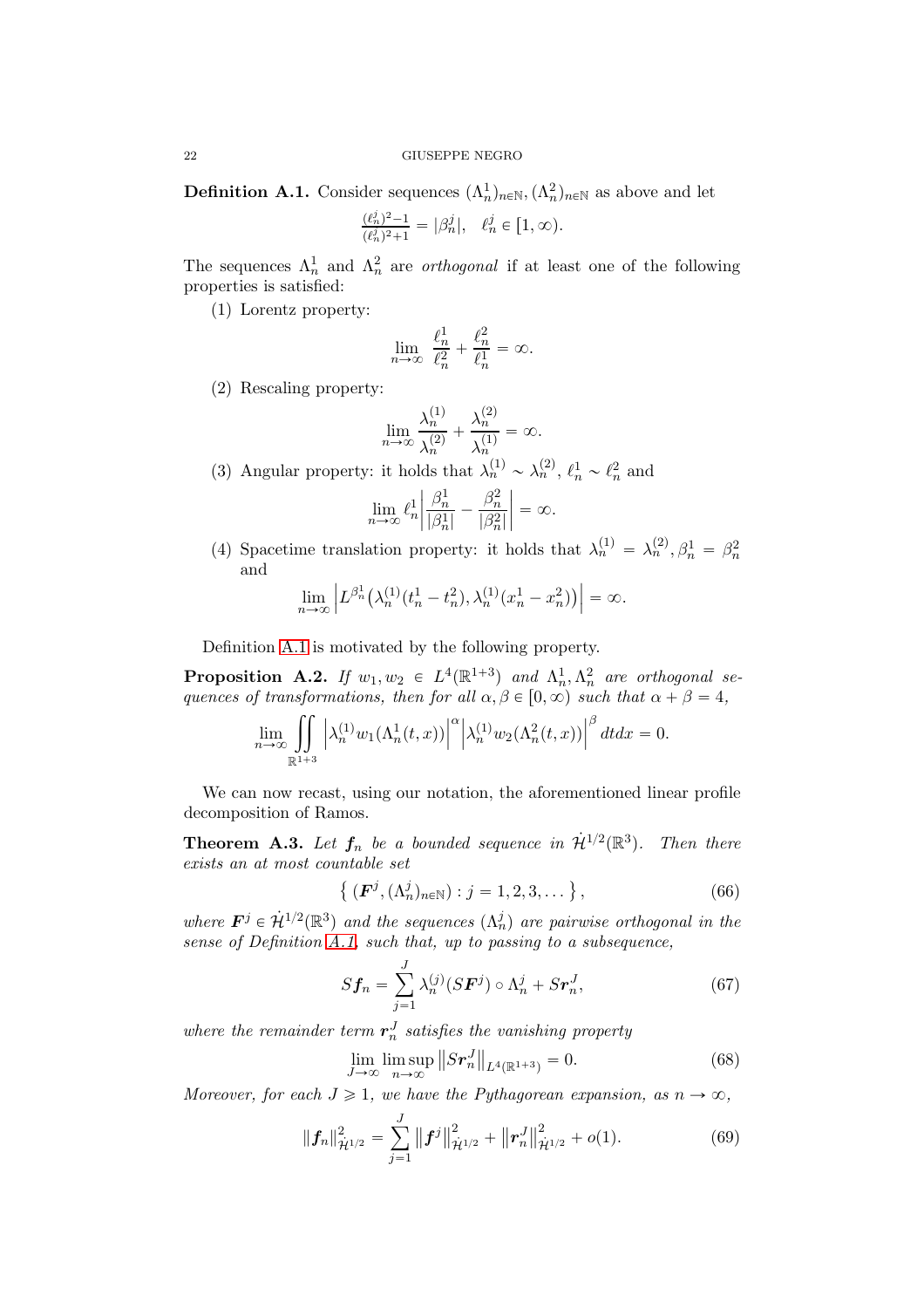To use Theorem [A.3](#page-21-3) with nonlinear solutions, we will need the following lemma. We recall from Proposition [2.4](#page-2-1) that a solution to [\(NLW\)](#page-0-2) is a function  $u \in L^4(\mathbb{R}^{1+3})$ , with  $u \in C(\mathbb{R}; \dot{\mathcal{H}}^{1/2})$ , that satisfies the fixed point equation

<span id="page-22-3"></span>
$$
u = Sf + \sigma \Box^{-1}(u^3),
$$

for a  $f \in \mathcal{H}^{1/2}(\mathbb{R}^3)$ . We write  $u = \Phi(f)$ . In particular, we are implicitly assuming that  $u$  is a *global* solution, in the sense that it is defined for all  $t \in \mathbb{R}$ . We will not consider non-global solutions.

<span id="page-22-2"></span>**Lemma A.4** (Perturbation Lemma). Let  $u = \Phi(f)$ . For  $\tilde{M} > 0$ , assume that  $\|\tilde{u}\|_{L^4(\mathbb{R}^1+3)} \leq \tilde{M}$ , where  $\tilde{u}$  satisfies

$$
\lim_{t \to -\infty} \|\mathbf{u}(t) - \tilde{\mathbf{u}}(t)\|_{\dot{\mathcal{H}}^{1/2}} = 0, \quad \text{and} \quad \|e\|_{L^{4/3}(\mathbb{R}^{1+3})} \leq \varepsilon,
$$
 (70)

where  $e := \Box \tilde{u} - \sigma \tilde{u}^3$  in distributional sense. Then

$$
\|u-\tilde u\|_{L^4(\mathbb{R}^{1+3})}+\sup_{t\in\mathbb{R}}\|u(t)-\tilde u(t)\|_{\dot{\mathcal H}^{1/2}}\leqslant C(\tilde M)\,\varepsilon.
$$

*Proof.* The assumptions [\(70\)](#page-22-3) imply that  $\tilde{u}$  satisfies the fixed-point equation  $\tilde{u} = Sf + \sigma \Box^{-1}(\tilde{u}^3) + \Box^{-1}e,$ 

so the difference  $w := \tilde{u} - u$  satisfies  $w = \sigma \Box^{-1}(\tilde{u}^3 - u^3) + \Box^{-1}e$ . We now estimate w on a time interval  $(-\infty, T) \subset \mathbb{R}$  via the Strichartz inequality [\(6\)](#page-2-3), which holds on such time intervals because of Remark [2.3;](#page-2-4)

$$
\begin{aligned} \Vert w\Vert_{L^4((-\infty,T)\times \mathbb{R}^3)} &\leqslant C\varepsilon + C|\sigma|\|(\tilde{u}+w)^3 - \tilde{u}^3\|_{L^{\frac{4}{3}}((-\infty,T)\times \mathbb{R}^3)}\\ &\leqslant C(\varepsilon+\Vert w\Vert_{L^4((-\infty,T)\times \mathbb{R}^3)}^3) + C\big\|\tilde{u}^2w\big\|_{L^{\frac{4}{3}}((-\infty,T)\times \mathbb{R}^3)}.\end{aligned}
$$

The Gronwall-type inequality of [\[11](#page-29-17), Lemma 8.1] now implies that

$$
\|w\|_{L^4((-\infty,T)\times{\mathbb{R}}^3)}\leqslant C_{\tilde{M}}(\varepsilon+\|w\|_{L^4((-\infty,T)\times{\mathbb{R}}^3)}^3).
$$

Therefore, if  $T \in \mathbb{R}$  is such that  $||w||_{L^4((-\infty,T)\times\mathbb{R}^3)} \leq 2C_{\tilde{M}}\varepsilon$ , then

$$
\|w\|_{L^4((-\infty,T)\times \mathbb{R})}\leqslant C_{\tilde{M}}\varepsilon +C_{\tilde{M}}(2C_{\tilde{M}}\varepsilon)^3\leqslant \frac{3}{2}C_{\tilde{M}}\varepsilon,
$$

provided that  $\varepsilon$  is sufficiently small. By the bootstrap method, this proves the inequality  $||w||_{L^4(\mathbb{R}^{1+3})} \leq \frac{3}{2}C_{\tilde{M}}\varepsilon$ .

The same argument with  $\sup_{t\in\mathbb{R}} ||w(t)||_{\dot{\mathcal{H}}^{1/2}}$  in place of  $||w||_{L^{4}(\mathbb{R}^{1+3})}$  concludes the proof.  $\Box$ 

<span id="page-22-0"></span>**Corollary A.5.** Let  $A > 0$  be such that, if  $||f||_{\dot{H}^{1/2}} \leq A$ , then there exists a unique solution  $u = \Phi(f)$ . If  $u_n = \Phi(f_n)$  satisfies  $||f_n||_{\dot{\mathcal{H}}^{1/2}} \leq A$ , we associate to each profile  $(\mathbf{F}^j, \Lambda_n^j)$  in [\(66\)](#page-21-4) the nonlinear profile

<span id="page-22-1"></span>
$$
U^j:=\Phi(\boldsymbol{F}^j).
$$

Then

$$
u_n(t,x) = \sum_{j=1}^{J} \lambda_n^{(j)} U^j(\Lambda_n^j(t,x)) + S r_n^J(t,x) + h_n^J(t,x), \tag{71}
$$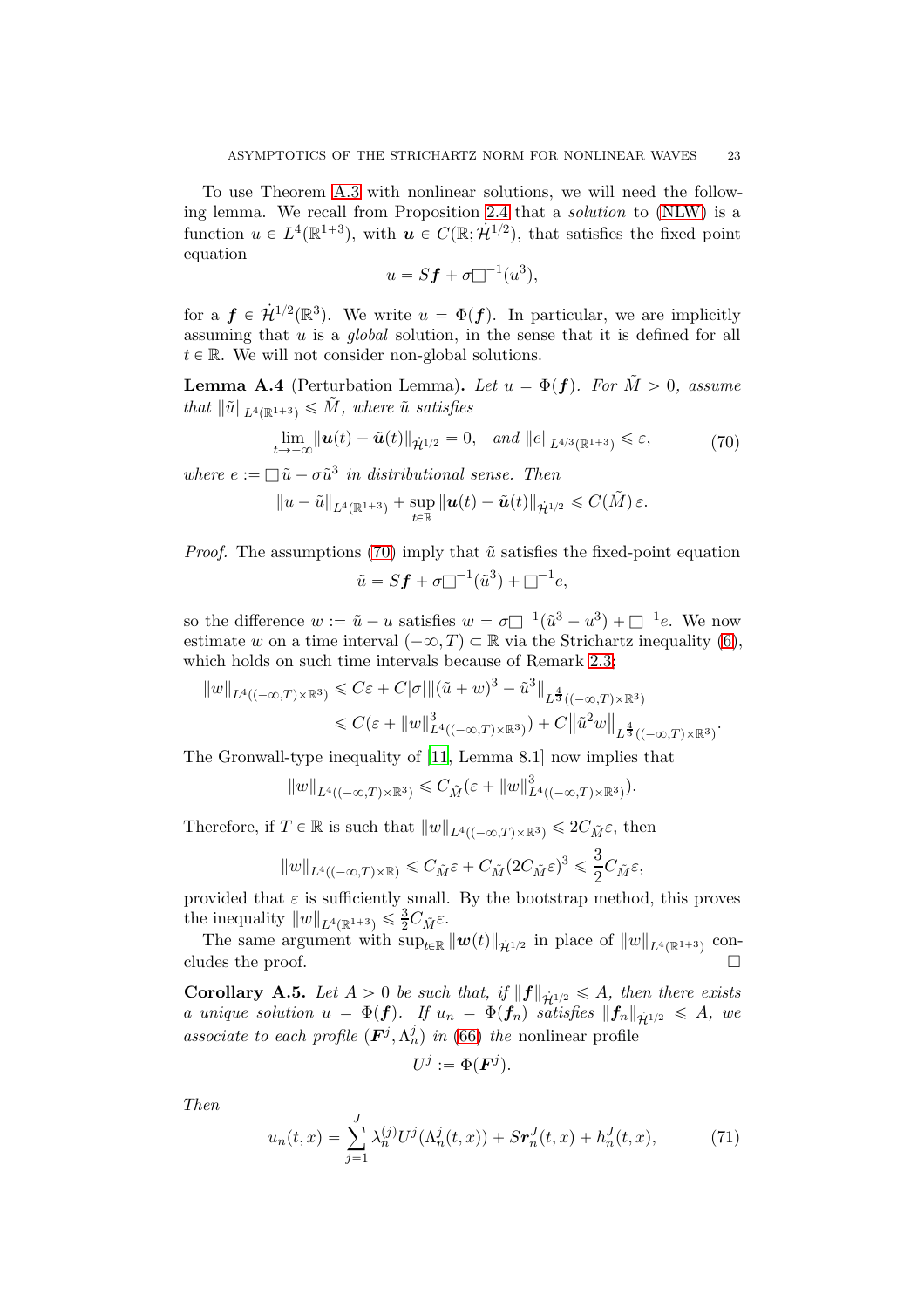where  $r_n^J$  is the same as in [\(67\)](#page-21-0), while  $h_n^J$  is a sequence that satisfies the vanishing condition

$$
\lim_{J \to \infty} \limsup_{n \to \infty} \left( \|h_n^J\|_{L^4(\mathbb{R}^{1+3})} + \sup_{t \in \mathbb{R}} \|h_n^J(t)\|_{\dot{\mathcal{H}}^{1/2}} \right) = 0. \tag{72}
$$

*Proof.* To apply Lemma [A.4,](#page-22-2) we fix  $J \in \mathbb{N}$  and we denote

<span id="page-23-2"></span>
$$
\tilde{u}_n^J(t,x) = \sum_{j=1}^J \lambda_n^{(j)} U_n^j(\Lambda_n^j(t,x)) + S r_n^J.
$$

By orthogonality of the sequences  $\Lambda_n^j$  (see Proposition [A.2\)](#page-21-5), and by the vanishing property [\(68\)](#page-21-6) of  $Sr_n^J$ , we can find a sequence  $\varepsilon_n^J \geq 0$  satisfying  $\lim_{J} \limsup_{n} \varepsilon_n^{J} = 0$  and such that

$$
\left\| \tilde{u}_{n}^{J} \right\|_{L^{4}(\mathbb{R}^{1+3})}^{4} = \sum_{j=1}^{J} \left\| U^{j} \right\|_{L^{4}(\mathbb{R}^{1+3})}^{4} + \varepsilon_{n}^{J}
$$
\n
$$
\leq C \left( \sum_{j=1}^{J} \left\| \boldsymbol{F}^{j} \right\|_{\dot{\mathcal{H}}^{1/2}}^{2} \right)^{2} + \varepsilon_{n}^{J} \leq C_{A} A^{4},\tag{73}
$$

where we used the estimate [\(7\)](#page-3-1) and the Pythagorean expansion [\(69\)](#page-21-1). We remark that the estimate  $(73)$  is uniform in J. In order to apply the perturbation Lemma [A.4,](#page-22-2) we notice that, by [\(67\)](#page-21-0),

<span id="page-23-1"></span>
$$
\lim_{t\to-\infty}\|\boldsymbol{u}_n(t)-\tilde{\boldsymbol{u}}_n^J(t)\|_{\dot{\mathcal{H}}^{1/2}}=0,
$$

and, moreover,

$$
e_n^J := \Box \tilde{u}_n^J - \sigma (\tilde{u}_n^J)^3
$$
  
= 
$$
-\sigma \left[ \left( \sum_{j=1}^J \lambda_n^{(j)} U^j \circ \Lambda_n^j + Sr_n^J \right)^3 - \sum_{j=1}^J \left( \lambda_n^{(j)} U^j \circ \Lambda_n^j \right)^3 \right],
$$

so, again by orthogonality of  $\{\Lambda_n^j : j = 1 \dots J\}$  and vanishing of  $S_{\boldsymbol{r}_n}^J$ ,

$$
\lim_{J \to \infty} \limsup_{n \to \infty} ||e_n^J||_{L^4(\mathbb{R}^{1+3})} = 0.
$$

We thus obtain [\(72\)](#page-23-2), concluding the proof.  $\Box$ 

<span id="page-23-0"></span>Remark A.6. Proposition [A.2](#page-21-5) also implies that

$$
||u_n||_{L^4(\mathbb{R}^{1+3})}^4 = \sum_{j=1}^J ||U^j||_{L^4(\mathbb{R}^{1+3})}^4 + ||S\boldsymbol{r}_n^J||_{L^4(\mathbb{R}^{1+3})}^4 + \varepsilon_n^J,
$$

where

$$
\lim_{J \to \infty} \limsup_{n \to \infty} \varepsilon_n^J = 0.
$$

## APPENDIX B. THE  $\dot{\mathcal{H}}^{1/2}$  norm is not Lorentz-invariant

The lemma which we prove in this section immediately implies the exis-tence of smooth solutions u to [\(NLW\)](#page-0-2) such that  $||u(t)||_{\dot{H}^{1/2}}$  is not preserved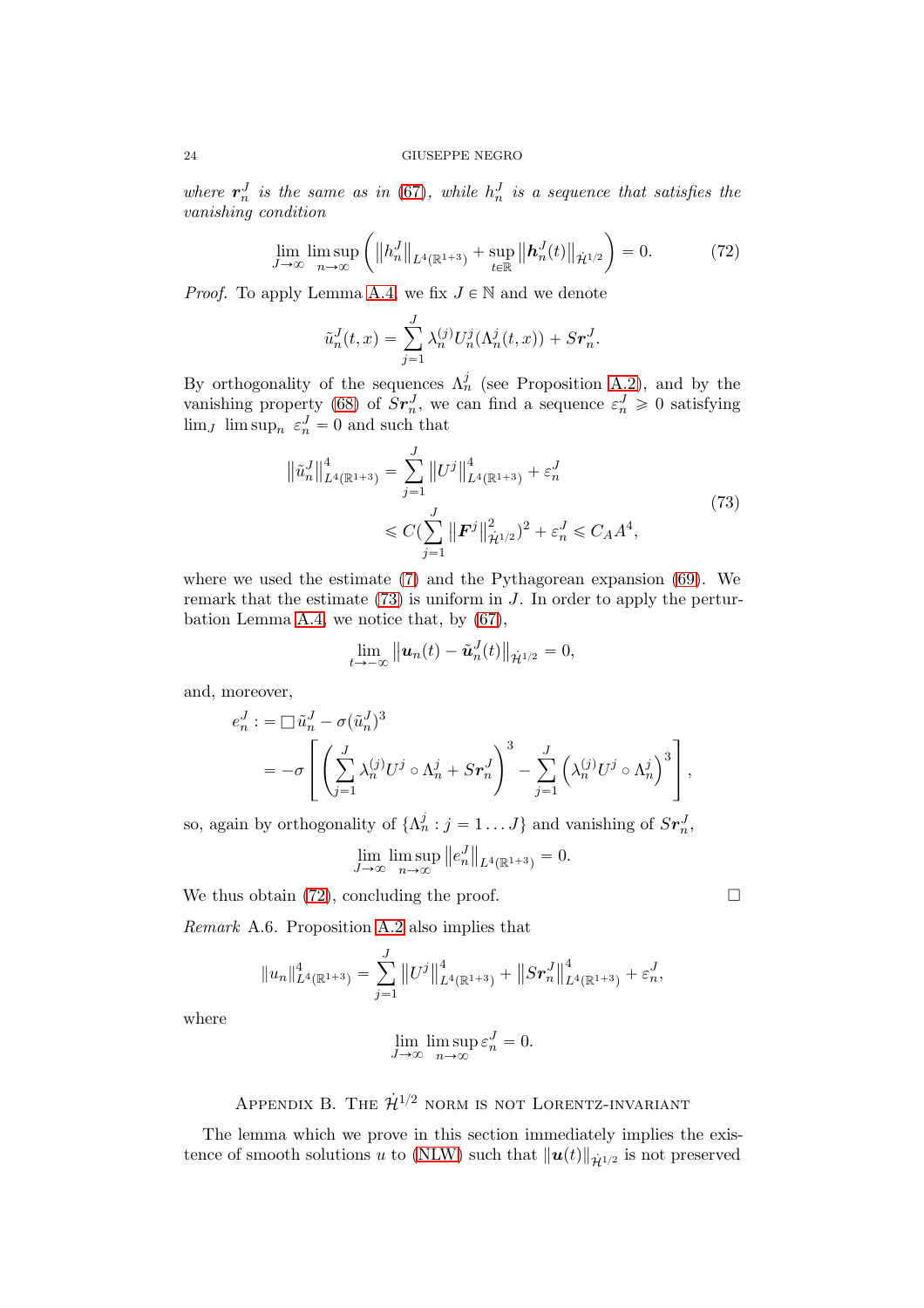by time translations and Lorentzian transformations. We recall from Sec-tion [3](#page-3-2) that, for all  $\alpha \in (-1, 1)$ ,

$$
L^{\alpha}(t, x) = (\gamma t - \gamma \alpha x_1, \gamma x_1 - \gamma \alpha t, x_2, x_3), \text{ where } \gamma = (1 - \alpha^2)^{-1/2}.
$$

**Lemma B.1.** Let u be a smooth global solution to  $\Box u = \sigma u^3$  on  $\mathbb{R}^{1+3}$ . Then

$$
\frac{\partial}{\partial t_0} ||\boldsymbol{u}(t_0)||_{\dot{\mathcal{H}}^{1/2}}^2 = 2\sigma \int_{\mathbb{R}^3} (-\Delta)^{-1/2} (u_t(t_0, \cdot)) u^3(t_0, x) dx, \tag{74}
$$

and, letting  $u_{\alpha} := u \circ L^{\alpha}$ ,

$$
\frac{\partial}{\partial \alpha} || \boldsymbol{u}_{\alpha}(t_0) ||_{\dot{\mathcal{H}}^{1/2}}^2 \bigg|_{\alpha=0} = -2\sigma \int_{\mathbb{R}^3} x_1 (-\Delta)^{-1/2} (u_t(t_0, \cdot)) u^3(t_0, x) dx. \tag{75}
$$

*Proof.* We recall that  $u(t_0)$  denotes the pair  $(u(t_0, \cdot), u_t(t_0, \cdot))$ . Using the equation, we obtain

<span id="page-24-2"></span><span id="page-24-1"></span><span id="page-24-0"></span>
$$
\partial_{t_0}\boldsymbol{u}(t_0) = (u_t(t_0,\cdot), \Delta u(t_0,\cdot) + \sigma u^3(t_0,\cdot)). \tag{76}
$$

Therefore

$$
\partial_{t_0} ||\boldsymbol{u}(t_0)||_{\dot{\mathcal{H}}^{1/2}}^2 = 2 \langle \boldsymbol{u}(t_0) | \partial_{t_0} \boldsymbol{u}(t_0) \rangle_{\dot{\mathcal{H}}^{1/2}} \n= 2 \int_{\mathbb{R}^3} (-\Delta)^{1/2} u(t_0, x) u_t(t_0, x) dx + 2 \int_{\mathbb{R}^3} (-\Delta)^{-1/2} u_t(t_0, x) \Delta u(t_0, x) dx \n+ 2\sigma \int_{\mathbb{R}^3} (-\Delta)^{-1/2} u_t(t_0, x) u^3(t_0, x) dx.
$$

Since  $(-\Delta)^{-1/2}\Delta = -(-\Delta)^{1/2}$ , the first two summands cancel, yielding [\(74\)](#page-24-0). To prove [\(75\)](#page-24-1), we begin by observing that

$$
\partial_{\alpha} \mathbf{u}_{\alpha}(t_0)|_{\alpha=0} = -(x_1 \partial_{t_0} + t_0 \partial_{x_1}) \mathbf{u}(t_0) - (0, \partial_{x_1} u(t_0)).
$$

Integration by parts immediately shows that  $\langle \mathbf{u}(t_0) | t_0 \partial_{x_1} \mathbf{u}(t_0) \rangle_{\dot{H}^{1/2}} = 0$ . So, reasoning as before and using [\(76\)](#page-24-2), we obtain

$$
-\frac{1}{2}\partial_{\alpha=0}||\boldsymbol{u}_{\alpha}(t_0)||_{\dot{\mathcal{H}}^{1/2}}^2 = \langle \boldsymbol{u}(t_0) || x_1 \partial_{t_0} \boldsymbol{u}(t_0) + (0, \partial_{x_1} u(t_0)) \rangle_{\dot{\mathcal{H}}^{1/2}} = \int_{\mathbb{R}^3} u_t(-\Delta)^{-\frac{1}{2}}(x_1 \Delta u) + (-\Delta)^{\frac{1}{2}} u x_1 u_t + (-\Delta)^{-\frac{1}{2}} u_t \partial_{x_1} u + \sigma(-\Delta)^{-\frac{1}{2}} u_t x_1 u^3.
$$

Now, using the elementary commutator identity  $[(-\Delta)^{-\frac{1}{2}}, x_1] = (-\Delta)^{-\frac{3}{2}} \partial_{x_1}$ , we see that the first three summands cancel. This completes the proof.  $\Box$ 

It is very easy to construct smooth solutions to [\(NLW\)](#page-0-2) such that the derivatives in [\(74\)](#page-24-0) and [\(75\)](#page-24-1) do not vanish. For example, if  $f_0 \neq 0$  is a smooth function with compact support and  $f_1 = f_0^3$ , then if  $\varepsilon > 0$  is sufficiently small there exists a unique smooth solution  $u$  to

$$
\begin{cases} \Box u = \sigma u^3, & \text{on } \mathbb{R}^{1+3}, \\ \mathbf{u}(0) = \varepsilon \mathbf{f}, \end{cases}
$$

and by [\(74\)](#page-24-0),  $\partial_{t_0=0} ||u(t_0)||_{\dot{\mathcal{H}}^{1/2}}^2 = ||f_0^3||$  $\frac{2}{H^{-1/2}} \neq 0$ . Taking  $f_1 = x_1 f_0^3$ , we analogously obtain a solution such that  $\partial_{\alpha=0} ||u_{\alpha}(0)||_{\dot{\mathcal{H}}^{1/2}}^2 = ||x_1 f_0^3||$  $_{\dot{H}^{-1/2}}^2 \neq 0.$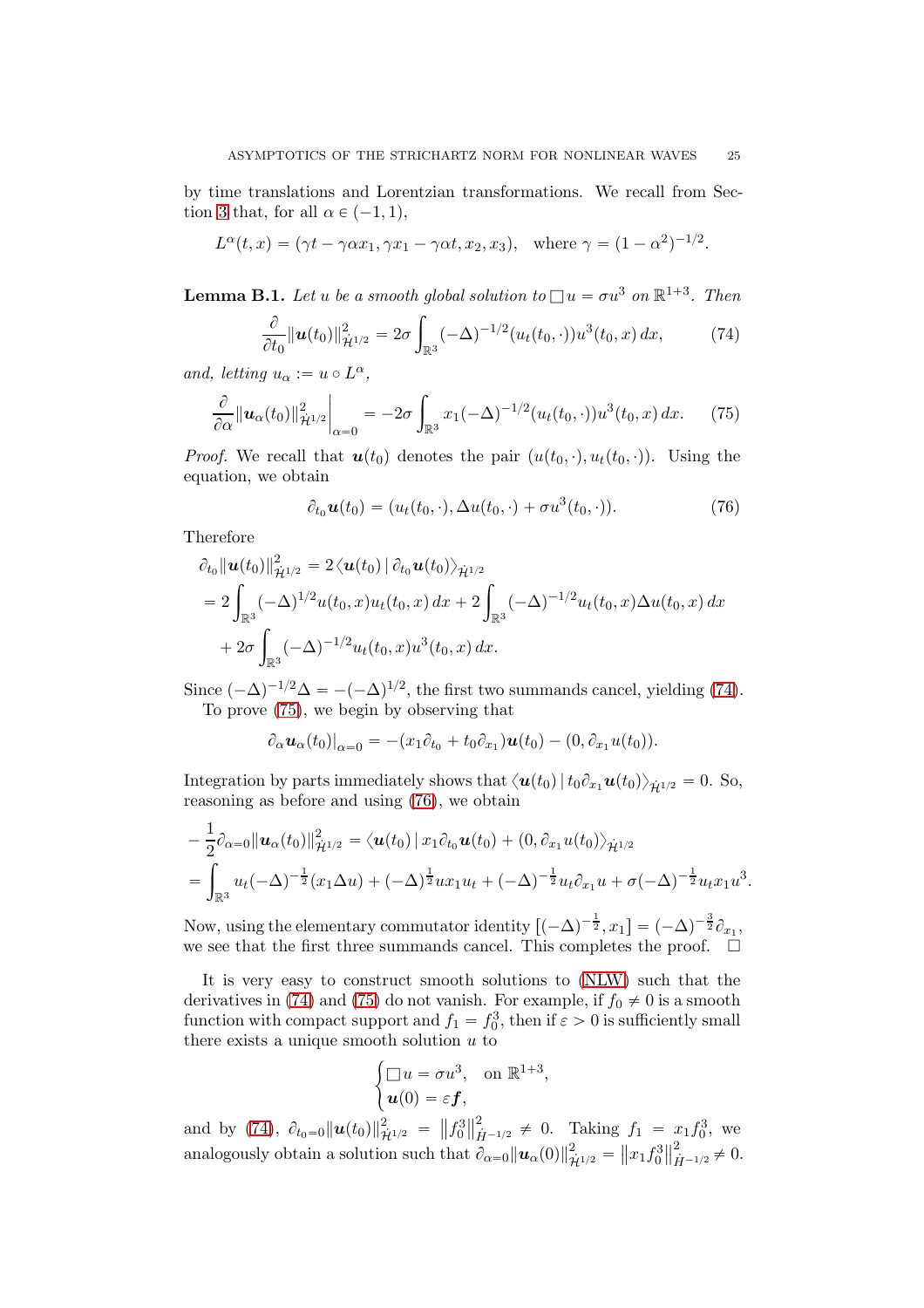Appendix C. Geometry of the set of maximizers

<span id="page-25-1"></span>In this section we use the notation

$$
\Gamma_{\alpha} f(x) := \lambda \operatorname{Ph}_{\theta} \left. \mathbf{v}(\lambda L^{\beta}(t - t_0, x - x_0)) \right|_{t=0},
$$

where  $v = Sf$ ,  $\mathbf{v} = (v, \partial_t v)$ , the phase shift operator Ph<sub>θ</sub> is defined in [\(28\)](#page-10-7), and  $\alpha = (\lambda, \theta, \beta, t_0, x_0)$  belongs to

$$
A := (0, \infty) \times \mathbb{S}^1 \times \{ \beta \in \mathbb{R}^3 : |\beta| < 1 \} \times \mathbb{R} \times \mathbb{R}^3.
$$

As mentioned in the fifth section, the set M of extremizers of the Strichartz inequality is

$$
\mathbf{M} = \{ c\Gamma_{\alpha} f_0 : c \geqslant 0, \ \alpha \in \mathbf{A} \},
$$

where  $f_0 = |\mathbb{S}^3|$  $\binom{-1/2}{2(1+|\cdot|^2)}$  $(-1, 0)$ ; here the normalization factor ensures that  $f_0$  has unit norm. We remark that each  $\Gamma_{\alpha}$  is a unitary operator of  $\dot{\mathcal{H}}^{1/2}$ onto itself and that  $\Gamma_0$  is the identity.

<span id="page-25-5"></span>Lemma C.1. The map

<span id="page-25-2"></span>
$$
(c, \alpha) \in (0, \infty) \times A \mapsto c\Gamma_{\alpha} f_0 \in \mathbf{M} \setminus \{0\} \tag{77}
$$

is injective, hence a bijection.

This lemma, which we will prove at the end of the section, implies that  $\mathbf{M}\setminus\{0\}$  is a smooth 10-dimensional manifold parameterized by [\(77\)](#page-25-2). The tangent space at  $f_{\star} \neq 0$  is

$$
T_{\mathbf{f}}\mathbf{M} = \text{span}\left\{ \Gamma_{\alpha}\mathbf{f}_0, \partial_{\alpha_i}\Gamma_{\alpha}\mathbf{f}_0 : i = 1, 2, \ldots, 9 \right\}, \quad \mathbf{f}_{\mathbf{x}} = c\Gamma_{\alpha}\mathbf{f}_0, \ c \neq 0.
$$

We will require a further lemma, which follows immediately from the explicit computations of the third section of [\[18](#page-29-4)].

<span id="page-25-7"></span>Lemma C.2. The matrix

$$
M_0 := \left[ \left\langle \left| \partial_{\alpha_i} \right|_{\alpha=0} \Gamma_{\alpha} f_0 \left| \partial_{\alpha_j} \right|_{\alpha=0} \Gamma_{\alpha} f_0 \right\rangle_{\dot{\mathcal{H}}^{1/2}} \right]_{i,j=1...9}
$$
(78)

is nonsingular and positive definite.

We can now state the main result of this section.

<span id="page-25-0"></span>**Proposition C.3.** For every  $f \in \dot{\mathcal{H}}^{1/2}$  there exists  $f_{\star} \in M$  such that

<span id="page-25-6"></span>
$$
\|\boldsymbol{f} - \boldsymbol{f_\star}\|_{\dot{\mathcal{H}}^{1/2}} = \mathrm{d}(\boldsymbol{f},\mathbf{M}),
$$

and, if  $f_{\star} \neq 0$ , then  $f - f_{\star} \perp T_{f_{\star}} M$ , that is

$$
\langle \mathbf{f} - \mathbf{f}_{\star} | \mathbf{g} \rangle_{\dot{\mathcal{H}}^{1/2}} = 0, \quad \forall \mathbf{g} \in T_{\mathbf{f}_{\star}} \mathbf{M}.
$$
 (79)

Moreover, there is a constant  $\rho \in (0, 1)$  such that, if

<span id="page-25-4"></span><span id="page-25-3"></span>
$$
\mathrm{d}(\boldsymbol{f}, \mathbf{M}) < \rho \| \boldsymbol{f} \|_{\dot{\mathcal{H}}^{1/2}},\tag{80}
$$

then  $f_{\star}$  is uniquely determined.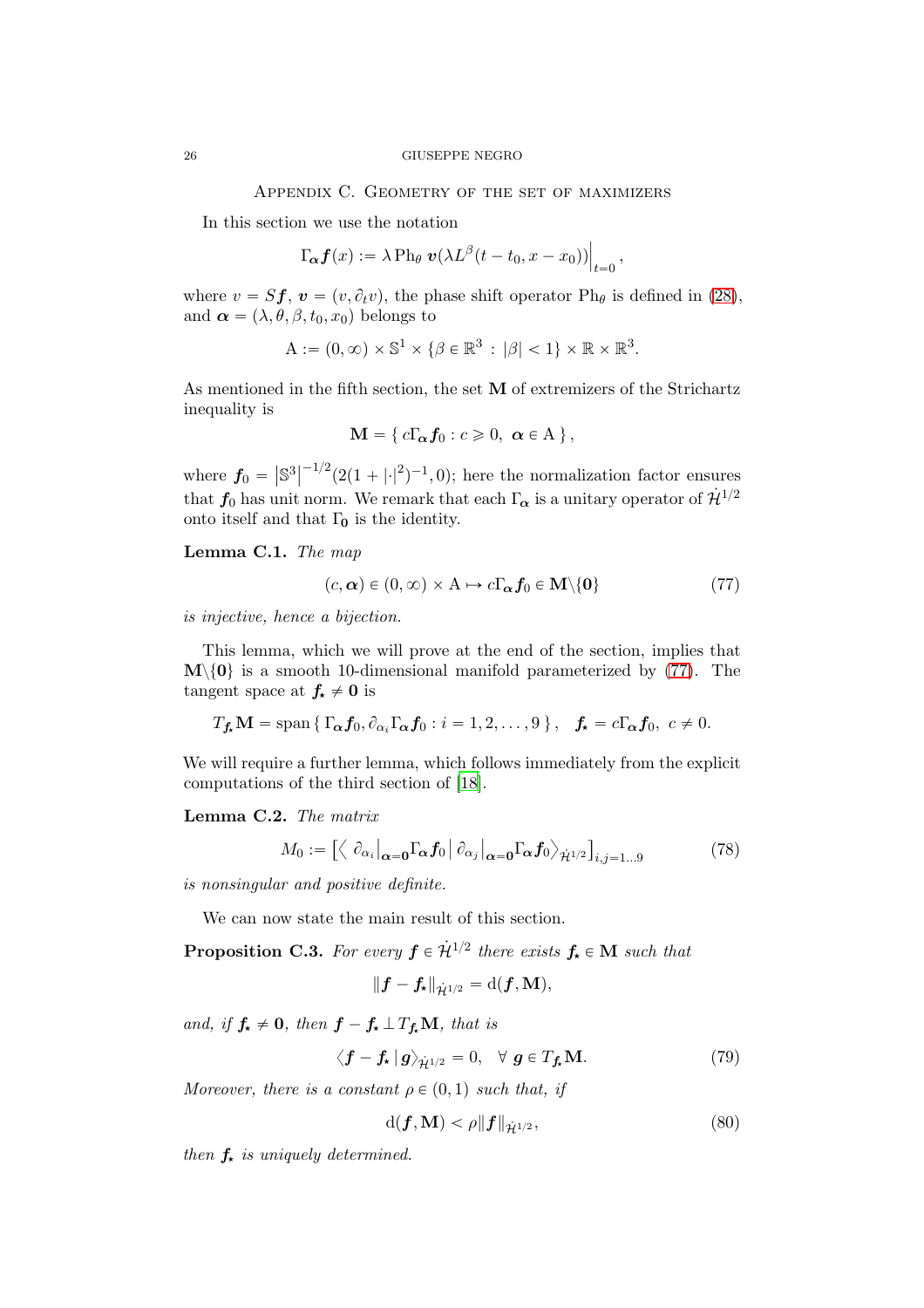*Proof.* The existence of  $f_{\star}$  and the property [\(79\)](#page-25-3) have been proved in Step 1 in the proof of Proposition 5.3 of [\[18](#page-29-4)]. To establish uniqueness, we assume that [\(80\)](#page-25-4) holds for a constant  $\rho$  to be determined, and we suppose that there exist  $f_{\star}$  and  $f'_{\star}$  in  $\mathbf{M}\backslash\{0\}$  such that

$$
f = f_{\star} + f_{\perp} = f'_{\star} + f'_{\perp}
$$
, where  $||f_{\perp}||_{\dot{\mathcal{H}}^{1/2}} = ||f'_{\perp}||_{\dot{\mathcal{H}}^{1/2}} = d(f, M).$  (81)

Our goal is to show that  $f_{\star} = f'_{\star}$ . We consider  $\alpha, \alpha' \in A$  such that

 $f_{\star}=c\Gamma_{\alpha}f_0\quad\text{and}\quad f'_{\star}=c'\Gamma_{\alpha'}f_0,\quad\text{where }c=\|f_{\star}\|_{\dot{\mathcal{H}}^{1/2}}, c'=\|f'_{\star}\|_{\dot{\mathcal{H}}^{1/2}},$ 

and, replacing f with  $\Gamma_{\alpha}^{-1}$ f if needed, we can assume that  $\Gamma_{\alpha} = \Gamma_0$ . The orthogonality [\(79\)](#page-25-3) implies that  $\langle f_\perp | f_\star \rangle_{\dot{\mathcal{H}}^{1/2}} = \langle f_\perp' | f_\star' \rangle_{\dot{\mathcal{H}}^{1/2}} = 0$ , so using [\(81\)](#page-26-0) we can expand  $\|\boldsymbol{f}\|_{\dot{\mathcal{H}}^{1/2}}^2$ , yielding

$$
c = c' = ||f_{\star}||_{\dot{\mathcal{H}}^{1/2}} = ||f_{\star}'||_{\dot{\mathcal{H}}^{1/2}} = \sqrt{||f||_{\dot{\mathcal{H}}^{1/2}}^2 - d(f, M)^2}.
$$

It follows from these considerations that we can rewrite [\(81\)](#page-26-0) as

<span id="page-26-0"></span>
$$
\frac{\boldsymbol{f}}{c} = \boldsymbol{f}_0 + \frac{\boldsymbol{f}_\perp}{c} = \Gamma_{\boldsymbol{\alpha}'} \boldsymbol{f}_0 + \frac{\boldsymbol{f}_\perp'}{c},
$$

from which we infer the estimate

$$
\|\mathbf{f}_0 - \Gamma_{\alpha'} \mathbf{f}_0\|_{\dot{\mathcal{H}}^{1/2}} \leq \frac{2 d(\mathbf{f}, \mathbf{M})}{\sqrt{\|\mathbf{f}\|_{\dot{\mathcal{H}}^{1/2}}^2 - d(\mathbf{f}, \mathbf{M})^2}} \leq \frac{2\rho}{\sqrt{1 - \rho^2}},
$$
(82)

and analogously,

<span id="page-26-5"></span><span id="page-26-1"></span>
$$
\|\mathbf{f}/c - \mathbf{f}_0\|_{\dot{\mathcal{H}}^{1/2}} \leq \frac{\rho}{\sqrt{1 - \rho^2}}.\tag{83}
$$

To finish the proof, it will suffice to show that  $\alpha' = 0$ .

As a first step, we claim that

<span id="page-26-4"></span>
$$
|\alpha'| \leq C \|f_0 - \Gamma_{\alpha'} f_0\|_{\dot{\mathcal{H}}^{1/2}},\tag{84}
$$

for a  $C > 0$ . To prove this, we begin by squaring the left-hand side of [\(82\)](#page-26-1),

$$
\|\boldsymbol{f_0}-\Gamma_{\boldsymbol{\alpha'}}\boldsymbol{f_0}\|_{\dot{\mathcal{H}}^{1/2}}^2=2-2\left\langle \boldsymbol{f_0}\left|\Gamma_{\boldsymbol{\alpha'}}\boldsymbol{f_0}\right\rangle ,_{\dot{\mathcal{H}}^{1/2}}\right.
$$

so that

<span id="page-26-2"></span>
$$
\big<\textbf{\textit{f}}_0\,|\,\Gamma_{\!\boldsymbol{\alpha}'}\textbf{\textit{f}}_0\big>_{\dot{\mathcal{H}}^{1/2}}\geqslant\tfrac{1-3\rho^2}{1-\rho^2}.
$$

Assuming, as we may, that  $\rho < 1/\sqrt{3}$ , the right-hand side of this inequality is strictly positive. Now,  $\langle f_0 | \Gamma_{\sigma} f_0 \rangle_{\dot{\mathcal{H}}^{1/2}} \to 0$  as  $|\sigma| \to \infty$ ; see for example [\[19](#page-29-16), Lemmas 3.2 and 4.1]. Thus, there must be a  $C(\rho) > 0$  such that  $|\alpha'| \leq C(\rho)$ .

We can then assume, for a contradiction, that

$$
\frac{\left\|\bm{f}_0-\Gamma_{\bm{\alpha}_n}\bm{f}_0\right\|_{\dot{\mathcal{H}}^{1/2}}^2}{\left|\bm{\alpha}_n\right|^2} \to 0, \text{ for a sequence } \bm{\alpha}_n \in \mathcal{A}, \ |\bm{\alpha}_n| \leq C(\rho). \tag{85}
$$

There exists  $\alpha_0 \in A$  such that  $\alpha_n \to \alpha_0$  up to a subsequence. If  $|\alpha_0| \neq 0$ , then [\(85\)](#page-26-2) would imply that  $||f_0 - \Gamma_{\alpha_0} f_0||_{\dot{H}^{1/2}} = 0$ , but this is ruled out by Lemma [C.1.](#page-25-5) The only remaining possibility is that  $|\alpha_n| \to 0$ . We record now two identities that hold for all  $\alpha \in A$ ;

<span id="page-26-3"></span>
$$
\langle \Gamma_{\alpha} f_0 | \partial_{\alpha_i} \Gamma_{\alpha} f_0 \rangle_{\dot{\mathcal{H}}^{1/2}} = \partial_{\alpha_i} \frac{1}{2} || \Gamma_{\alpha} f_0 ||_{\dot{\mathcal{H}}^{1/2}}^2 = 0, \tag{86}
$$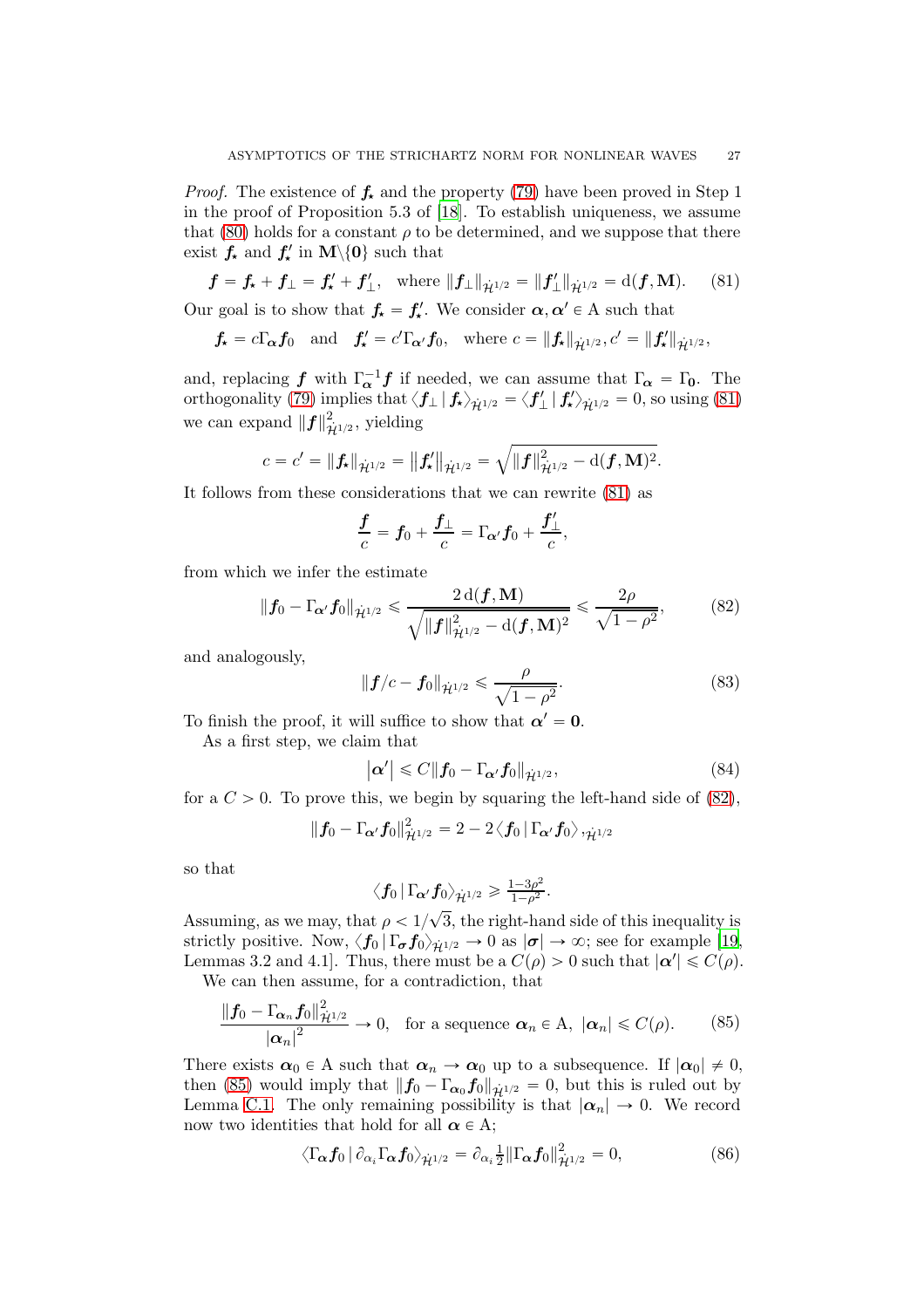where we used that  $\Gamma_{\alpha}$  is unitary and

$$
-\left\langle \Gamma_{\boldsymbol{\alpha}}\boldsymbol{f}_0\,\big|\,\partial_{\alpha_i}\partial_{\alpha_j}\Gamma_{\boldsymbol{\alpha}}\boldsymbol{f}_0\right\rangle_{\dot{\mathcal{H}}^{1/2}}=\left\langle \partial_{\alpha_i}\Gamma_{\boldsymbol{\alpha}}\boldsymbol{f}_0\,\big|\,\partial_{\alpha_j}\Gamma_{\boldsymbol{\alpha}}\boldsymbol{f}_0\right\rangle_{\dot{\mathcal{H}}^{1/2}},\tag{87}
$$

which is obtained from [\(86\)](#page-26-3) by differentiating. Using these, we compute

$$
\|\boldsymbol{f}_0-\Gamma_{\!\boldsymbol{\alpha}}\boldsymbol{f}_0\|^2_{\dot{\mathcal{H}}^{1/2}}=2\sum_{i,j=1}^9\alpha_i\alpha_j\left\langle \partial_{\sigma_i}\Gamma_{\!\boldsymbol{\sigma}}\boldsymbol{f}_0\left|\left.\partial_{\sigma_j}\Gamma_{\!\boldsymbol{\sigma}}\boldsymbol{f}_0\right.\right\rangle\right|_{\boldsymbol{\sigma}=\boldsymbol{0}}+O(|\boldsymbol{\alpha}|^3).
$$

Since the coefficients of the quadratic term are those of the matrix  $M_0$ defined in [\(78\)](#page-25-6), the fact that  $|\alpha_n| \to 0$  implies

<span id="page-27-0"></span>
$$
0 = \lim_{n \to \infty} \frac{\left\|f_0 - \Gamma_{\alpha_n} f_0\right\|_{\dot{\mathcal{H}}^{1/2}}^2}{\left|\alpha_n\right|^2} \geq 2\lambda_0 > 0,
$$

where  $\lambda_0$  is the minimal eigenvalue of  $M_0$ , which is strictly positive because of Lemma [C.2.](#page-25-7) We have reached the desired contradiction and proved [\(84\)](#page-26-4).

To conclude the proof that  $\alpha' = 0$ , we define  $\mathcal{F} \colon A \times \mathcal{H}^{1/2} \to \mathbb{R}^9$  by

$$
\mathcal{F}(\boldsymbol{\alpha},\boldsymbol{g}):=\left[\left\langle \Gamma_{\boldsymbol{\alpha}}\boldsymbol{f}_0-\boldsymbol{g}\,|\,\partial_{\alpha_i}\Gamma_{\boldsymbol{\alpha}}\boldsymbol{f}_0\right\rangle_{\dot{\mathcal{H}}^{1/2}}\right]_{i=1...9}.
$$

By [\(79\)](#page-25-3),  $\Gamma_{\alpha'} f_0 - f/c = f'_\perp/c$  is orthogonal to the tangent space at  $c\Gamma_{\alpha'} f_0$ , which contains all the derivatives  $\partial_{\alpha_i} \Gamma_{\alpha} f_0$  at  $\alpha'$ , so  $\mathcal{F}(\alpha', f/c) = 0$ . In the same way we see that  $\mathcal{F}(\mathbf{0}, \mathbf{f}/c) = 0$ .

Now, obviously,  $\mathcal{F}(\mathbf{0}, \mathbf{f}_0) = 0$ . Using the identities [\(86\)](#page-26-3) and [\(87\)](#page-27-0) as before, we find that the Jacobian matrix  $D_{\boldsymbol{\alpha}}\mathcal{F} = \left[\partial_{\alpha_j}\mathcal{F}_i\right]_{i,j=1...9}$  at  $(\mathbf{0}, \mathbf{f}_0)$  is

$$
D_{\boldsymbol{\alpha}}\mathcal{F}(\mathbf{0},\mathbf{f}_0)=M_0,
$$

so that, in particular, it is nonsingular. We can thus rewrite the identity  $\mathcal{F}(\boldsymbol{\alpha}', \boldsymbol{f}/c) = 0$  as a fixed point relation;

$$
\alpha' = P(\alpha', f/c)
$$
, where  $P(\alpha, g) := \alpha - D_{\alpha} \mathcal{F}(0, f_0)^{-1} \mathcal{F}(\alpha, g)$ ,

and the function P is such that  $D_{\alpha}P(0, f_0) = 0$ . Thus, there exists an absolute constant  $\varepsilon > 0$  such that

$$
||D_{\boldsymbol{\alpha}} P(\boldsymbol{\alpha}, \boldsymbol{g})|| \leq \frac{1}{2}, \ \ \text{if } |\boldsymbol{\alpha}| < \varepsilon \ \text{and} \ ||\boldsymbol{g} - \boldsymbol{f}_0||_{\dot{\mathcal{H}}^{1/2}} < \varepsilon.
$$

Here, as is usual, the matrix norm is  $||M|| := \sup \{ |Mx|/|x| : x \in \mathbb{R}^9 \}$ . We now require, as we may, that  $\rho$  satisfies the additional condition

$$
\frac{\rho}{\sqrt{1-\rho^2}} \leqslant \frac{\varepsilon}{2C},
$$

so that, combining [\(82\)](#page-26-1) and [\(84\)](#page-26-4), we see that  $|t\alpha'| < \varepsilon$  for all  $t \in [0, 1]$ , and moreover,  $\|\mathbf{f}/c - \mathbf{f}_0\|_{\dot{\mathcal{H}}^{1/2}} < \varepsilon$  by [\(83\)](#page-26-5). Thus  $\|D_{\alpha}P(t\alpha', \mathbf{f}/c)\| \leq \frac{1}{2}$  $\frac{1}{2}$ , and from

$$
\boldsymbol{\alpha}' = P(\boldsymbol{\alpha}', \boldsymbol{f}/c) = \int_0^1 \frac{d}{dt} P(t\boldsymbol{\alpha}', \boldsymbol{f}/c) dt = \int_0^1 D_{\boldsymbol{\alpha}} P(t\boldsymbol{\alpha}', \boldsymbol{f}/c) \boldsymbol{\alpha}' dt,
$$

where we used that  $P(\mathbf{0}, \mathbf{f}/c) = \mathbf{0}$ , we infer that

$$
\left|\boldsymbol{\alpha}'\right| \leqslant \int_0^1 \left\|D_{\boldsymbol{\alpha}} P(t\boldsymbol{\alpha}',\boldsymbol{f}/c)\right\| \left|\boldsymbol{\alpha}'\right| dt \leqslant \frac{1}{2} \left|\boldsymbol{\alpha}'\right|,
$$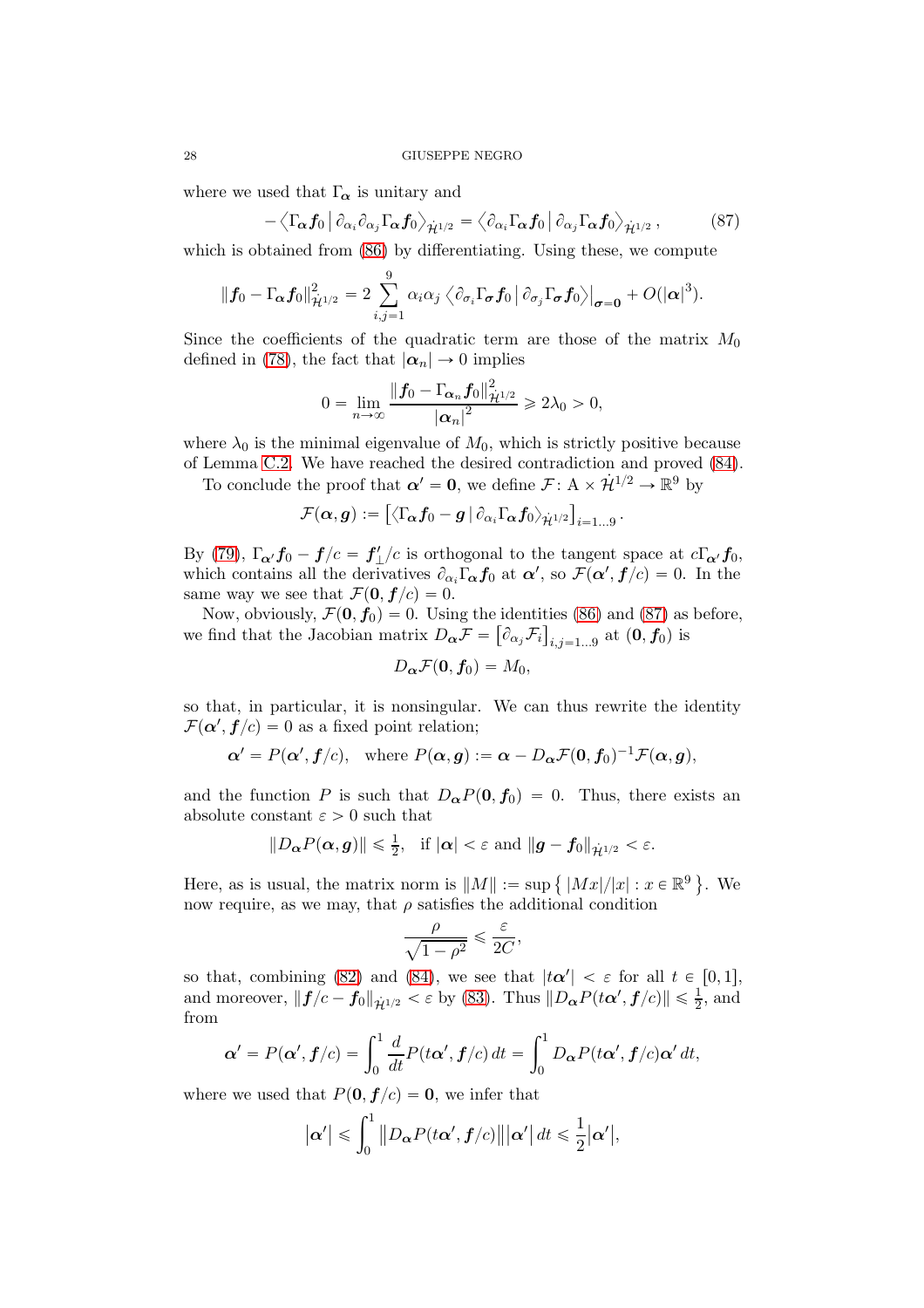so that  $|\alpha'| = 0$ , completing the proof.

We now give a proof of Lemma [C.1.](#page-25-5) We need to show that  $c\Gamma_{\alpha} f_0 = c'\Gamma_{\alpha'} f_0$ implies that  $c = c'$  and  $\alpha = \alpha'$ . Now, the first identity is immediate, as  $c = ||cv(0, \cdot)||_{\dot{\mathcal{H}}^{1/2}} = ||c'v'(0, \cdot)||_{\dot{\mathcal{H}}^{1/2}} = c'$ . Reasoning like in the proof of Proposition [C.3,](#page-25-0) we can also assume that  $\Gamma_{\alpha'} = \Gamma_0$ . We are thus reduced to prove that

<span id="page-28-5"></span>
$$
v_{\alpha}=v_0\quad\Rightarrow\quad\alpha=0,
$$

where

$$
v_{\boldsymbol{\alpha}}(t,x) := \lambda v_{\theta}(\lambda L^{\beta}(t - t_0, x - x_0)), \quad \boldsymbol{\alpha} = (\lambda, \theta, \beta, t_0, x_0)
$$

and  $v_{\theta} = S(\text{Ph}_{\theta} f_0)$ . We recall the energy-momentum relation

$$
(E(v_{\alpha}), P(v_{\alpha})) = \lambda L^{-\beta}(E(v_0), P(v_0)),
$$
\n(88)

where

$$
E(v) := \int_{\mathbb{R}^3} \left( |\nabla v|^2 + (\partial_t v)^2 \right) dx, \quad \boldsymbol{P}(v) := \int_{\mathbb{R}^3} \partial_t v \, \nabla v \, dx;
$$

see, for example, [\[17](#page-29-9), Remark 2.5]. Since  $v_0$  is radial,  $P(v_0) = 0$ . Now, since  $v_{\alpha} = v_0$ , then obviously  $(E(v_{\alpha}), P(v_{\alpha})) = (E(v_0), P(v_0))$ , so [\(88\)](#page-28-5) gives

$$
\lambda \gamma E(v_0) = E(v_0), \quad \lambda \gamma \beta E(v_0) = 0
$$
, where  $\gamma := (1 - |\beta|^2)^{-1/2}$ ,

from which we infer that  $\lambda = 1$  and  $\beta = 0$ . To conclude, we equate the spatial Fourier transforms of  $v_{\theta}(t - t_0, \cdot - x_0)$  and  $v_0(t, \cdot);$ 

$$
\cos((t-t_0)|\xi|+\theta)e^{-ix_0\cdot\xi}\hat{f}_0(\xi)=\cos(t|\xi|)\hat{f}_0(\xi), \quad \forall \xi \in \mathbb{R}^3, t \in \mathbb{R},
$$

where  $f_0 := C(1 + |cdot|^2)$  $j^{-1}$ , so  $\hat{f}_0(\xi) = Ce^{-|\xi|}/|\xi|$  for an irrelevant  $C > 0$ , and in particular,  $\hat{f}_0(\xi) \neq 0$  almost everywhere. This is only possible if  $t_0 = 0, x_0 = 0$  and  $\theta = 0$  modulo  $2\pi$ , completing the proof.

### **REFERENCES**

- <span id="page-28-4"></span>[1] J. Baez, I. Segal, and Z. Zhou. "The global Goursat problem and scattering for nonlinear wave equations". In: J. Funct. Anal. 93 (1990), pp. 239–269.
- <span id="page-28-0"></span>[2] H. Brezis and E. Lieb. "Sobolev inequalities with remainder terms". In: J. Funct. Anal. 62 (1985), pp. 73 –86.
- <span id="page-28-1"></span>[3] B. Dodson. "Global well-posedness and scattering for the radial, defocusing, cubic wave equation with initial data in a critical Besov space". In: Anal. PDE 12.4 (2019), pp. 1023–1048.
- <span id="page-28-2"></span>[4] B. Dodson. "Global well-posedness and scattering for the radial, defocusing, cubic nonlinear wave equation with almost sharp initial data". In: Comm. PDE 43.10 (2018), pp. 1413–1455.
- <span id="page-28-3"></span>[5] B. Dodson. "Global well-posedness for the radial, defocusing, nonlinear wave equation for  $3 < p < 5$ ". In: ArXiv e-prints (2018). arXiv: [1810.02879](http://arxiv.org/abs/1810.02879).